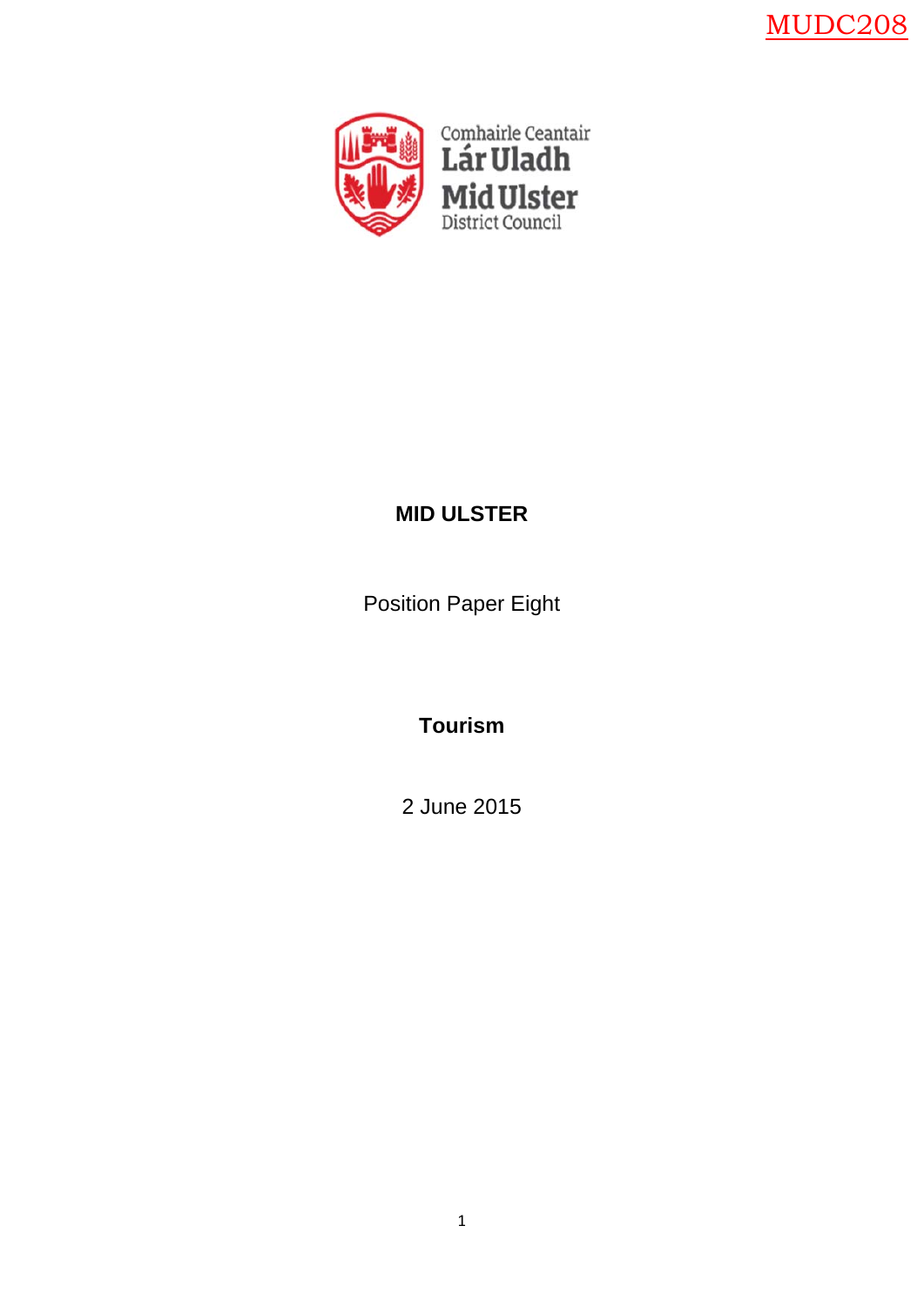- **Purpose: To provide the Council with an overview of Tourism and implications for Tourism Development in the Mid Ulster Area.**
- **Content: The paper provides information on:-** 
	- **(i) An overview of the Regional Policy context for tourism;**
	- **(ii) Identification of the Key Departments, Agencies and Bodies with a tourism role in Northern Ireland and within Mid Ulster and an overview of their related strategies and plan.**
	- **(iii) An overview of tourism policy within current Area Plans and Masterplans.**
	- **(iv) An overview of tourism in Northern Ireland and consideration of the tourism sector within Mid Ulster Area.**
	- **(v) An outline of the Tourism Strategy for Mid Ulster**

## **Recommendation: That the Council consider the findings and considers the proposed Tourism Development options for the Mid Ulster Council Area.**

## **1.0 Introduction**

- **1.1** The aim of this paper is to inform members on the issues regarding the tourism sector in Mid Ulster and considerations for the new Area Plan. Its purpose is to allow informed choices of strategic options of how tourism will be addressed in the Plan by outlining the needs and assets of the combined Magherafelt, Cookstown and South Tyrone/Dungannon Areas. The paper will also examine the responses from various public bodies with a responsibility for tourism development.
- **1.2** In preparing a Development Plan, due regard should be given to the importance of tourism to the Region's economy and to its potential to assist economic and environmental regeneration. Policy considerations should include those which enable tourism to develop in an integrated and sustainable way and which:

In partnership with other agencies:-

(i) Identify the various assets and resources necessary for tourism in order to protect, manage and enhance and promote these;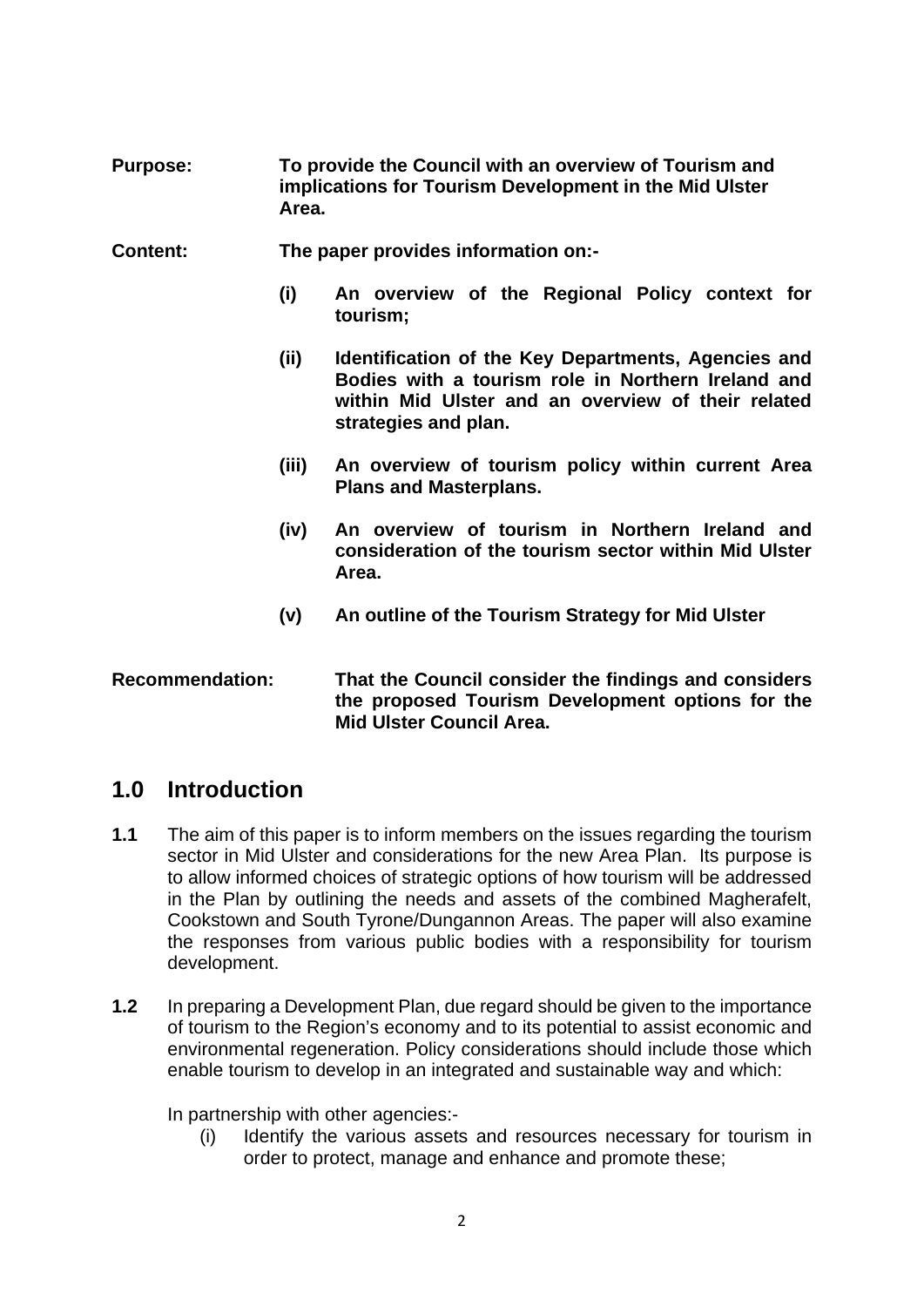- (ii) Identify, review and introduce management measures for areas and environments which are under pressure from visitors with a view to ensuring that any additional development is compatible with the carrying capacity of the proposed location and where appropriate reducing pressure on designated landscapes by the identification of sustainably located alternative attractions;
- (iii) Improve the quality and range of attractions and accommodation in the region, compatible in scale, design and nature with their setting and minimising traffic.

# **2.0 Regional Policy Context**

**2.1** One of the Key Commitments of the Northern Ireland Executives "Programme for Government (PfG) 2011 – 2015" is to increase visitor numbers to 4.2 million and tourist revenue to £676 million by December 2014. Through various Government Department Strategies, frameworks have been put in place to achieve the aims underpinning the PfG, which is to grow a sustainable economy, invest in the future, tackle disadvantage, improve health and wellbeing, protect the people and the environment, build a strong and shared community and deliver high quality services.

## *(a) Regional Development Strategy*

- **2.2** All new plans and planning policies must be in general conformity with the Regional Development Strategy 2035 which is an overarching strategic planning framework for the whole of Northern Ireland. In devising any strategy, consideration needs to be given to the existing regional wide policies as found within this document.
- **2.3** The Regional Development Strategy 2035 was published in March 2012. It provides an overarching strategic planning framework to facilitate and guide the public and private sectors and ultimately shall influence Council decisions and investments in the years to come. There are a number of Regional Guidelines (RG) within the RDS which fundamentally seek to guide the long term policy direction that should be undertaken in Northern Ireland. (Regional Guidance (RG) – This applies to everywhere in the region and is presented under the 3 sustainable development themes of Economy, Society and Environment). The following commitments are of relevance:
	- Maximise the potential of the Regional Strategic Transport Network (RG2) - Mid Ulster with its central location is ideally suited as a stop- off point or base for undertaking visits to various destinations in the region.
	- Promote a sustainable approach to the provision of tourism infrastructure (RG 4) - Promote a balanced approach that safeguards tourism infrastructure, improving facilities for tourists while benefiting society and the economy.
	- Conserve, protect and, where possible, enhance our built heritage and our natural environment (RG11) - which are key assets for attracting tourism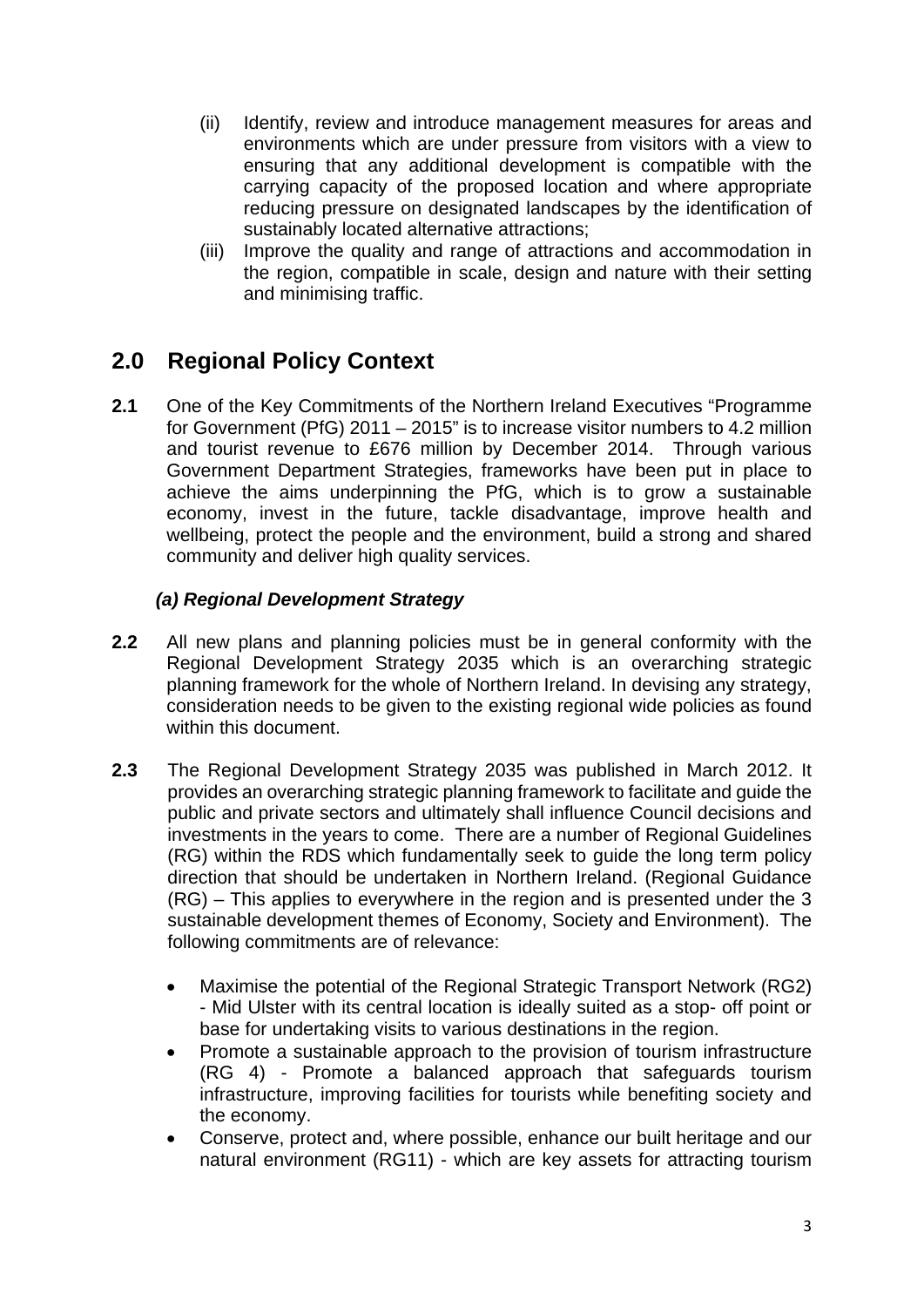and would continue to make a valuable contribution to our Tourism economy, as well as to the wider environment and society.

- **2.4** The RDS recognises the three service centres of Cookstown, Dungannon and Magherafelt and their position as a cluster close to both Lough Neagh and The Sperrins as providing opportunities in the tourism sector. In addition, Lough Neagh and The Sperrins are recognised as "Strategic Natural Resources" within the rural area.
- **2.5** The RDS also recognises that the expansion of rural tourism and associated development that is both sustainable and environmentally sensitive should be encouraged as it can provide further jobs and opportunities in rural areas (SFG13).
- **2.6** The RDS has identified Lough Neagh and The Sperrins as strategic natural resources and promotes improving facilities for tourists in support of the Tourist Signature Destinations. The concept of Signature Projects was introduced to align tourism investment to those developments that would act as the catalyst to create international stand out for Northern Ireland. No Signature Projects are located in the Mid Ulster District. Therefore it is important to recognise that the RDS has failed to identify any specific Mid Ulster projects as signature projects.

## *(b) Draft Strategic Planning Policy Statement (SPPS)*

- **2.7** In preparing Local Development Plans the SPPS recommends that Councils should consider how best to facilitate the growth of sustainable tourism in their areas and bring forward a **Tourism Strategy**. This will be tailored to the needs and assets of their local area and informed by early engagement with relevant stakeholders. Such a strategy should reflect wider government tourism initiatives *(e.g. Signature Projects)*, and may address the following; how future tourism demand is best accommodated; safeguarding of key tourism assets; identification of potential tourism growth areas; environmental considerations; and contribution of tourism to economic development, conservation and urban regeneration.
- **2.8** The SPPS advises that policies to safeguard tourist assets will be contained in LDPs, together with policies for tourism development such as tourism accommodation, amenity facilities, and holiday parks, and the criteria for consideration of such proposals. There should be a general presumption in favour of tourism development within settlements.
- **2.9** In the countryside there is a need, in the interests of rural amenity, and wider sustainability objectives, to manage the level of new build for tourism purposes. The guiding principle should be to facilitate tourism development where this supports rural communities and promotes a healthy rural economy and tourism sector. Farm diversification, the re-use of rural buildings and appropriate redevelopment and expansion proposals for tourism purposes will normally offer the greatest scope for sustainable tourism development in the countryside. Such proposals may occasionally involve the construction of new buildings.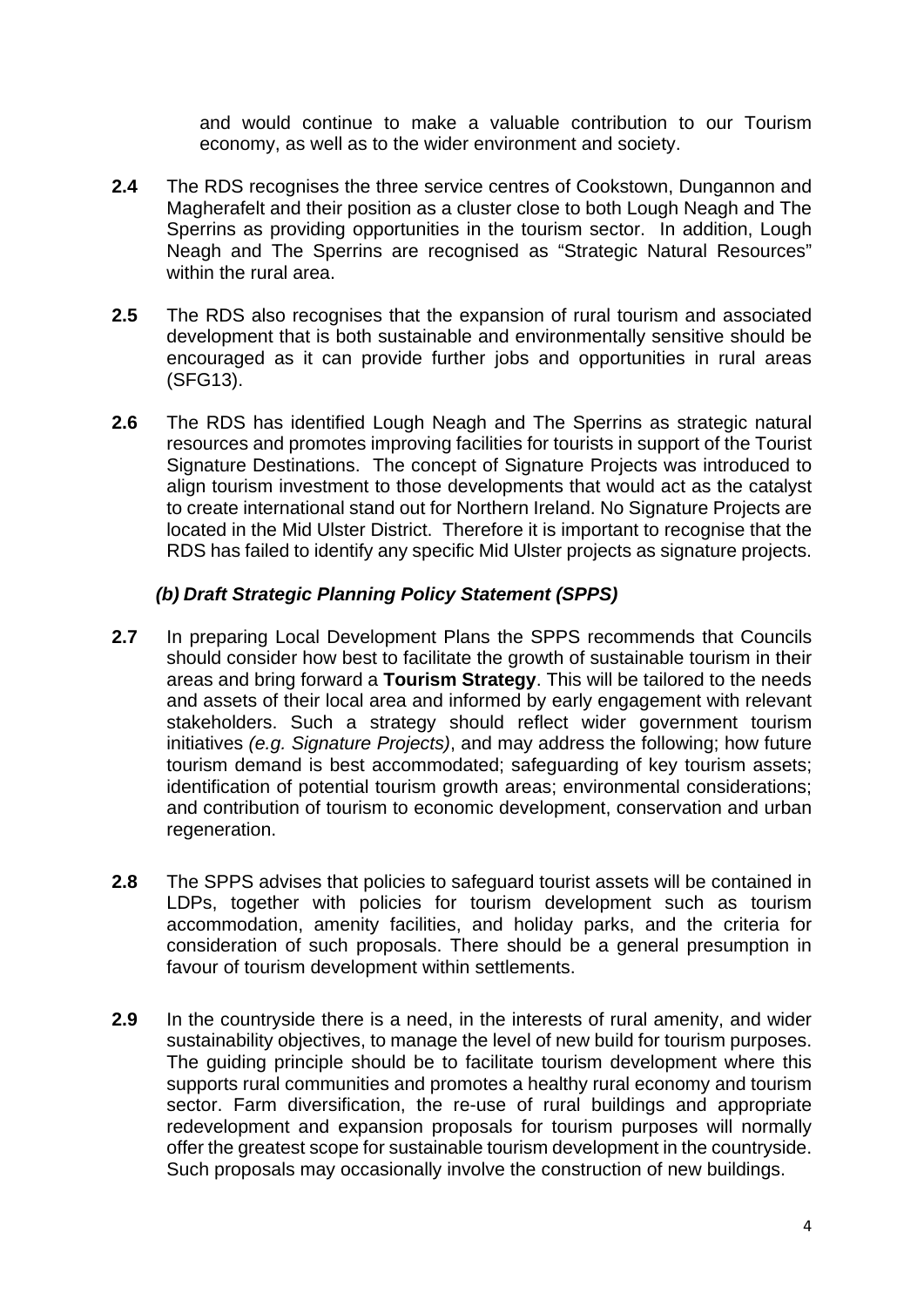The policy objectives within the draft SPPS for tourism are to:

- facilitate sustainable tourism development in an environmentally sensitive manner;
- contribute to the growth of the regional economy by facilitating tourism growth;
- safeguard tourism assets from inappropriate development;
- utilise and develop the tourism potential of settlements by facilitating tourism development of an appropriate nature, location and scale;
- sustain a vibrant rural community by supporting tourism development of an appropriate, location and scale in rural areas; and
- ensure a high standard of quality and design for all tourism development.

## *(c) Existing Planning Policy Statements*

- **2.10** Planning Policy Statement 16 (PPS16) Tourism was published in 2013 and is the main planning policy document relating to tourism development. It aims to manage the provision of sustainable and high quality tourism developments in appropriate locations within the built and natural environment and shares the objectives of the SPPS. PPS16 allows for: appropriate tourism development in settlements; tourist amenities in the countryside where it is in association with a particular tourism attraction or the activity in itself requires a countryside location; hotel, guest house and tourist hostels in the countryside where it replaces and existing rural building or new build on the periphery of a settlement; major tourist development in the countryside in defined exceptional circumstances; and, self-catering accommodation in a number of scenarios.
- **2.11** Due to the importance of our natural heritage and our built heritage assets in relation to the tourism industry both Planning Policy Statement 2 (PPS2) Natural Heritage and Planning Policy Statement 6 (PPS6) Planning, Archaeology and Built Heritage are frequently key policy considerations in planning applications for tourism development.
- **2.12** As discussed, the Mid Ulster Area benefits from access to two Strategic Natural Resources in the form of Lough Neagh to the east and the Sperrins Mountains to the west. Both areas have numerous forms of site specific zonings and designations which seek to protect their distinctive qualities. Such protections are not solely centred on these two areas alone. Other areas throughout the Mid Ulster Area also benefit from the recognition of a site specific designation (for example a Site of Local Nature Conservation Importance). On the whole, a sustainable approach in protecting such natural assets whilst at the same time allowing appropriate forms of development to occur is the fundamental aim of PPS2.
- **2.13** PPS 6 seeks to protect and conserve our local built heritage in a sustainable and viable way through the implementation of appropriate policies. The document recognises that the cultural and environmental value of features of the archaeological and built heritage can help promote an area as a visitor destination which can generate widespread economic benefits through tourism and leisure; however, it is also recognised that tourism and recreation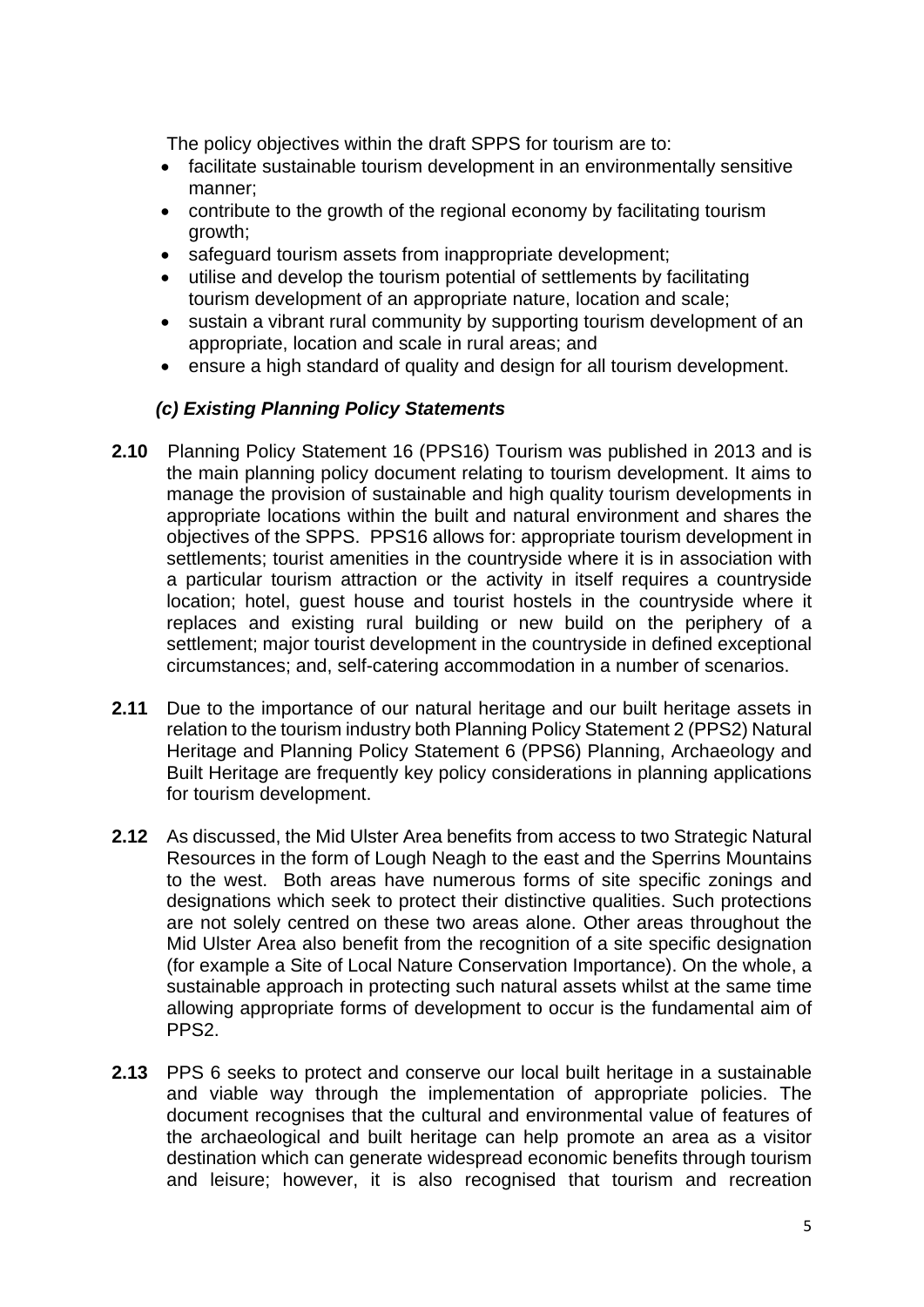development can damage and destroy the assets it seeks to exploit through excessive visitor numbers, inappropriate development and other forms of adverse impact. Again, the role of planning in this instance is to seek a balanced approach, ensuring that the growth and development of tourism based on heritage assets is compatible with proper long-term conservation.

**2.14** Planning Policy Statement 8 (PPS8) Open Space, Sport and Outdoor Recreation recognises the importance of the countryside for recreation and the contribution it can make to both the rural economy and promotion of tourism. In addition, Planning Policy Statement 21 (PPS 21) sets out planning policies for development in the countryside. There are a range of types of development which in principle are considered to be acceptable in the countryside that will contribute to the aims of sustainable development. Tourism Development which complies with PPS 16 will meet the test for meeting Policy CTY 1 within PPS 21.

## **3.0 Area Plans and Master Plans covering Mid Ulster**

- **3.1** The Area Plans for Dungannon, Cookstown and Magherafelt are the statutory plans for the Mid Ulster District and provide the framework against which to assess development proposals. The three main towns also have their own Town Centre Masterplan which were completed by the Department of Social Development (DSD) in conjunction with the local council and concerned with urban regeneration initiatives in each respective town centre.
- **3.2** Policies within the respective development plans which are related to tourism development are laid out below as well as any relevant information contained within each town centre masterplan.

## Dungannon and South Tyrone Area Plan 2010:

**3.3** The Plan recognises that Tourism in Dungannon and South Tyrone Borough is based predominantly on the area's natural and built heritage, with Lough Neagh and the Clogher Valley providing the major focal points for a range of recreational and tourism activities as well as attractions such as Peatlands Park, Parkanaur Forest Park, and the Grant Ancestral Home. At the time of its publication, the promotion and marketing of tourism was primarily the responsibility of Dungannon and South Tyrone Borough Council which also operated and supported a wide range of tourism-based facilities such as picnic, caravan and amenity sites, e.g., Dungannon Park and Round Lough, Fivemiletown. Other public agencies such as DARD and NIEA have opened up historic and specialist interest sites to the public e.g. Parkanaur Forest Park, Mountjoy Castle and Knockmany Passage Tomb, and provided facilities such as walks, caravan and camping facilities. Most tourism accommodation, such as hotels and self-catering chalets, is provided by the private sector which also contributes to the provision of other tourism and associated facilities such as restaurants, cafes and craft shops.The DSTAP contains two Area Plan specific policies related to Tourism Development;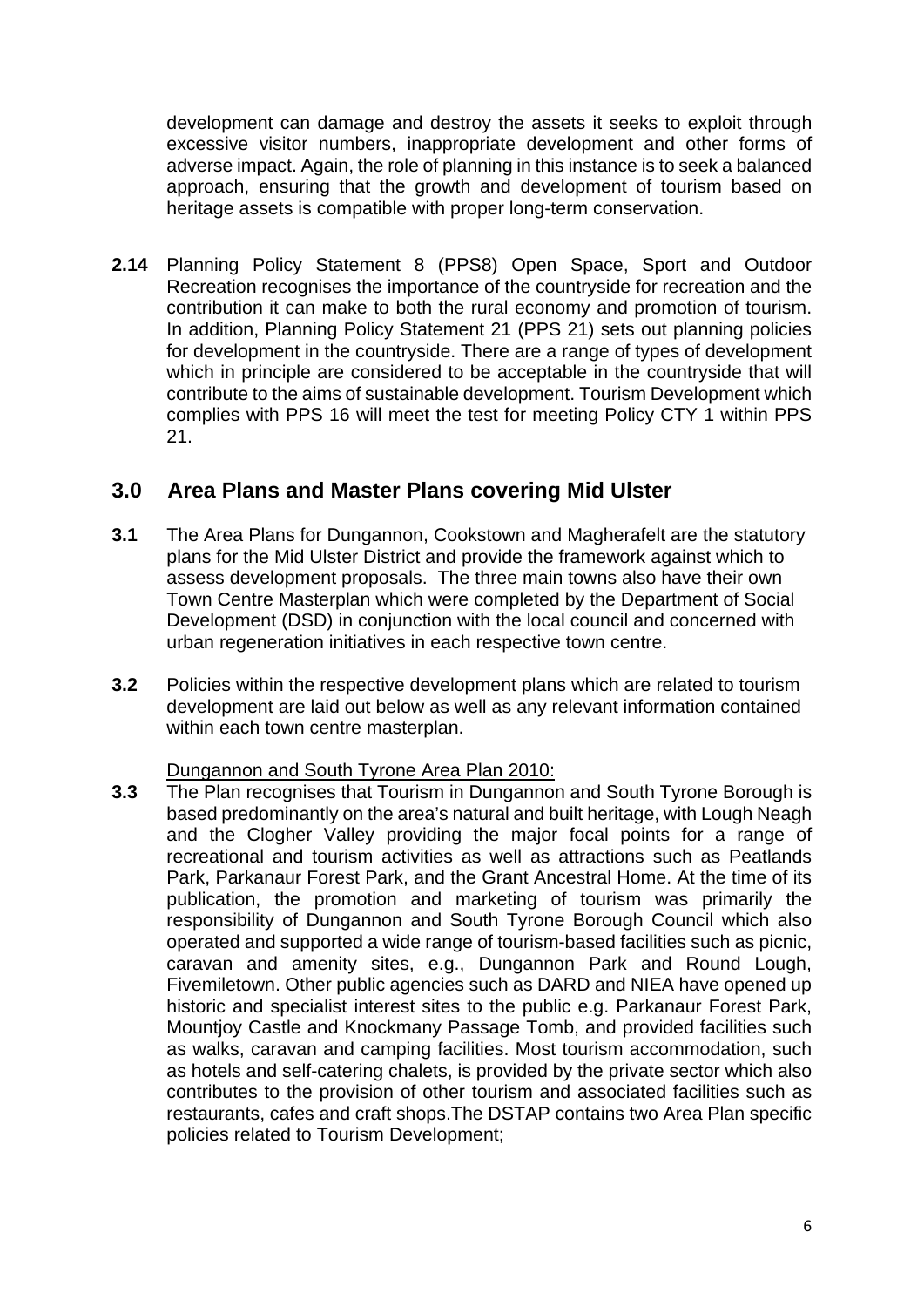## **3.4** *Plan Policy TM 1 – Tourism Opportunity Zones:*

The Area Plan designates two Tourism Opportunity Zones at Mountjoy and Washingbay, both of which are directly located alongside the shore of Lough Neagh. Both sites are located outwith a settlement development limit as designated in the plan and are therefore located within the rural area. The Plan does not discriminate against Tourism development outside these Zones and stipulated they would still be given consideration and determined in line with the provisions of prevailing regional planning policy.

## **3.5** *Plan Policy TM 2 – Design of Tourism Development:*

This policy states that all proposals for new tourism development in the area will be required to meet a set criteria, including:

- Proposal to respect topography and character of local landscape and features of nature conservation or heritage interest;
- Form, scale, design and character of the development should be appropriate to the locality;
- There should be no significant detrimental impact on the amenities of any adjoining residential properties; and
- The proposal should meet the requirements of people with disabilities or special needs.

## Dungannon Masterplan

- **3.6** The Masterplan focuses on achieving the agreed vision for the town, which is that in 2025 Dungannon will be a vibrant, competitive town with a distinctive and historic character and will compete effectively with other Town Centres in NI. It recognises the importance of tourism and town centre regeneration. It aims to project this vision through the development of existing and proposed opportunity sites, with each one contributing to the overall regeneration of the Town Centre.
- **3.7** Dungannon Regeneration Partnership (DRP) comprising of representatives from the public, private and community/voluntary sectors was set up and funded by Dungannon and South Tyrone Borough Council to encourage and promote the regeneration, development and prosperity of Dungannon Town.Since the launch of the Dungannon Regeneration Strategy in 2002, DRP in conjunction with the Council has been actively rolling out a number of initiatives and projects to further the social and economic and physical regeneration of the town:
	- A new brand identity for the town was developed. The "Dungannon Altogether Better" campaign is aimed at raising awareness of the town's many attractions, particularly as more than one million people live within an hour's drive of the town centre.
	- Aim to enhance tourism and recreation product development and promotion. This included Castle hill Redevelopment and a review of the current cultural / sport programme for the town. Works at the Castle Hill Redevelopment are ongoing however a review of the cultural / sport programme for the town has not yet been completed.
	- Emphasis placed on developing the Market Square and Anne and Irish Street in addition to a number of other areas focused on improving the visual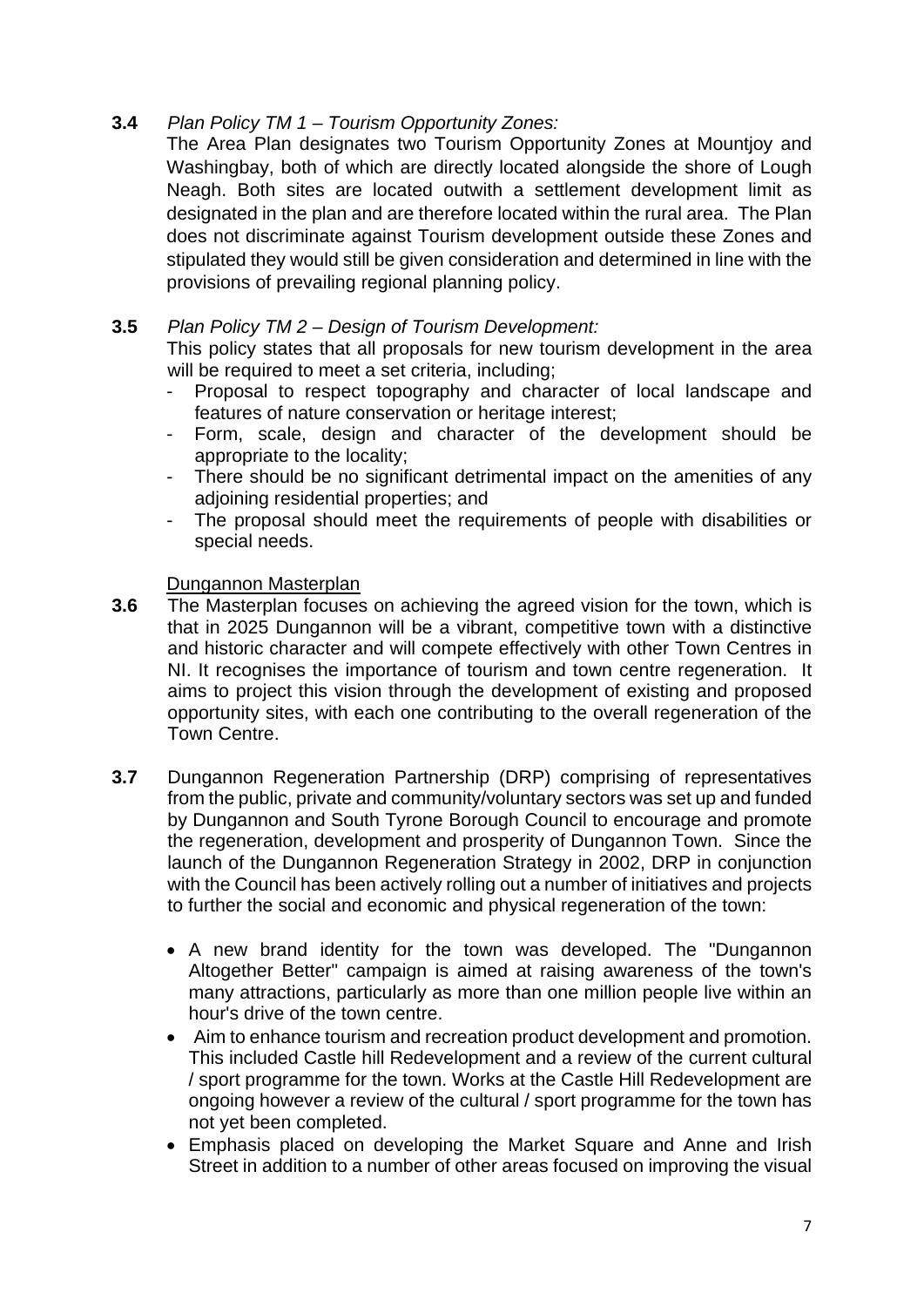amenity and accessibility of the Town Centre. A number of opportunities, retail / leisure orientated have been highlighted within Market Square, the development of these sites which is ongoing at present is to help improve the function and vitality of the Square and encourage people into the Town Centre. To ensure the future growth of centre as the primary retail core and to develop as the focal point to the Town Centre, providing locals and visitors with a unique public space which is lively and pedestrian friendly.

- Ranfurly House has beed developed as an Arts / Heritage / Education Centre, with a rear extension into 'Castle Hill'. Castle Hill is proposed to be developed and preserved as a historic public park (works on-going).
- A number of potential linkages have been highlighted to improve accessibility to and from Castle Hill including the creation of a new pedestrian entrance to the Park to improve the linkage between the Park and the Market Square, and subsequently the rest of the town. The master plan states the, 'historical significance of Market Square should also be promoted by encouraging links with Castle Hill and highlighting its role as part of the Heritage Trail. Focusing the area on retail and leisure uses provides the opportunity to develop the evening economy. This should be complimented by Market Square being the primary area for events within the Town Centre.'
- The Anne Street / Irish Street area should be developed into a 'cultural quarter' whereby particular care should be given to conserving the unique design features of the existing buildings. The area would offer niche retailing, evening entertainment such as bars / restaurants, as well as establishing a café culture.
- Reinforces the Castle Hill redevelopment as a key opportunity, the project will enhance the historic role of the Town Centre, complimenting the heritage trail and building a unique visitor experience, complimented by the promotion of nearby Irish Street as the 'Cultural Quarter', the benefits of which will snowball down to local businesses and the local community.

## Cookstown Area Plan 2010:

- **3.8** The Cookstown Area Plan 2010 recognises that Tourism in the area is based predominantly on the area's natural and built heritage, with Lough Neagh and the Sperrins providing the major focal points for a range of recreational and tourism activities. Built Heritage assets such as Wellbrook Beetling Mill, Springhill House and the historic plantation settlement of Moneymore and also recognised for their ability to generate tourism revenue. The plan recognises that a vibrant tourism sector depends on a quality host environment and its expansion must be based on provision of quality tourism facilities and accommodation that contribute to the sustainability of the industry.
- **3.9** According to the CAP, there are four key areas the former local council, through the Local Area Economic Development Strategy, targeted investment for tourism in the area.

1 – the promotion of sustainable tourism based on important features of the districts archaeological heritage such as Ardboe Cross, Beaghmore Stone Circles and Tullaghoge Fort;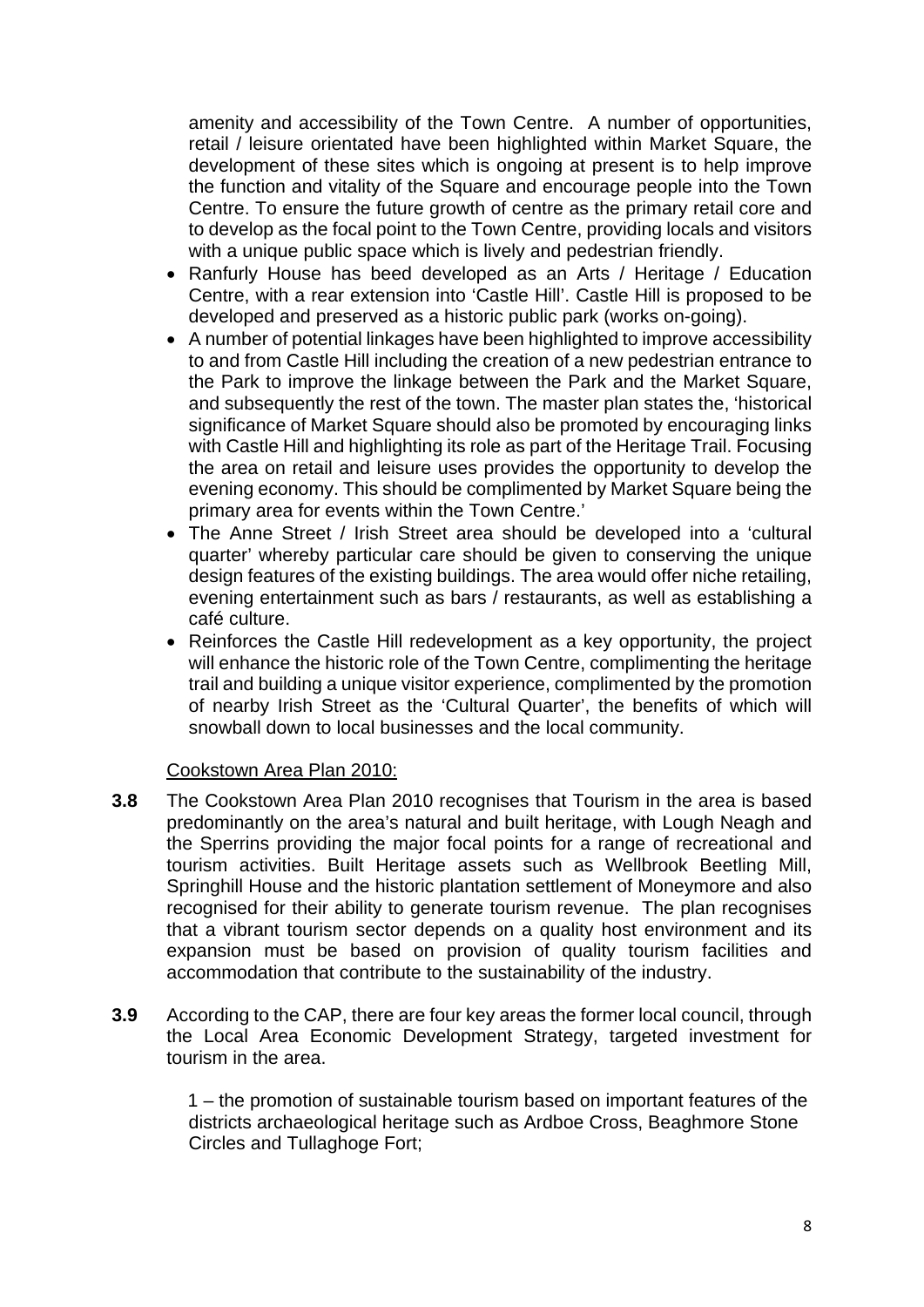2 – the development of increased access to the countryside through the provision of a cycle network and public walks, incorporating improved services and interpretation facilities at specific locations across the district; 3 – the development of a recreation and amenity centre at Loughry College; and

4 – Continuing support for the Sperrin Tourism Partnership and Lough Neagh Tourism marketing initiatives.

**3.10** The CAP contains three Area Plan specific policies related to Tourism Development;

## *Plan Policy TM 1 - Tourism Opportunity Zone:*

Tourism Opportunity Zones are designated at Davagh Forest and Curran Quay/Kinturk Road. Within these zones favourable consideration will be given to proposals for tourism and recreational development provided the proposal integrates appropriately with its surroundings, provides adequate infrastructure and will not have any significant detrimental impact on conservation interests. Lough Neagh and the Sperrins are the principal natural assets likely to attract visitors to Cookstown District. However, the important conservation interests of these areas are likely to limit tourism development opportunities. Accordingly, the Department designated Tourism Opportunity Zones within these areas it considered capable of best accommodating sympathetic and sustainable tourist schemes.

## **3.11** *Plan Policy TM 2 - Tourism Conservation Zone:*

A Tourism Conservation Zone is designated in the Sperrins. Planning Permission will be refused for proposals for new tourism development in this zone with the following exceptions;

- minor improvements to facilitate tourism infrastructure;
- the provisions of tourism accommodation or facilities through the reuse of existing vernacular buildings.
- Such proposals should respect and be sensitive to the character of the local landscape and wildlife heritage interests.

Within the Sperrins the Department designated a zone where the quality and character of the landscape is considered so special and the conservation interests so significant that there will be a presumption against new tourism development proposals. Only minor development or the reuse of traditional buildings where these are sympathetic to the character of the local landscape and heritage interests will be approved. This will assist the promotion of tourism in the area by helping to conserve its key environmental and historic assets.

## **3.12** *Plan Policy TM 3 - Design of Tourism Development:*

Proposals for new tourism development will be required to promote quality in design and meet all of the following criteria;

- The proposal should respect topography, the character of the local landscape and features of nature conservation or heritage interest;
- The form, scale design and character of the development should be appropriate to its townscape or landscape setting;
- The proposal should make use of materials appropriate to the locality;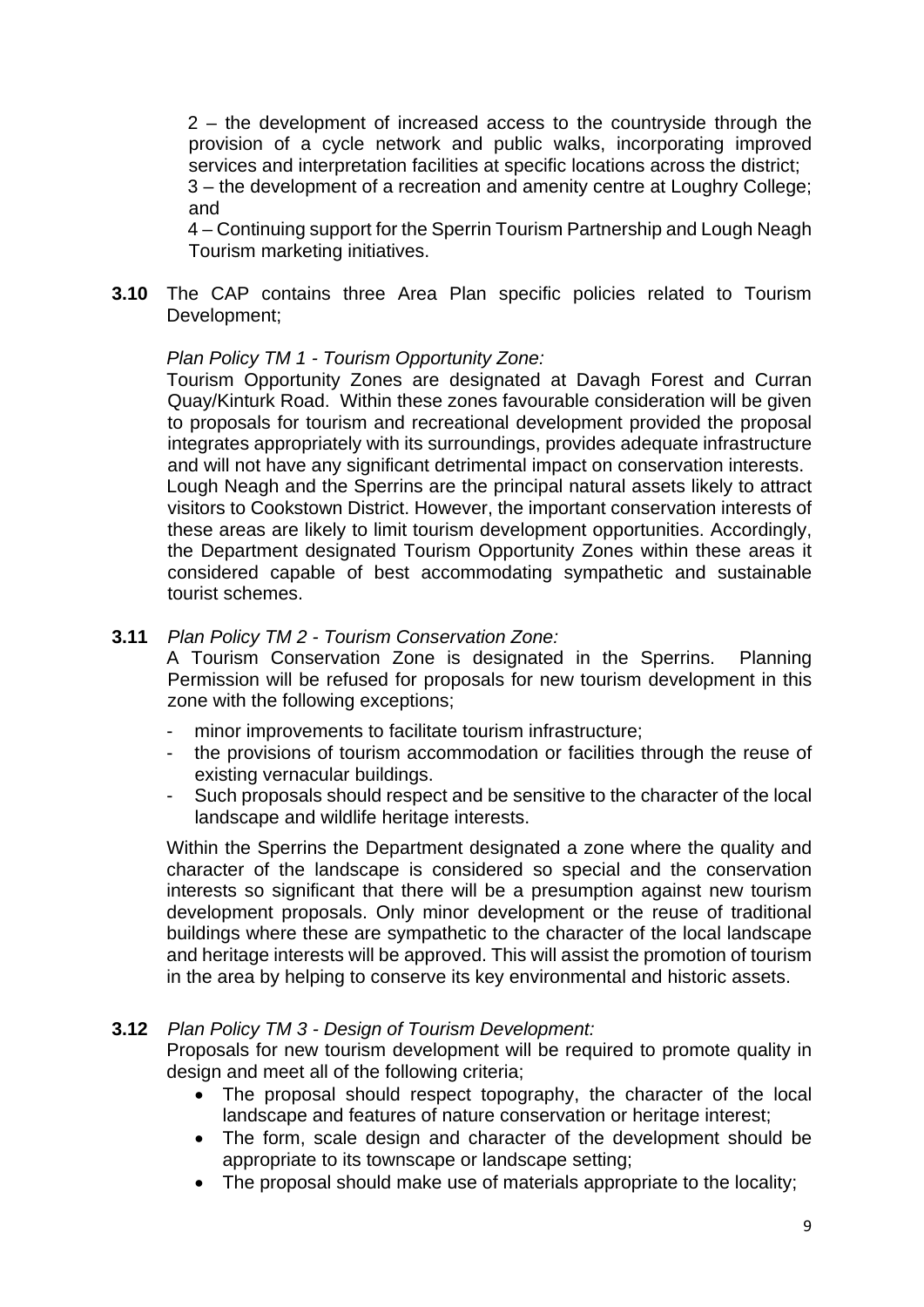- There should be no significant detrimental impact on the amenities of any adjoining residential properties; and
- The proposal should meet the requirements of people with disabilities or special needs.

## **Cookstown Masterplan**

**3.13** The Cookstown Masterplan does not specifically refer to Tourism or any Tourist Projects. It does however identify **"**Variety" as one of its key priorities stating:

*"Variety – Leisure, entertainment, sporting and recreational pursuits in city and town centres provide other uses for town centres for the local community and visitors to the area. Evening and night time economies are now an integral element contributing to the vibrancy of towns and can work supportively with town centre living"*.

**3.14** It also details 8 regeneration objectives, all of which, if implemented, could encourage Tourists to the Town. The Cookstown Masterplan was informed by a Commercial and Leisure Capacity Study (Tom Phillips and Associates 2010). One of the key findings of this study states that "notwithstanding the tourist and retail role played by Cookstown there is further potential capacity for bar/wine bar, fast food/takeaway and restaurant type facilities in and around the town centre area, whilst cinema, public house, casino and betting office provision would appear to be well catered for at the current time"

## Magherafelt Area Plan 2015:

**3.15** The Magherafelt Area Plan 2015 was published in December 2011 and provides a planning framework for the growth and development of the Magherafelt area. The plan offers no specific plan policies with regards to tourism development in the area, but also acknowledges the strengths of the region in this area rest predominantly with the rich natural environment features and built heritage features to be found there. Specific reference is made to Lough Neagh and its waterways, the Sperrin Mountains and the areas built heritage including historic buildings such as Bellaghy Bawn, and historic monuments such as St. Lurach's old church in Maghera.

## Magherafelt Town Centre Masterplan

- **3.16** The Magherafelt Town Centre Masterplan was published in May 2011 and identifies a range of proposals including public realm improvements, development of opportunity sites and a range of smaller initiatives to be delivered in the short term. A retail capacity survey was carried out for Magherafelt Town Centre in formulating and helped inform and establish the context for the Masterplan.
- **3.17** The Masterplan identifies several projects which could help build upon the leisure and entertainment sector including working towards the 'Purple Flag' accreditation, development of a heritage trail and the development of key opportunity sites.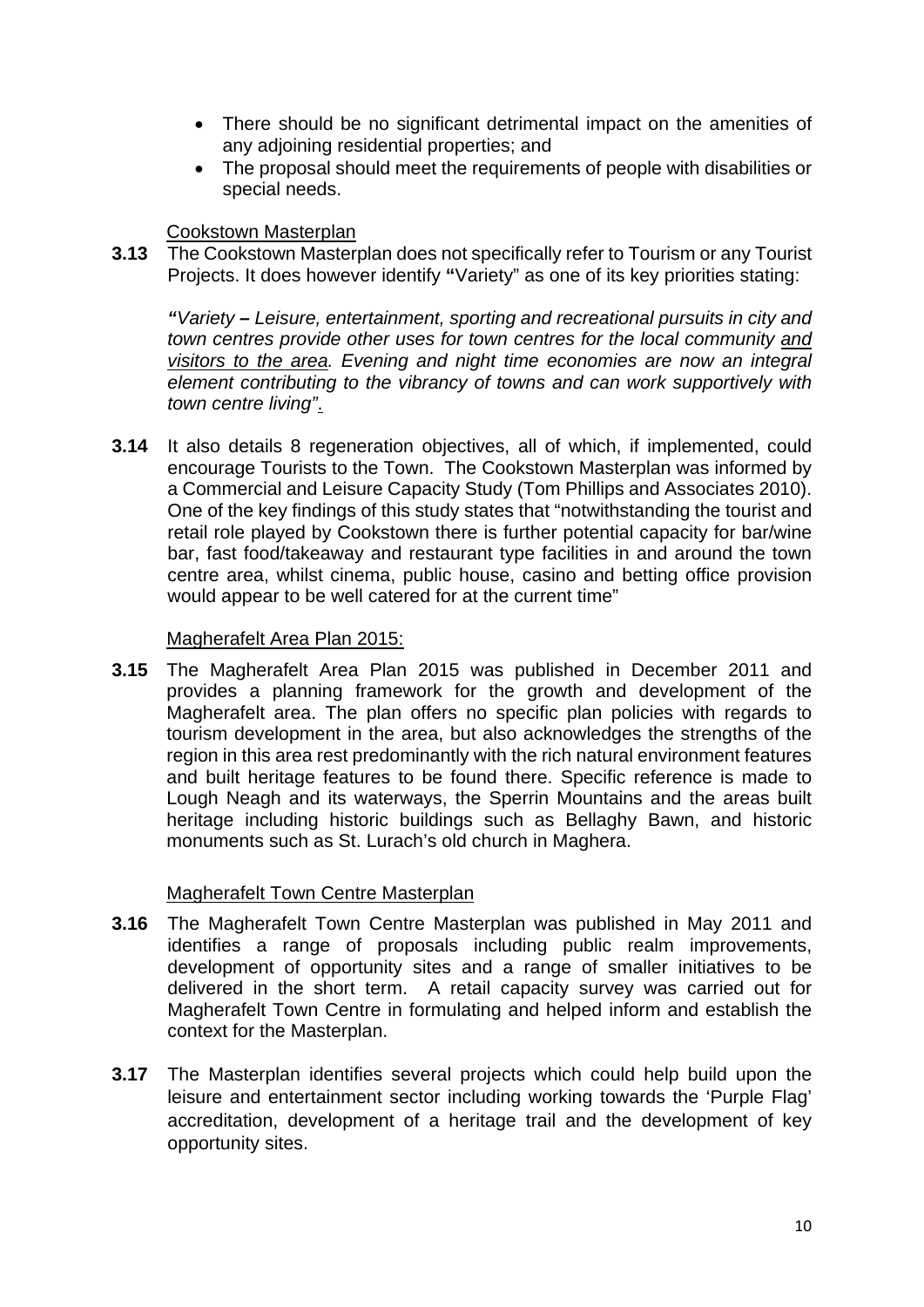- **3.18** In general the Masterplan focuses on retail and 'commercial leisure'. A key objective is that vacant units will be occupied and the Town Centre will further establish itself as a lively leisure hub with a thriving evening economy building on the existing leisure and entertainment offer e.g. dining, 'nigh time economy', 'café culture' etc. One opportunity site is highlighted in particular, namely, Fairhill Industrial Estate with the potential of being redeveloped as a large scale entertainment complex. The masterplan includes a commercial leisure assessment which revealed the following key findings:
	- The per head leisure goods expenditure in the Magherafelt area is approximately 0.5% higher than the UK average in 2010. The adjusted total leisure goods expenditure in this area will rise from £80.8 million in 2010 to £118.7 million in 2025;
	- However, notwithstanding the availability of this leisure expenditure, our qualitative assessment indicates that Magherafelt Town Centre has a limited overall commercial leisure offer;
	- The household surveys highlight that there is very little linkage of shopping trips with commercial leisure uses;
	- The household surveys also highlight very limited usage of commercial leisure activities in Magherafelt Town Centre by the vast majority of survey respondents. The key exception relates to restaurants;
	- Data from the Northern Ireland Tourist Board (NITB) highlights that the Magherafelt Local Government District (LGD) attracts less tourist expenditure than surrounding LGDs; and
	- Combined with the high number of vacant outlets in the Queen Street detracts from the overall vitality of the street as a key Town Centre retail location.
	- Overall, our findings indicate significant potential for future commercial leisure development in Magherafelt Town Centre area.
- **3.19** The commercial leisure assessment concluded with two main recommendations regarding Magherafelt:
	- *Magherafelt Town Centre should be promoted as the focus for the vast majority of commercial leisure activity in order to help improve the overall commercial attraction of the Town Centre area and to increase the linkage between Town Centre commercial leisure and retail activities; and*
	- *However, new development on specific sites should not be considered in isolation from the rest of the Town Centre area. Providing quality linkages are key to integrating further commercial leisure activities in the Town Centre area.*
- **3.20** The Masterplan identifies several projects which could help build upon the leisure and entertainment sector including working towards the Purple Flag accreditation, development of a heritage trail and the development of key opportunity sites. The 'Explore Magherafelt' is beginning to address the promotion of Magherafelt however detailed strategy on developing the 'Evening and Night Time Economy' would also benefit the Town Centre. The Masterplan also highlights the need for a comprehensive events strategy and guide – Town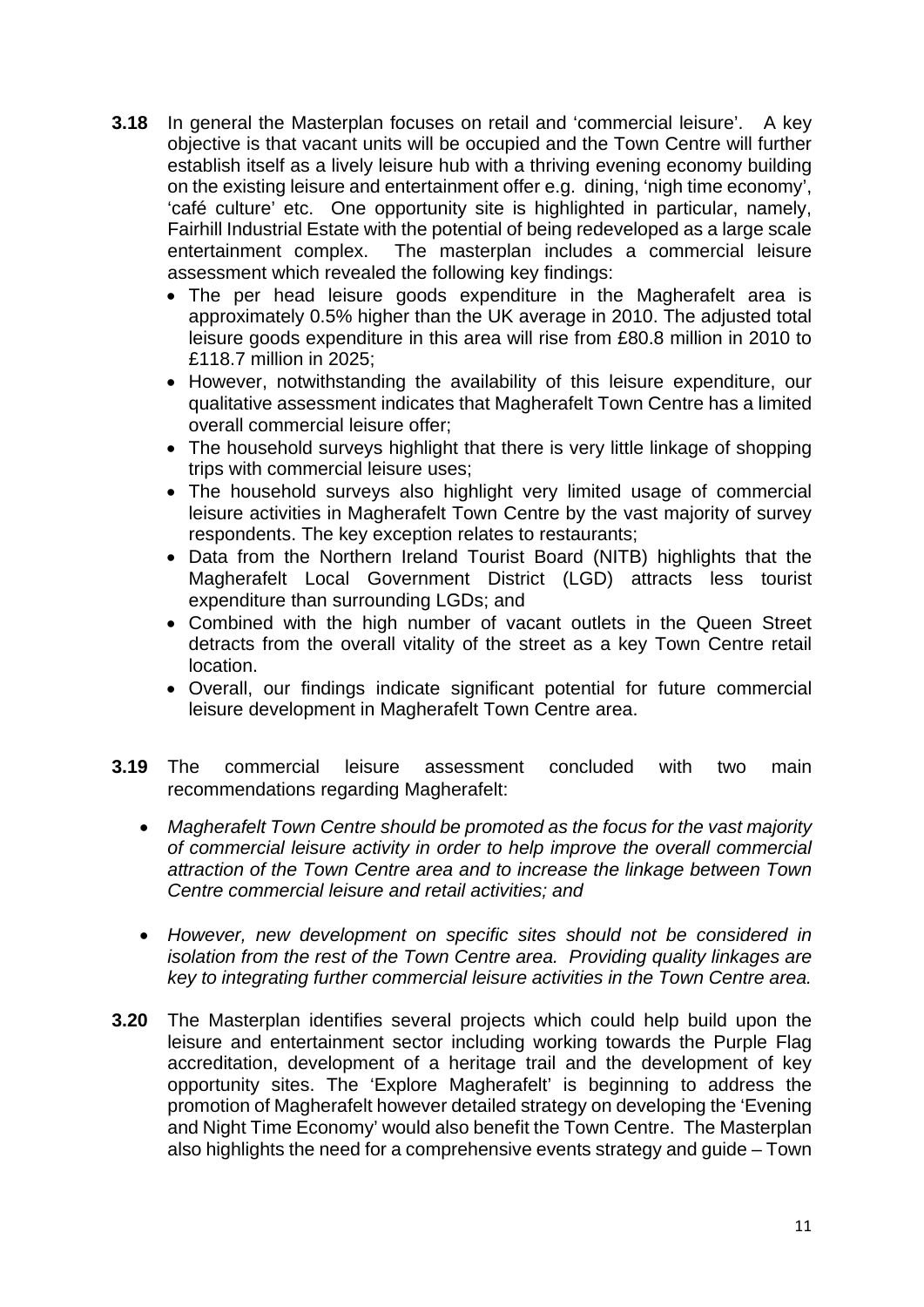Centre events are crucial to creating a welcoming Town Centre for both the local communities and visitors.

## **4.0 Departments, Agencies and Organisations with a role regards to Tourism**

- **4.1** The Department of Enterprise, Trade and Investment for Northern Ireland (DETI) is the key player who play a significant role in formulating and delivering economic development policy in terms of tourism in Northern Ireland. DETI act as the host Department for Tourism Northern Ireland (Tourism NI is the trading name of the Northern Ireland Tourist Board-NITB). All of these organisations can contribute to the development of tourism in different ways. The importance of tourism is acknowledged by DETI, who recognise that Northern Ireland has not been as successful as competitor destinations and it has work to do to develop the potential of business tourism.
- **4.2** In relation to Mid Ulster Tourism NI focuses ultimately on the two major natural assets of "Tyrone and the Sperrins" and "Lough Neagh and its Waterways". Both of these regions are two of nine destinations as identified in the Draft Tourism Strategy for Northern Ireland 2010 to 2020 (TSNI) which are considered as key areas for attracting visitors.

#### **4.3** A Draft Tourism Strategy for Northern Ireland to 2020 (DETI):

This provides the strategic direction and targets for Northern Ireland tourism and sets out a range of priorities which fall under four key themes – People, Product and Places, Promotion and Partnership. The aim is to provide a vision for the development of Northern Ireland's tourism experience to the year 2020 and an action plan to deliver it. At the core of the strategy is the intention to grow income from visitor numbers.

## *Destination Development:*

As part of the delivery of the draft strategy, Tourism NI aims to support tourism stakeholders in local regions throughout Northern Ireland in the production and delivery of "Destination Development Plans". The draft Tourism Strategy for Northern Ireland to 2020 identifies nine key destinations, two of which are applicable to the Mid Ulster Area:

- Tyrone & Sperrins
- Lough Neagh and its Waterways
- **4.4** Each of these destinations have Management Plans. The Tyrone and Sperrins Tourism Destination Management Plan (Draft released July 2013) identifies the regions underperformance in the Tourism Sector and aims to promote the region as a natural outdoors environment where ancient landscape, adventure and culture can be enjoyed and thereby contribute to the tourism industry. The Lough Neagh and its Waterways Destination Management Plan is in progress and aims to advance the tourism product within the destination area and will be a blueprint to drive the tourism experience in the region. The Lough Neagh Partnership, lead body in this destination, aims to ensure that the tourism and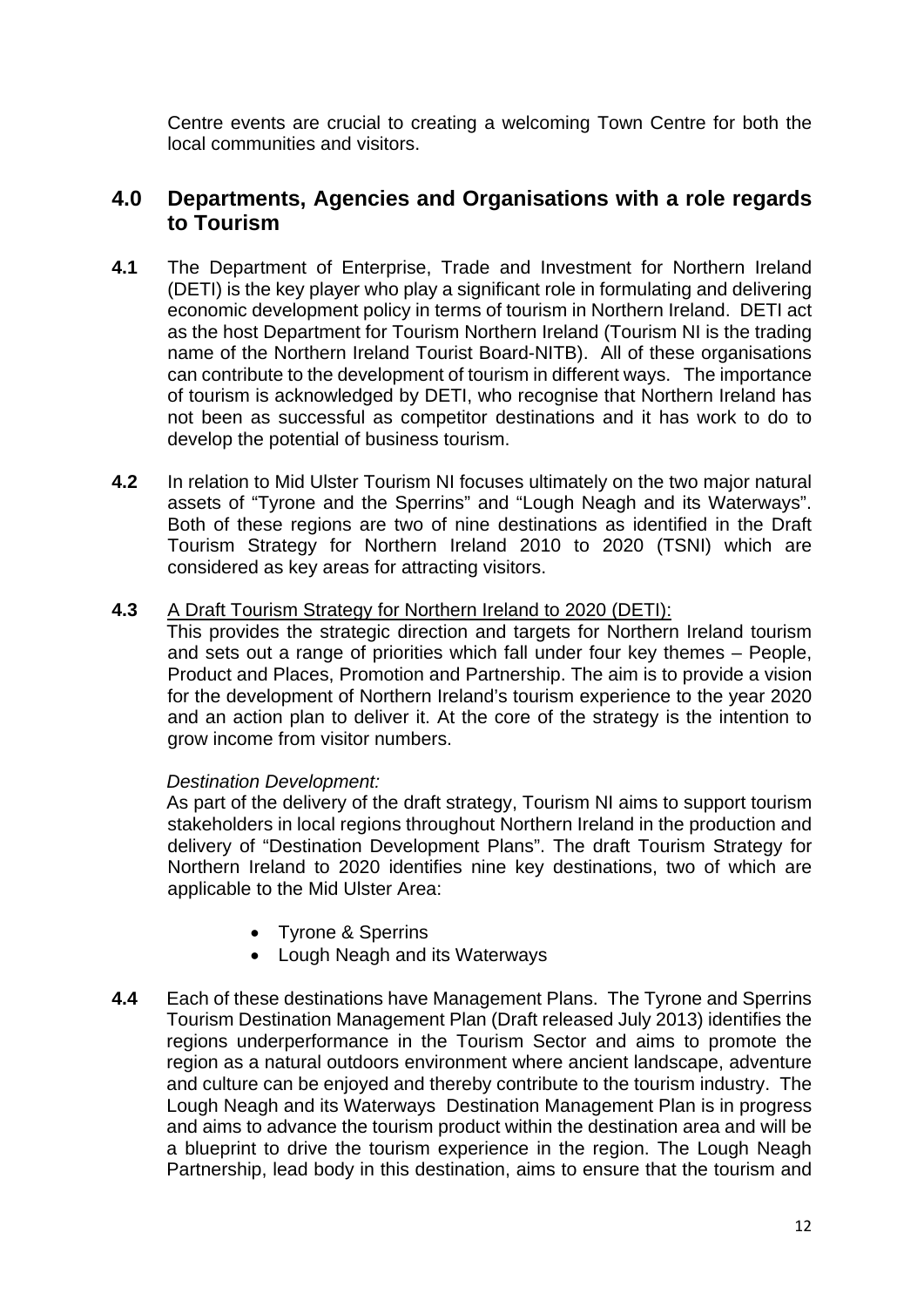leisure potential of the Lough is maximised. Lough Neagh's main tourism strength lies in its diversity of water based sports and activities which is a focal point for tourism in the area. These plans promote the Mid Ulster area however there is little identified in the NI Tourist Board Corporate Plan 2011-15 for Mid Ulster.

- **4.5** Other Government Departments have an important role in Tourism Development**.** The Department of Agriculture and Rural Development (DARD) is the overarching body responsible for the Forestry Service of NI and the Loughs Agency, each of which hold a role in the promotion of tourism in Northern Ireland through their management of important natural assets.
- **4.6** Forestry Service encourages access to and the use of forests within Northern Ireland, while at the same time protecting and conserving them and associated areas of special natural and heritage interest. Such uses include the sustainable use of timber but also includes the maintenance of open access to forests for both recreational and tourism purposes. Forestry Areas within Mid Ulster include Davagh Forest and Favour Royal which are used for a range of purposes including Camping and Outdoor Recreational Activities.
- **4.7** DARD also manage the Rural Development Programme (RDP) 2014 2020. The latest Rural Development Programme for Northern Ireland will run from 2014 – 2020 and a budget of up to £623 million has been agreed with the Northern Ireland Executive for its implementation. The RDP evaluates the current economic and social situation within the rural areas of the North of Ireland and as a result the document identifies key areas for support. One such area that is deemed worthy of support is the promotion of economic growth in rural areas by supporting rural businesses and rural tourism. This should be enabled by the observation and support of the following priorities as indicated in the RDP:
	- Encouraging farm diversification in rural areas as a way of stimulating further income generation. The incidence of diversification is considerable lower in NI than is the case for England where, using a similar definition, about 18% of farms were found to have some diversified activity in 2010.
	- Encouraging tourism in rural areas.
	- Increasing recreational access to woodland.
	- Help preserve the cultural and social uniqueness and beauty of rural villages.
	- Promoting social inclusion, poverty reduction and economic development in rural areas.
- **4.8** The Department of the Environment (DoE) hold responsibility for Departmental Agencies including the Northern Ireland Environment Agency (NIEA) and have a role to play in regards tourism development given their role in the protection of our monuments and built heritage which are important tourist assets.
- **4.9** The DoE supports Outdoor Recreation NI, an umbrella organisation for Walk NI, Mountain Bike NI, Cycle NI, Canoe NI and NI orienteering to deliver a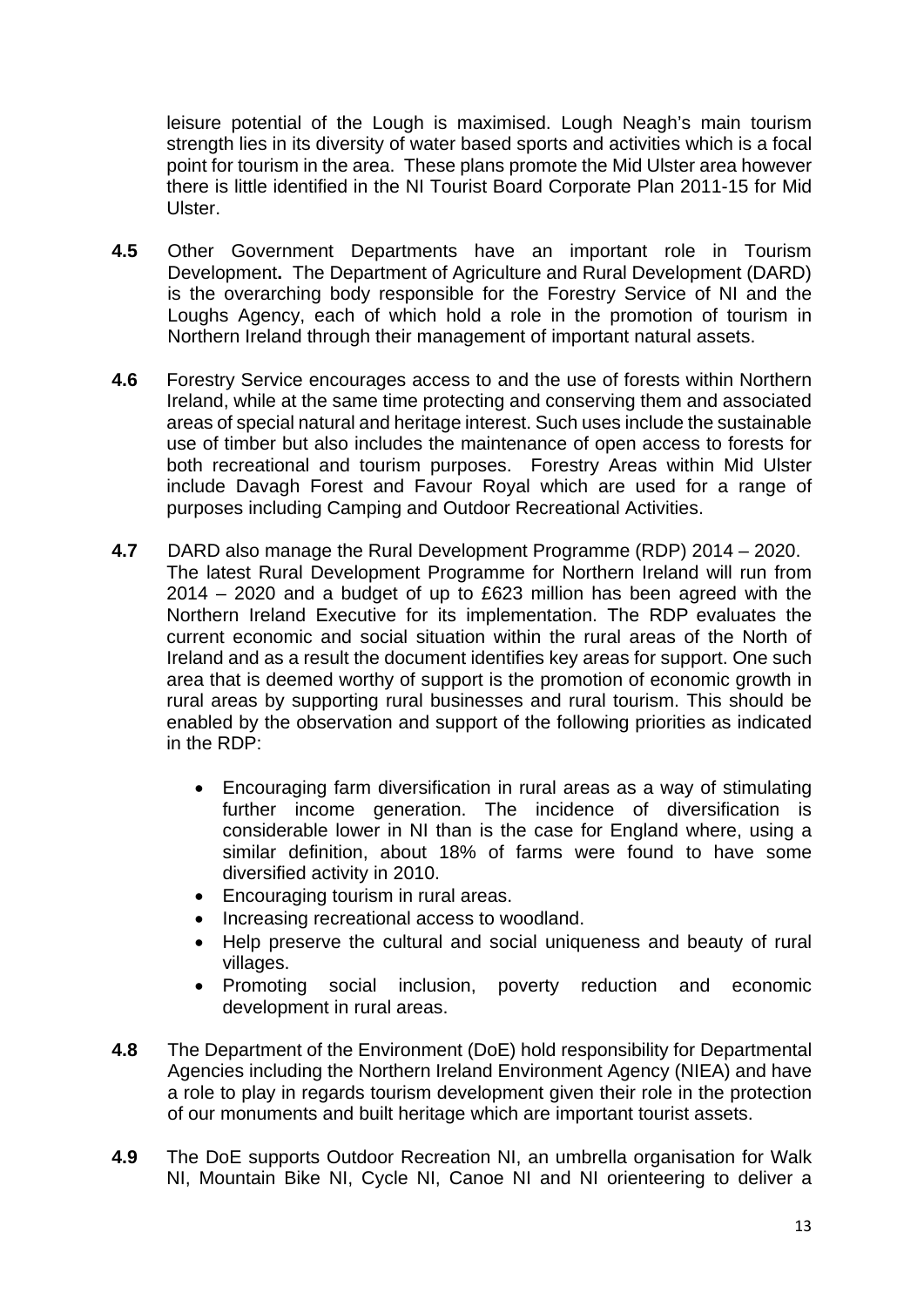number of activity tourism projects which adds to the quality of the regions reputation as an activity holiday destination.

## *Tourism Project Example Mid Ulster – "Windmill Wood Project":*

Windmill Wood is a mature woodland on the outskirts of Dungannon. Outdoor Recreation NI was successful in securing funding to complete a trail design for the area from the NIEL Challenge Fund 2014-15. The trail design was due for completion in March 2015 and includes up to 3kms of multi-use walking and family cycling trails for use by the local community and visitors from wider afield.

- **4.10** The DoE's Northern Ireland Biodiversity Strategy (NIBS) 2005 2009, sets out the Executives commitment to conserve and enhance Biodiversity whilst striving to halt Biodiversity Loss by 2016. The NIBS 2002 set out three recommendations for the Tourism sector in Northern Ireland in regards to its setting and impact upon Biodiversity assets. These were;
	- Prepare and implement integrated rural development, tourism development and environmental conservation strategies, where wildlife interests and tourist potential coincide".
	- (Implement) Integrated sensitivity zones and carrying capacity estimates into all strategic and area planning".
	- Ensure that the impacts of recreational activities are well understood and that these impacts are ameliorated through the development of codes of conduct for individual recreational activities or bylaws".

Findings in the 2005 – 2009 NIBS indicate that the recommendations have not been fully implemented despite some local initiatives. However, the Lough Neagh Advisory Committee, with support from the Lough Neagh Partnership have implemented the second above recommendation in their area.

- **4.11** The Lough Neagh Advisory Committee, in conjunction with DoE, published the Lough Neagh Management Strategy in June 2002 and recommends 29 objectives to ensure the co-ordinated management and sustainable development of the Lough Neagh Wetlands. In terms of tourism, it is felt that if the recommended objectives are implemented, the area will subsequently become more attractive in tourism terms which will in turn have a beneficial effect on the local economy. The document recommends a balanced approach to ensure that the environmental impact is alleviated through stringent monitoring and management techniques.
- **4.12** The Department of Culture, Arts and Leisure (DCAL) is the Government Department responsible for arts and creativity, museums, architecture and built environment policy and through its role in these fields has a direct hand in influencing cultural tourism to Northern Ireland and also through its role in the organisation of festivals and events. The Mid Ulster Area benefits from facilities such as The Burnavon Centre in Cookstown, which has a dedicated Visitor Centre providing information about opportunities to explore the heritage and culture of the region and wider afield. The Centre also provides stage productions and arts events, all of which generate visitor numbers to the region.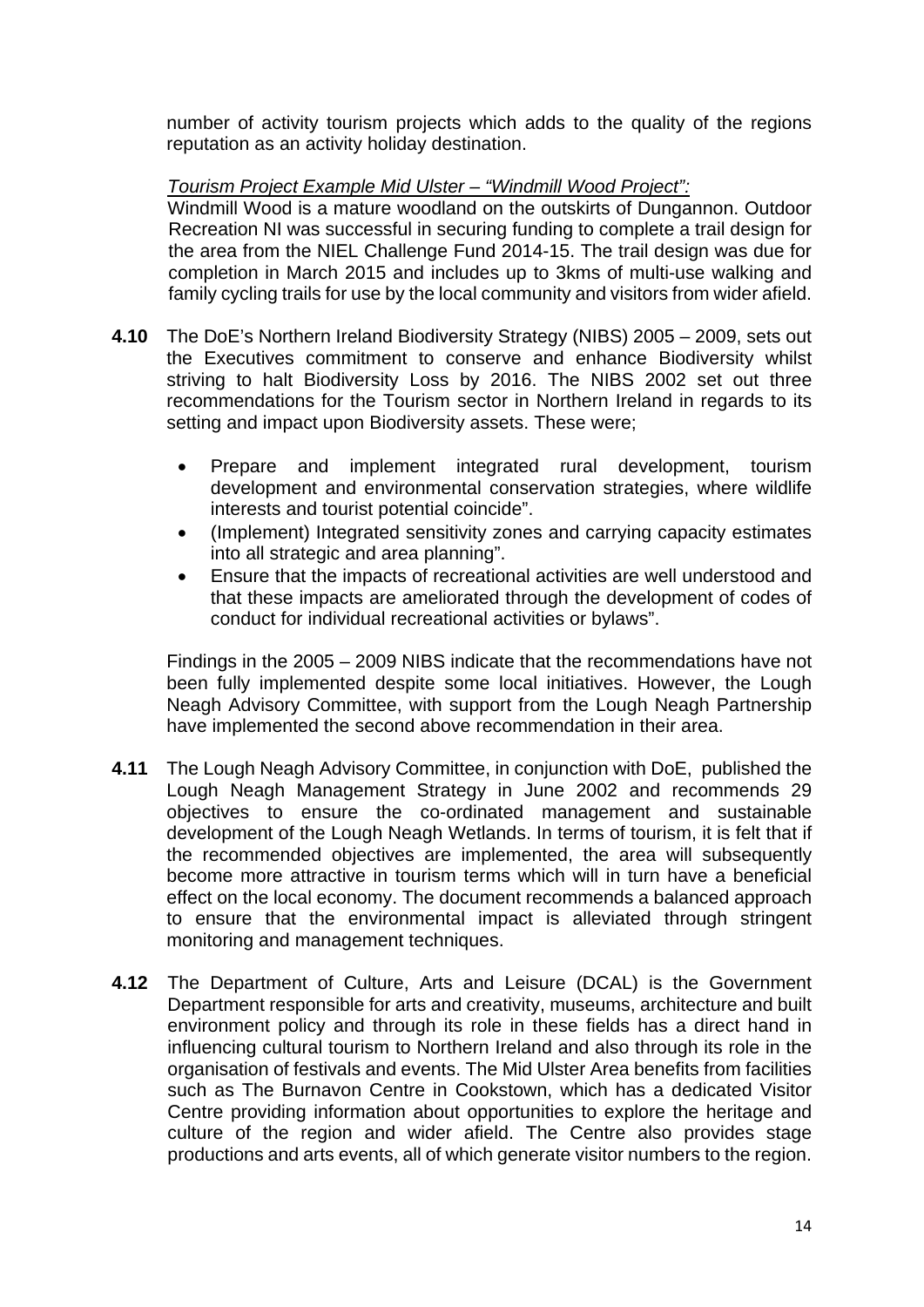*Art Council of Northern Ireland "Ambitions for the Arts": A Five Year Strategic Plan for the Arts in Northern Ireland 2013-2018 (DCAL):*

This document sets out key values and principles on which the Arts Council will base its activities until 2018.

One of the Ambitions as laid out in the document is "To Build Partnerships". In terms of the benefits to the Tourism Sector, the Arts Council works in partnership with the NITB to enhance the ability to generate interest in "Cultural Tourism". The Strategy makes the Aim of undertaking an economic appraisal for the viability of creating a dedicated gallery for Northern Ireland.

- **4.13** The Department for Social Development, DSD has strategic responsibility for, amongst other roles, urban regeneration and community and voluntary sector development. The Regional Development Office, a Department within DSD, is responsible for developing, promoting and implementing programmes to help regenerate towns and villages outside Belfast and the North West. Its responsibilities include;
	- Town Centre Reinvigoration including Comprehensive Development Schemes and Environmental Improvement Schemes outside Belfast & the North West; and
	- Lands Service, which oversees the sale of New Towns land and management of the Interim Estate.
- **4.14** The Department for Employment and Learning, DEL is responsible for the promotion of learning and skills in Northern Ireland and for policy in Further to Higher Education, Training and Employment rights. The Department has a direct role in the provision of employees and employment opportunity in terms of appropriate skills and training, which in turn directly influences all aspects of the economy, including the Tourism Sector.
- **4.15** In recognition of the growth in the tourist sector, DEL established a "Future Skills Action Group" which brought together key stakeholders from the industry, to identify current and future skill trends and growth requirements for the industry. In April 2010, the "Hospitality and Tourism Future Skills Action Group Review" was released. The document sets out an action plan to increase skills and training related to tourism employment within Northern Ireland.
- **4.16** The Department of Finance and Personnel, DFP, prioritise the use of resources available to Northern Ireland, to ensure that these are used efficiently and secure the reform and modernisation of public services. DFP are responsible for overseeing grants by the European Sustainable Competitiveness Programme and the European Social Fund Programme which aim to strengthen competitiveness and attractiveness, as well as employment. DFP have been involved, through funding allocations, in the following projects in the Mid Ulster Area:
	- Lough Neagh Partnership- part funded by the DFPNI managed Programme for Building Sustainable Prosperity (BSP) grant*.* In 2003 the Partnership received a funding package of £3.2m under the Programme for Building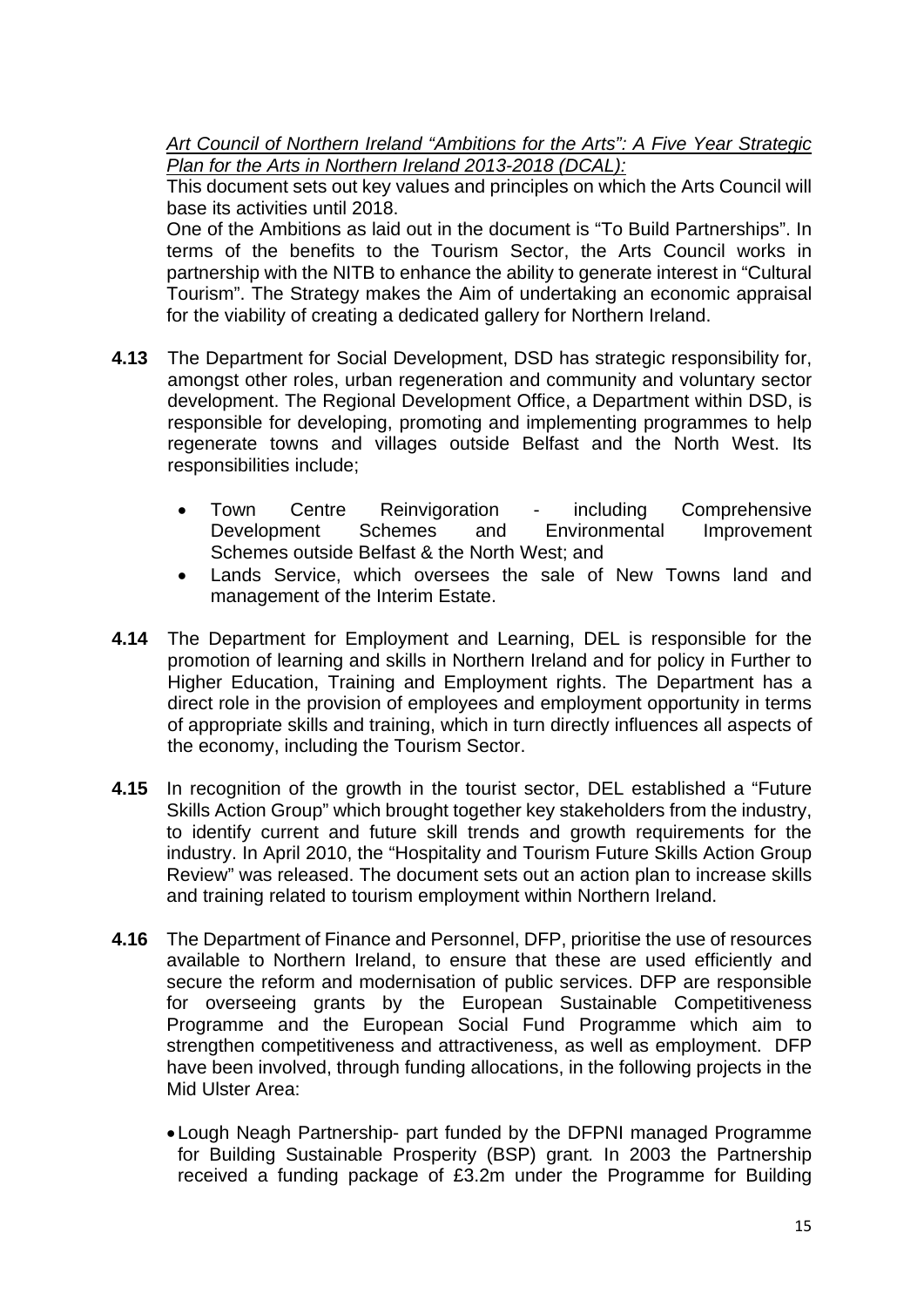Sustainable Prosperity (BSP) for a major regeneration initiative for the entire Lough Neagh area. The Partnership has since allocated all of its funding to projects around the Lough and is now focussing on the promotion and marketing of these projects and the whole of the Lough Neagh wetlands area. The partnership continues to prioritise, amongst other issues affecting the area, the development of a major heritage programme and marketing & promotion of the Lough.

- Natural Resource Rural Tourism Initiative (NRRTI): In 2003 the tourism industry in the Sperrins region received a grant of some £3.4 million from the EU PEACE II programme for Peace and Reconciliation. The main aim of NRRTI was to put in place, within 5 years, some of the tourism infrastructure that would have developed over the last 30 years in the absence of the political unrest and violence which Northern Ireland experienced and which has resulted in the tourism potential of Northern Ireland's natural resources remaining largely untapped.
- **4.17** Given the changeover to 11 supercouncils following the Review of Public Administration, each Council Area is now currently involved with formulating a new Area Plan for their respective area, under Part 2 (8) and (9) of the 2011 Planning Act. The new Area Plans will therefore impact upon tourism development in the specific District Council areas.
- **4.18** The Western Regional Tourism Partnership, covering the counties of Fermanagh, Londonderry, Tyrone and the geographical area of the Sperrin Mountains the Western Regional Tourism Partnership (WRTP) seeks to promote the West of Northern Ireland to visitors from both home and abroad. It also works to develop a unified tourism strategy for the region, whilst also taking into account the needs of its constituent bodies. The organisation was formed in 2006 and consists of representatives from the 7 Councils in the West of Northern Ireland, Cookstown, City of Londonderry, Dungannon, Fermanagh, Magherafelt, Omagh and Strabane and from the constituent tourism bodies for the region, Derry City Visitor and Convention Bureau, Fermanagh Lakelands Tourism, Sperrins Tourism and Flavour of Tyrone.
- **4.19** Dungannon Regeneration Partnership (DRP) was set up and funded by Dungannon and South Tyrone Borough Council to encourage and promote the regeneration, development and prosperity of Dungannon town. The Partnership, which was set up by the council in 2000 which comprises of representatives from the public, private and community/voluntary sectors with a remit to encourage the regeneration, development and prosperity of Dungannon town. Since the launch of the Dungannon Regeneration Strategy in 2002, DRP in conjunction with the council has been actively rolling out a number of initiatives and projects at furthering the social and economic and physical regeneration of the town.
- **4.20** The Town Twinning initiative is funded by the "Europe for Citizens" program and supports the coming together of two European communities with the aim of facing their problems and developing between themselves closer and closer ties of friendship. Cookstown has been officially linked with Plerin Sur Mer in Britanny, France since 1995. During this time the relationship between the two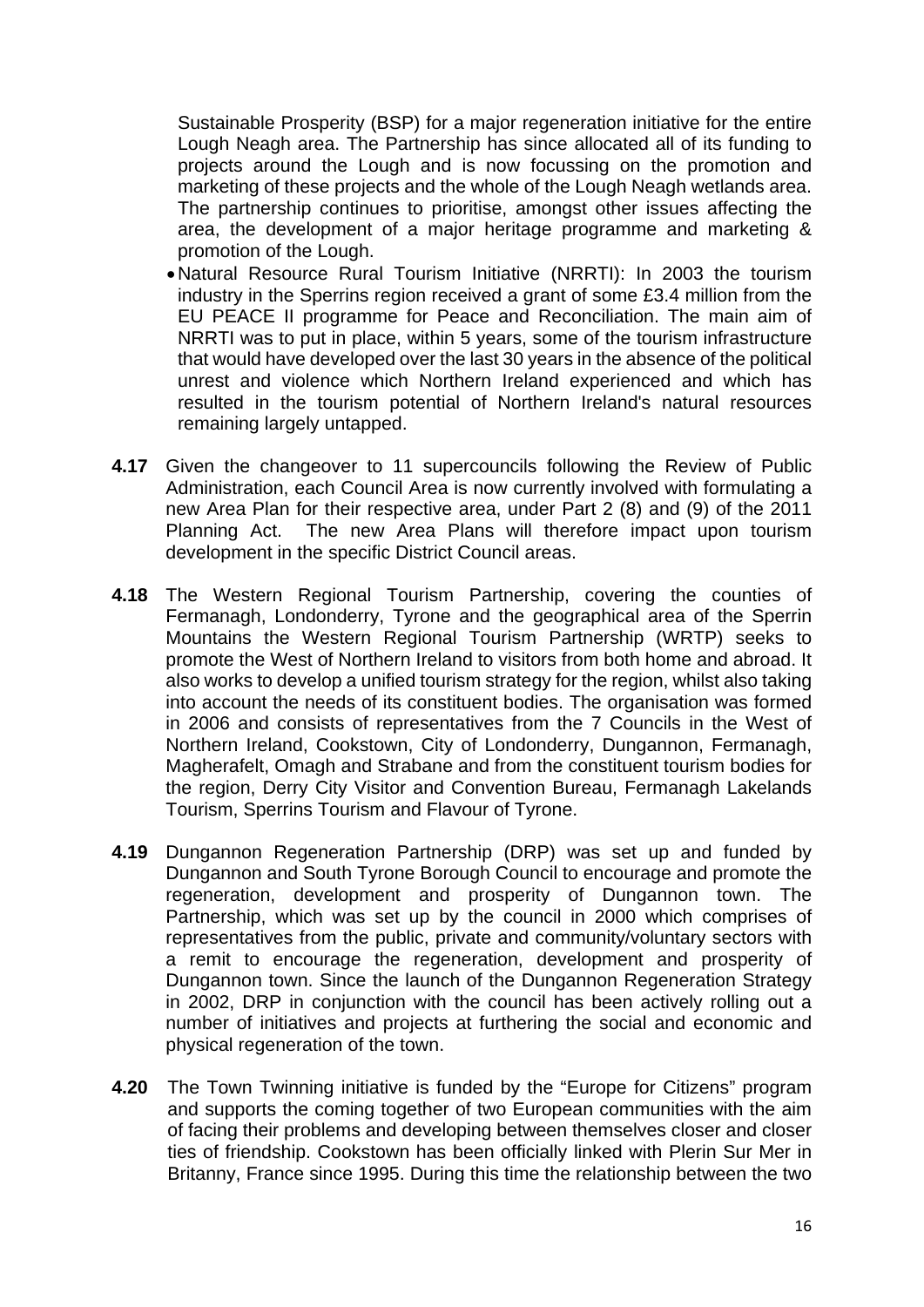towns has strengthened and grown through frequent dialogue and regular exchange visits. Participants in these exchanges have included representatives from the areas of sport, the arts and in particular education. Between January and August 2005, Cookstown Tourist Information Centre registered 6,342 enquiries, an increase of 1,120 from the same period in 2004. With the tenth anniversary of the twinning committee, a lot of French groups came to Cookstown which accounted for 2 per cent of the enquiries made that year.

- **4.21** There are various Development Associations and Regeneration Groups in Mid Ulster District which will have a role to play in regards tourism development. It is important that these associations and groups are consulted and are therefore included within the draft Statement of Community Involvement Paper (SCI) which will be presented to the Mid Ulster Planning committee in June 2015.
- **4.22** The National Trust is a conservation organisation with charitable status which works to preserve and protect historic places and spaces in the public interest. The trust owns many heritage properties, including historic houses and gardens, industrial monuments and social history sites. It is one of the largest landowners in the United Kingdom, owning many beauty spots, most of which are open to the public free of charge.

In the Mid Ulster Area, there are three National Trust held assets, including;

- The Argory: Argory estate and mansion, woods and walks along the River Blackwater.
- Springhill: Springhill House and estate, coach yard and grounds.
- Wellbrook Beetling Mill: The last working water-powered linen beetling mill with associated grounds and walks.

## **5.0 Northern Ireland and Mid Ulster Tourism Industry**

## **Key assets and tourism resources**

- **5.1** The potential to attract tourism and to sustain interest and investment in this field has been historically based on a mixture of both private and public interests and investment. In line with strategic thinking on the matter, Natural and Built Heritage resources are often deemed to be the key players in the ability to generate and attract tourism and associated revenue. This approach is seen not just in the Mid Ulster Area, but wider afield as a sustainable basis from which tourism and tourism growth should be founded; however it is not the only basis from which tourism attraction is founded. Key segments in the industry also include the ability to attract visitors through the hosting of events and through the activities available in the area.
- **5.2** According to the NI Tourism Strategy 2020, Northern Ireland will double the income earned from tourism by 2020 by:
	- increasing visitors from 3.2 million to 4.5 million by 2020;
	- increasing earnings from tourism from £536 million to £1 billion by 2020;
	- Progressively accelerating spend by visitors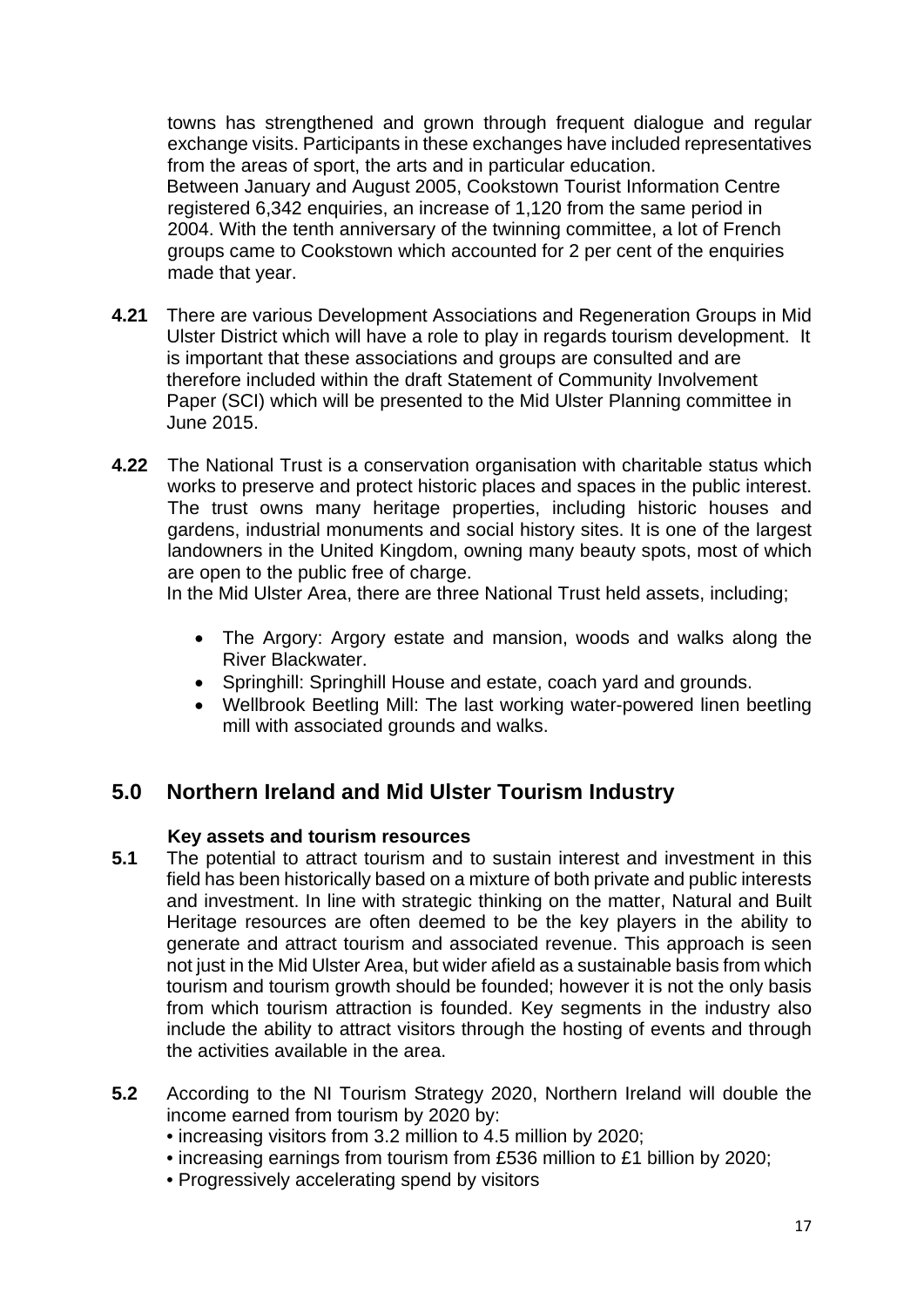- targeting specific markets and market segments;
- supporting indigenous high quality businesses to grow; and
- being visitor inspired in all our actions.

The ability to achieve such aims is through supporting the key segments of the tourist industry in its different forms.

- **5.3** The promotion and marketing of tourism in Mid Ulster has principally been the responsibility of the individual borough councils of Magherafelt, Cookstown and Dungannon/South Tyrone, which have now amalgamated into the Mid Ulster Council we have today. The amalgamation of the three areas now presents a new opportunity to pool together the key resources enjoyed by all three and move forward with a wider based, more collaborative approach.
- **5.4** In addition to the Council, other public agencies, such as Department of Agriculture and Rural Development, Forest Service, Department of Environment and NIEA, have cooperated to open up historic and specialist interest sites to the public as well as walks and caravan/camping facilities. Most tourism accommodation, such as hotels and self-catering chalets, are provided by the private sector which also contribute to the provision of other tourism and associated facilities such as restaurants, cafes and craft shops. Appendix one at the end of this Paper outlines in greater detail the various attractions available throughout the Mid Ulster Area.

#### **Mid Ulster Tourism Statistics and Performance**

## *Overnight Trips*

**5.5** According to statistics as released under the Local Government District Tourism Statistics Northern Ireland 2013, the Mid Ulster region had the second lowest number of Overnight Trips secured in 2013 (the lowest being in Lisburn and Castlereagh District). The Mid Ulster region also had the second lowest Expenditure on Overnight trips of all the Local Government Districts in Northern Ireland (the lowest being in the Armagh, Banbridge and Craigavon District, despite its ranking as third lowest in terms of overnight trips secured). The latest Local Government District Tourism Statistics 2013 for Northern Ireland were published on 27 November 2014 by NISRA.

> *N.B: Headline tourism statistics are measured using standard UN definitions. The UN use the concept of "overnighting". This is broadly defined as staying away from your usual place of residence for one night or more. This does not need to be for holiday, it can also relate to visiting relatives, business etc. As well as including overnighting of visitors to Northern Ireland it also includes overnights of local residents within Northern Ireland. Note overnighting excludes day trips, which will be a significant part of the local tourism market.*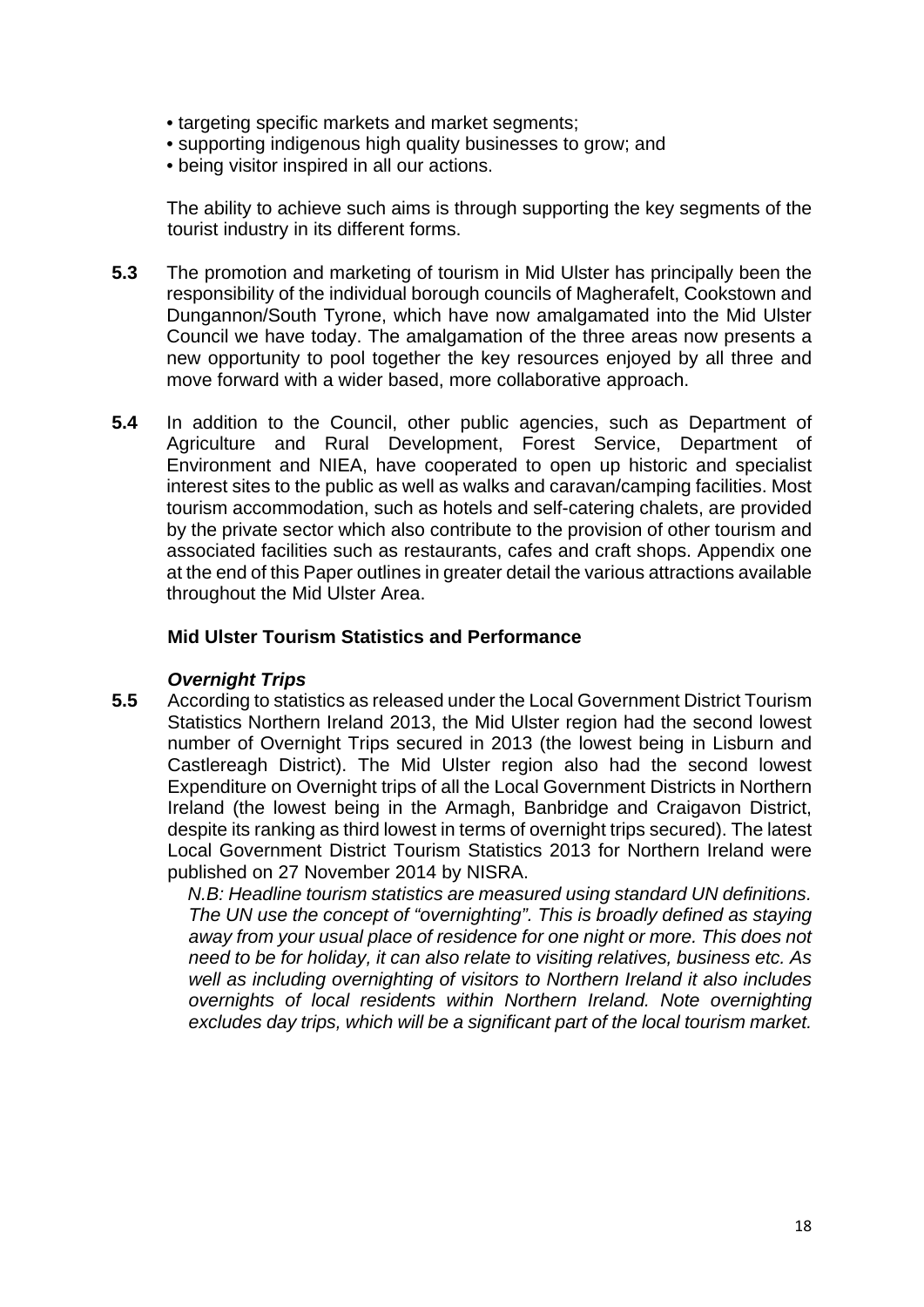

#### Figure 1: Estimated Overnight Trips by Local Government District 2011 - 2013 (statistics source – NISRA).

\* Source: Local Government District Tourism Statistics 2013, NIRSA.

## Figure 2: Estimated Expenditure on Overnight Trips by Local Government District 2013 (Expenditure illustrated is in GBP £)

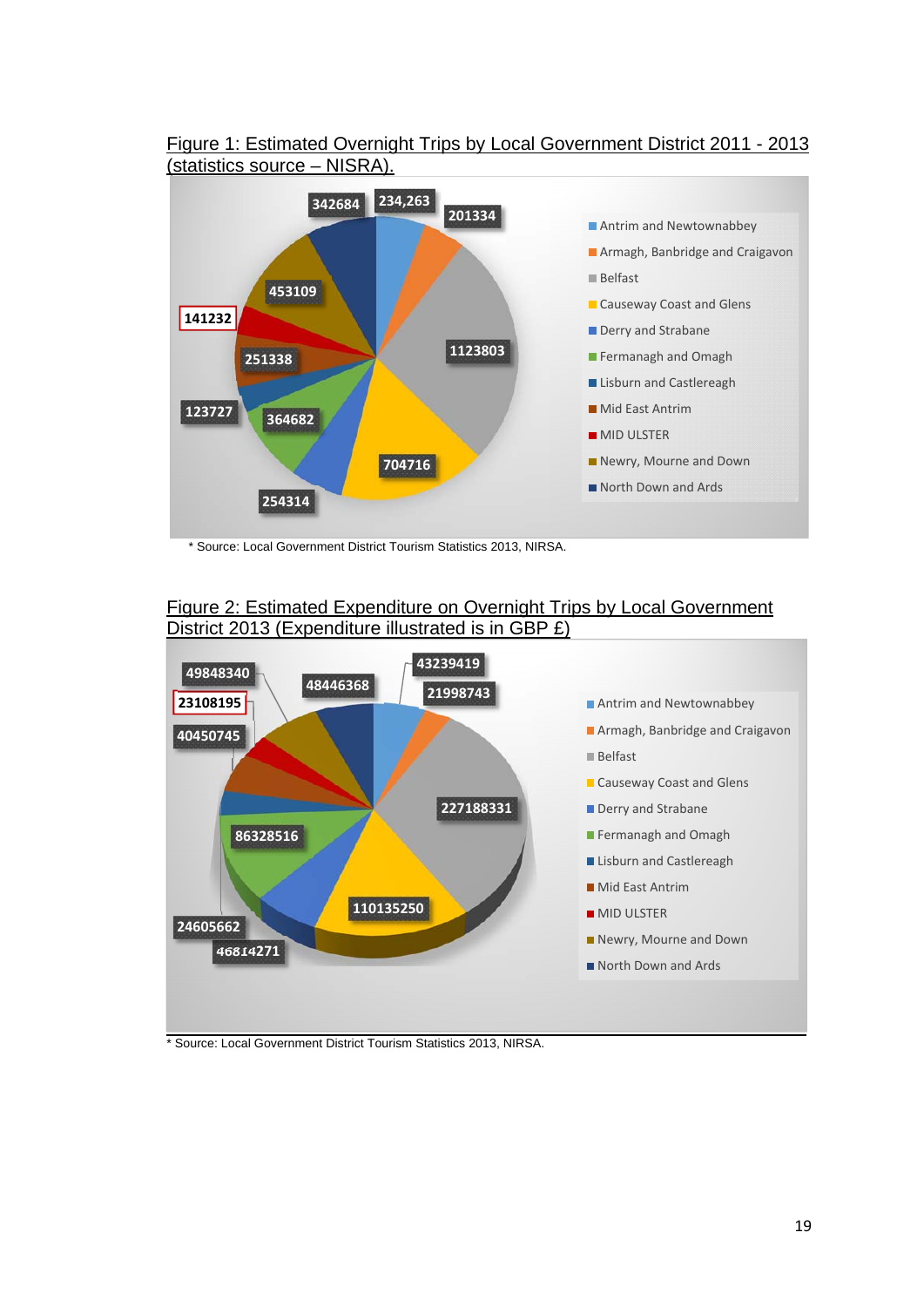Figure 3: The overall share of Mid Ulster District in Northern Ireland Tourism Market compared to Northern Ireland Average, 2013.

| Area                                       | Overnight<br><b>Trips</b> | Trips % | Expenditure $(E)$ | Expenditure % |
|--------------------------------------------|---------------------------|---------|-------------------|---------------|
| <b>NI</b><br>Total                         | 4,195,200                 | 100     | £72,164,563       | 100           |
| <b>Mid</b><br><b>Ulster</b><br><b>Area</b> | 141,232                   | 3       | £23,108917        | 3             |

\* Source: Local Government District Tourism Statistics 2013, NIRSA.

**5.6** The latest available tourism statistics range for the years 2011, 2012 and 2013 indicate that overall, Northern Ireland has experienced an overall increase in overnight trips secured year on year; however, by way of contrast, the Mid Ulster region has experienced a mixed reaction, with trips increasing in 2012 before declining again in 2013.

## Figure 4: Estimated number of Overnight trips for years 2011, 2012 and 2013 to Northern Ireland and by comparison to Mid Ulster.



**5.7** As shown in Figure 1, Mid Ulster secured the second lowest number of Overnight Trips compared to other Local Government Districts in Northern Ireland for the year 2013. The following chart shows the reasons behind why those visitors made the decision to stay overnight in Mid Ulster.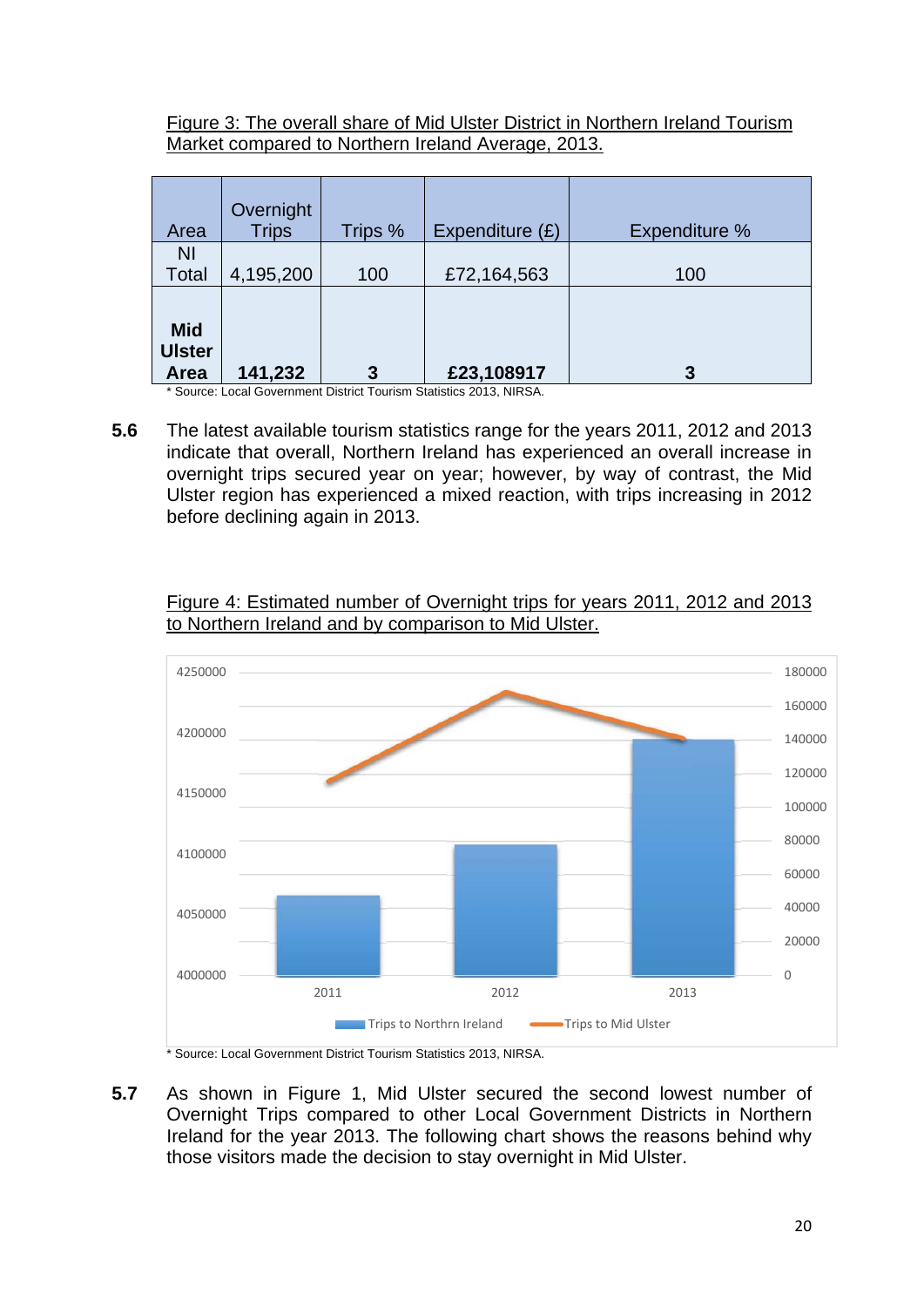

## Figure 5: Estimated number of Overnight trips and reasons for visiting in Mid Ulster 2011 – 2013.

- **5.8** According to these statistics, the top reason for an overnight trip in the Mid Ulster District was due to tourists visiting friends or relatives. 49% of people visiting Mid Ulster between 2011 and 2013 came to stay for this reason. This was above the Northern Ireland average of 41%. The second biggest reason for visiting was for Holiday and Leisure Purposes at 33%, but this fell short of the Northern Ireland average for this reasoning, which illustrated a 43% average or overnight trips were for this purpose.
- **5.9** It is important to note that of all the council regions across Northern Ireland, in terms of percentages, Mid Ulster procures the third highest percentage of visits for the purposes of business across the province at 12%, only being out performed by Belfast (17%) and L'Derry/Strabane (16%). The Northern Ireland average for overnight trips for business purposes totalled at 10% on average. So, although overall only 17212 in total overnight trips to Mid Ulster were for made for "Business Purposes" (which equates to 4% of the Northern Ireland Average for this time period), it did equate to 12% of the *reasoning* for people staying in Mid Ulster, the third highest draw across the board.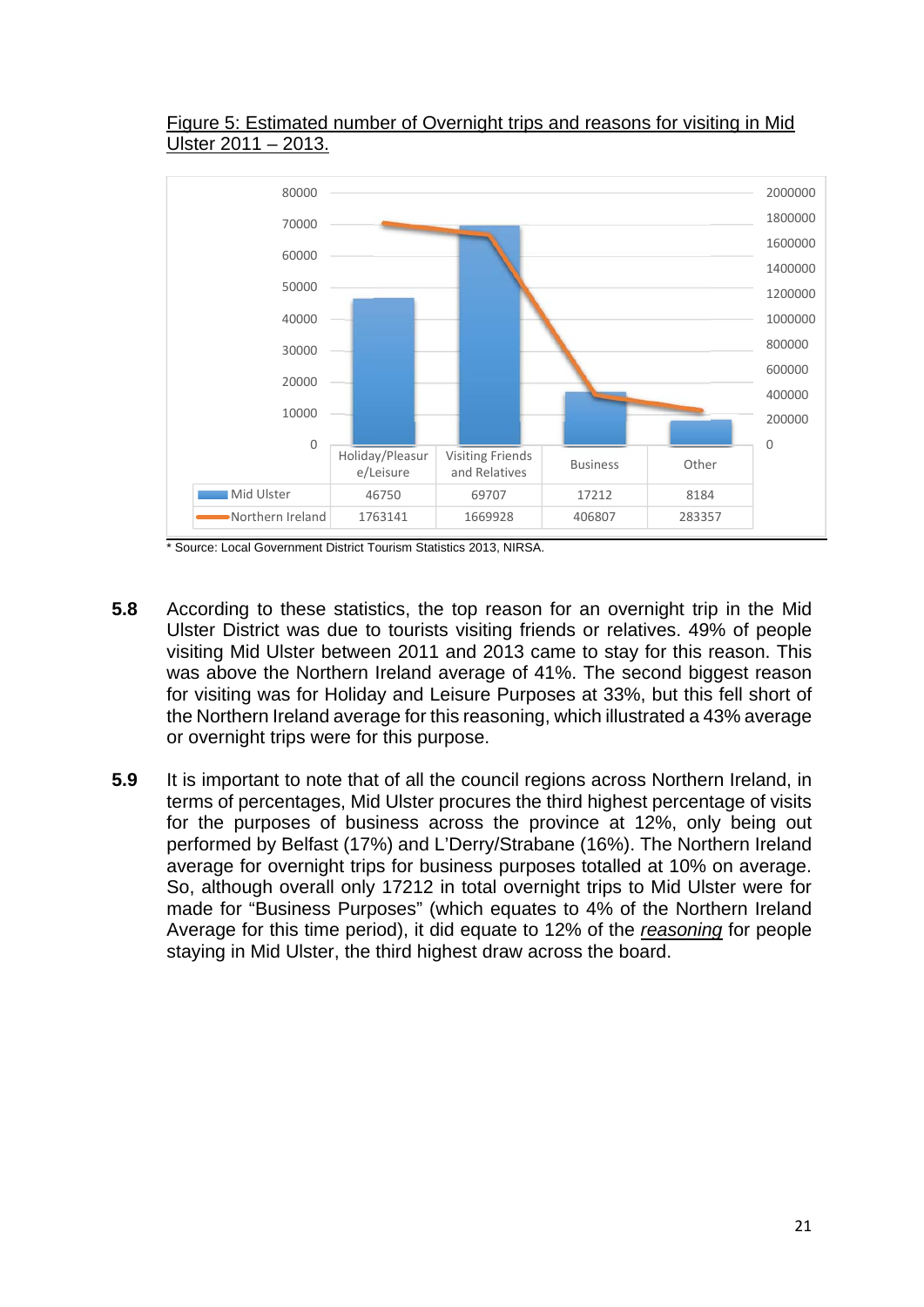#### Figure 6: Table to show Estimated Average Overnight Trips in Northern Ireland by Reason for Visit and Local Government District 2011 – 2013.

|                                       | Holiday/Pleasure/Leisure |         |           | <b>Visiting Friends and</b><br><b>Relatives (VFR)</b> |         |           | <b>Business</b> |                    |           | Other   |                        |           | All          |        |       |
|---------------------------------------|--------------------------|---------|-----------|-------------------------------------------------------|---------|-----------|-----------------|--------------------|-----------|---------|------------------------|-----------|--------------|--------|-------|
|                                       |                          | n % HPL | %<br>LGD. |                                                       | n % VFR | %<br>LGD. |                 | $\%$<br>n Business | %<br>LGD. | n       | $\frac{9}{6}$<br>Other | %<br>LGD. | n            | $%$ NI | % LGD |
| <b>Antrim and Newtownabbev</b>        | 64,212                   | 4%      | 27%       | 130.358                                               | 8%      | 56%       | 20,496          | 5%                 | 9%        | 19,625  | 7%                     | $8\%$     | 234.691      | 6%     | 100%  |
| <b>Armagh, Banbridge and Craigavd</b> | 33.432                   | 2%      | 18%       | 114.563                                               | 7%      | 62%       | 21.103          | 5%                 | 11%       | 14.937  | 5%                     | 8%        | 184.035      | 4%     | 100%  |
| <b>Belfast</b>                        | 425,481                  | 24%     | 39%       | 394,096                                               | 24%     | 36%       | 188,186         | 46%                | 17%       | 79,076  | 28%                    | 7%1       | .086.839     | 26%    | 100%  |
| <b>Causeway Coast and Glens</b>       | 441,373                  | 25%     | 58%       | 228,127                                               | 14%     | 30%       | 32,105          | 8%                 | 4%        | 57,472  | 20%                    | 8%        | 759,076      | 18%    | 100%  |
| <b>Derry and Strabane</b>             | 63.540                   | 4%      | 32%       | 91.083                                                | 5%      | 47%       | 31.203          | 8%                 | 16%       | 9.721   | 3%                     | 5%        | 195.548      | 5%     | 100%  |
| <b>Fermanagh and Omagh</b>            | 170.217                  | 10%     | 50%       | 138,008                                               | 8%      | 40%       | 21.383          | 5%                 | 6%        | 12,573  | 4%                     | 4%        | 342.180      | 8%     | 100%  |
| <b>Lisburn and Castlereagh</b>        | 41.132                   | 2%      | 31%       | 71.734                                                | 4%      | 55%       | 12.519          | 3%                 | 10%       | 5.485   | 2%                     | 4%        | 130.871      | 3%     | 100%  |
| <b>Mid and East Antrim</b>            | 99.296                   | 6%      | 39%i      | 122.475                                               | 7%      | 49%       | 20.172          | 5%                 | 8%        | 10.575  | 4%                     | 4%1       | 252.517      | 6%     | 100%  |
| <b>Mid Ulster</b>                     | 46.750                   | 3%      | 33%       | 69.707                                                | 4%      | 49%       | 17.212          | 4%                 | 12%       | 8.184   | 3%                     | 6%        | 141.853      | 3%     | 100%  |
| <b>Newry, Mourne and Down</b>         | 266,168                  | 15%     | 55%       | 148,795                                               | 9%      | 31%       | 21,931          | 5%                 | 5%        | 45,711  | 16%                    | 9%        | 482,604      | 12%    | 100%  |
| <b>North Down and Ards</b>            | 111.540                  | 6%      | 36%       | 160.983                                               | 10%     | 51%       | 20,498          | 5%                 | 7%!       | 19,998  | 7%                     | 6%        | 313.018      | 8%     | 100%  |
| Northern Ireland                      | 1.763.141                | 100%    |           | 43%i 1.669.928                                        | 100%    | 41%       | 406.807         | 100%               | 10%       | 283.357 | 100%                   |           | 7% 4,123,232 | 100%   | 100%  |

\* Source: Local Government District Tourism Statistics 2013, NIRSA.



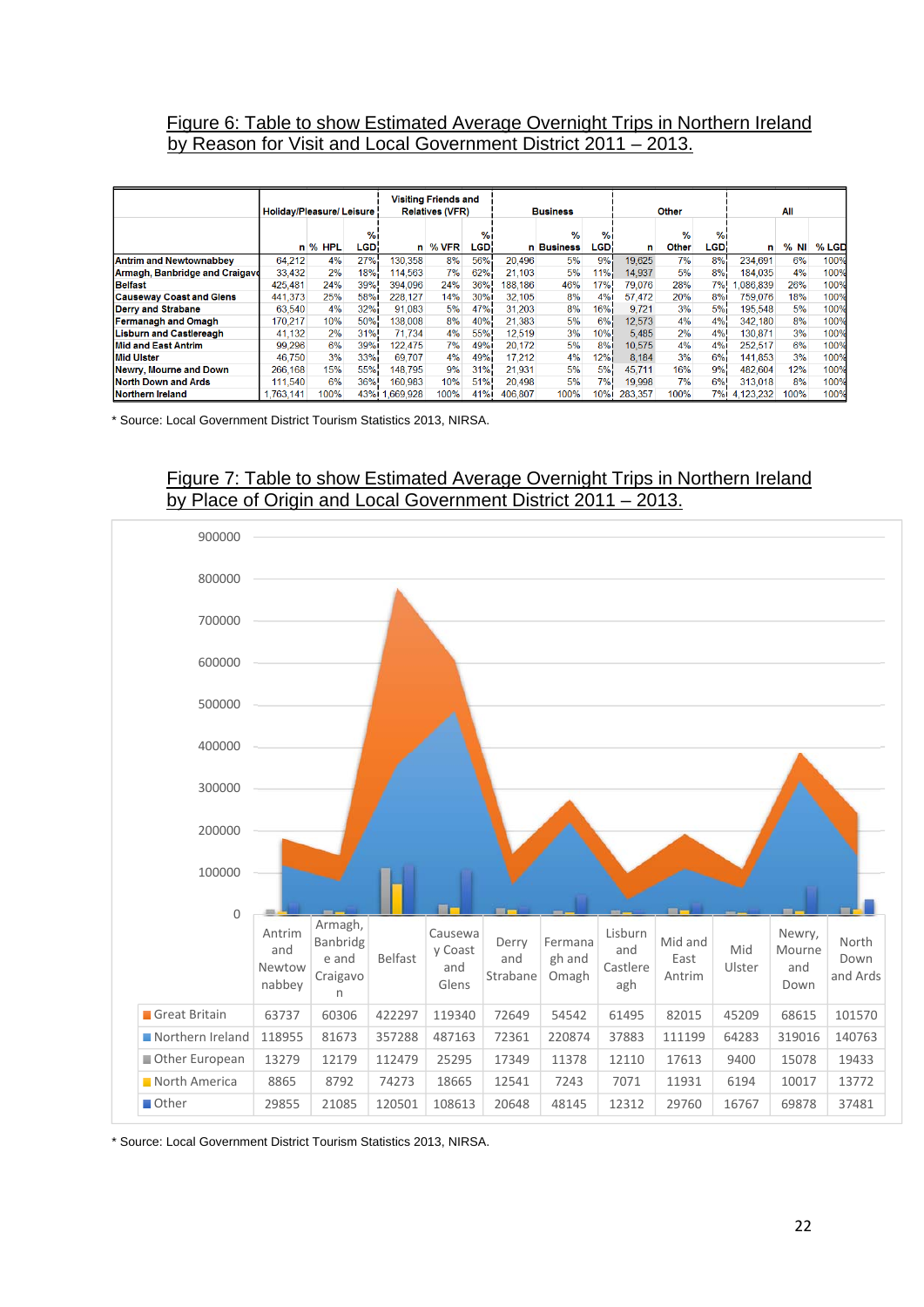- **5.10** According to statistics as indicated in the chart above, the vast majority of overnight trips within Northern Ireland are made by domestic tourists (49%). This figure is similar to Mid Ulster where 45% of overnight trips were made by domestic tourists. Statistically, Mid Ulster had a larger percentage share of overnight visitors from Great Britain (32% as opposed to NI average of 28%) and Europe (7% as opposed to NI average of 6%). Other areas such as North America were on a par with the NI average in terms of percentage share. The statistics appear to illustrate a direct correlation between the fact that the majority of visitors to Mid Ulster are there to visit friends and relatives – the reason that less domestic tourists stay in Mid Ulster is likely due to the fact that Mid Ulster is so strategically placed that many people can simply return home again rather than pay to stay over, whereas visitors from Great Britain or Europe likely stay for longer due to the travel distance.
- **5.11** In terms of accommodation, Mid Ulster has the second lowest number of hotel bed spaces and the third lowest number of Guesthouse/Guest Accommodation/Bed and Breakfast bed spaces of all the Local Government Districts. There are a number of hotels in the area located on large sites and which have the potential to continue to provide important bed spaces e.g. Glenavon Hotel and Greenvale Hotel in Cookstown. The pressure of the housing development boom is an example of when hotels like this on key large sites within the urban can come under pressure to be re-developed for housing development e.g. the Inn on the Park in Dungannon.

Figure 8: Number of Beds available in Licensed Accommodation by Accommodation Type and Local Government District, 2013.

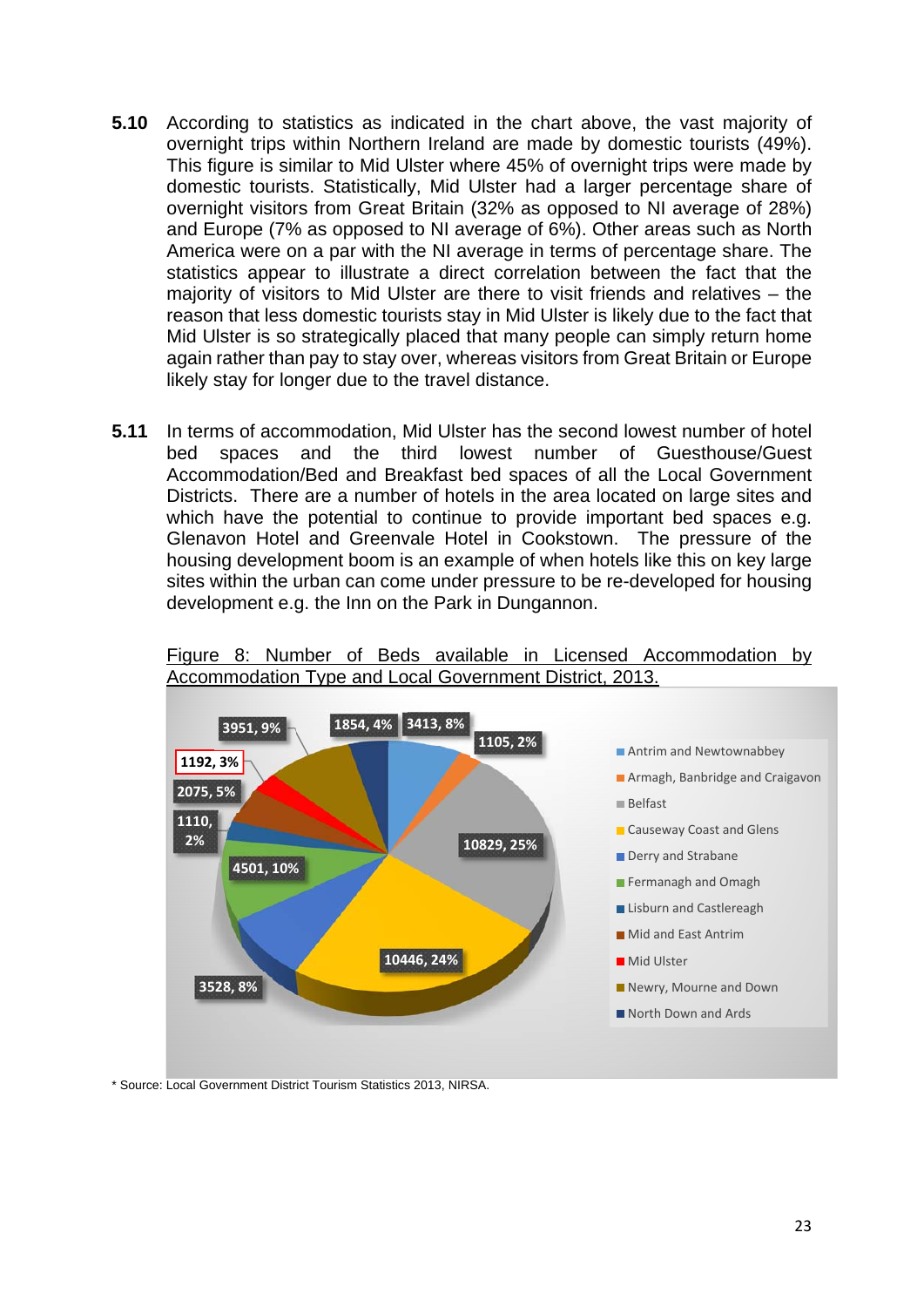#### Figure 9: Table to show accommodation by Local Government District, 2011 - 2013.

|                                 |     |                   |        |     |                    |       |                                     |                |       |    | Guest         |     |                                      |       |               |        |    |        |       |                  |    |                                                                         |        |        |       |               |        |
|---------------------------------|-----|-------------------|--------|-----|--------------------|-------|-------------------------------------|----------------|-------|----|---------------|-----|--------------------------------------|-------|---------------|--------|----|--------|-------|------------------|----|-------------------------------------------------------------------------|--------|--------|-------|---------------|--------|
| 2013                            |     | Hotels            |        |     | <b>Guesthouses</b> |       |                                     | Bed&Breakfasts |       |    | Accommodation |     |                                      |       | Self-Catering |        |    | Hostel |       | <b>Bunkhouse</b> |    |                                                                         | Campus |        |       |               |        |
|                                 |     | Number Rooms Beds |        |     |                    |       | Number Rooms Beds Number Rooms Beds |                |       |    |               |     | Number Rooms Beds Number Units Rooms |       |               | Beds   |    |        |       |                  |    | Number Rooms Beds Number Rooms Beds Number Rooms Beds Number Rooms Beds |        |        |       |               |        |
| Antrim and Newtownabbey         | 10  | 632               | 1,296  |     | 40                 | 94    |                                     | 83             | 176   |    |               |     | 16                                   | 63    | 141           | 260    |    |        |       |                  |    |                                                                         | .539   | 1.58   | 61    | 2.435         | 3.413  |
| Armagh, Banbridge and Craigavon |     | 204               | 512    |     | 26                 | 57    | 32                                  | 110            | 256   |    |               | 11  | 27                                   | 42    | 105           | 210    |    | 18     | 59    |                  |    |                                                                         |        |        |       | 467           | 1,105  |
| <b>Belfast</b>                  | 32  | 3.391             | 7,063  |     |                    | 141   | 18                                  | 88             | 182   |    | 87            | 174 | 69                                   | 190   | 431           | 809    |    | 118    | 512   |                  |    |                                                                         | .897   | 1,948) | 144   | 6.083         | 10,829 |
| Causeway Coast and Glens        | 19  | 708               | 1.911  | 20  | 203                | 484   | 172                                 | 621            | 449   |    |               |     | 719                                  | 1,000 | 3.061         | 5.746  | 12 | 106    | 450   | 2                |    |                                                                         | 359    | 392    | 946   | 5.061         | 10,446 |
| Derry and Strabane              | 11  | 659               | 1.597  |     | 38                 | 93    |                                     | 187            | 441   |    |               |     | 65                                   | 119   | 289           | 592    |    | 43     | 227   |                  |    |                                                                         | 556    | 570    | 148   | 1.776         | 3,528  |
| Fermanagh and Omagh             | 13  | 464               | 1,094  | 17  | 122                | 288   | 68                                  | 212            | 485   |    | 109           | 286 | 179                                  | 352   | 971           | 2.052  |    | 63     | 256   | 0                |    |                                                                         | 20     | 40     | 285   | 1.961         | 4,501  |
| Lisburn and Castlereagh         |     | 255               | 593    |     | 26                 | 59    | 24                                  | 75             | 163   |    | 23.           | 51  | 29                                   | 55    | 119           | 244    |    |        |       |                  |    |                                                                         |        |        |       | 498           | 1,110  |
| Mid and East Antrim             | 13  | 493               | 1,085  | ь   | 49                 | 112   | 48                                  | 130            | 299   |    |               | 0   | 51                                   | 82    | 194           | 372    |    | a      |       |                  |    |                                                                         | 131    | 140    | 121   | 1,013         | 2.075  |
| <b>Mid Ulster</b>               |     | 738               |        |     |                    |       |                                     |                |       |    |               |     |                                      |       |               |        |    |        |       |                  |    |                                                                         |        |        |       |               |        |
| Newry, Mourne and Down          | 12  | 538               | 1,284  | 18  | 143                | 330   |                                     | 239            | 527   |    | 52            | 114 | 145                                  | 222   | 554           | 1.113  |    | 87     | 569   |                  | 14 |                                                                         |        | 0      | 263   | 1.616         | 3.951  |
| North Down and Ards             |     | 311               | 638    |     | 56                 | 123   |                                     | 122            | 263   |    |               |     |                                      | 124   | 293           | 583    |    | 53     | 100   |                  |    |                                                                         | 18     | 42     |       | 856           | 1.854  |
| Northern Ireland                | 138 | 7.893             | 17,661 | 106 | 837                | 1.920 | 581                                 | 1.925          | 4,376 | 22 | 283           | 652 | 1.437                                | 2,310 | 6,311         | 12,311 | 46 | 497    | 2.323 | 12               | 42 | 13                                                                      | 4,520  | 4,719  | 2.346 | 22.278 44,004 |        |

\* Source: Local Government District Tourism Statistics 2013, NIRSA.

#### Figure 10: Number of beds available by accommodation type and Local Government District 2013.



\* Source: Local Government District Tourism Statistics 2013, NIRSA.

Other (7,084)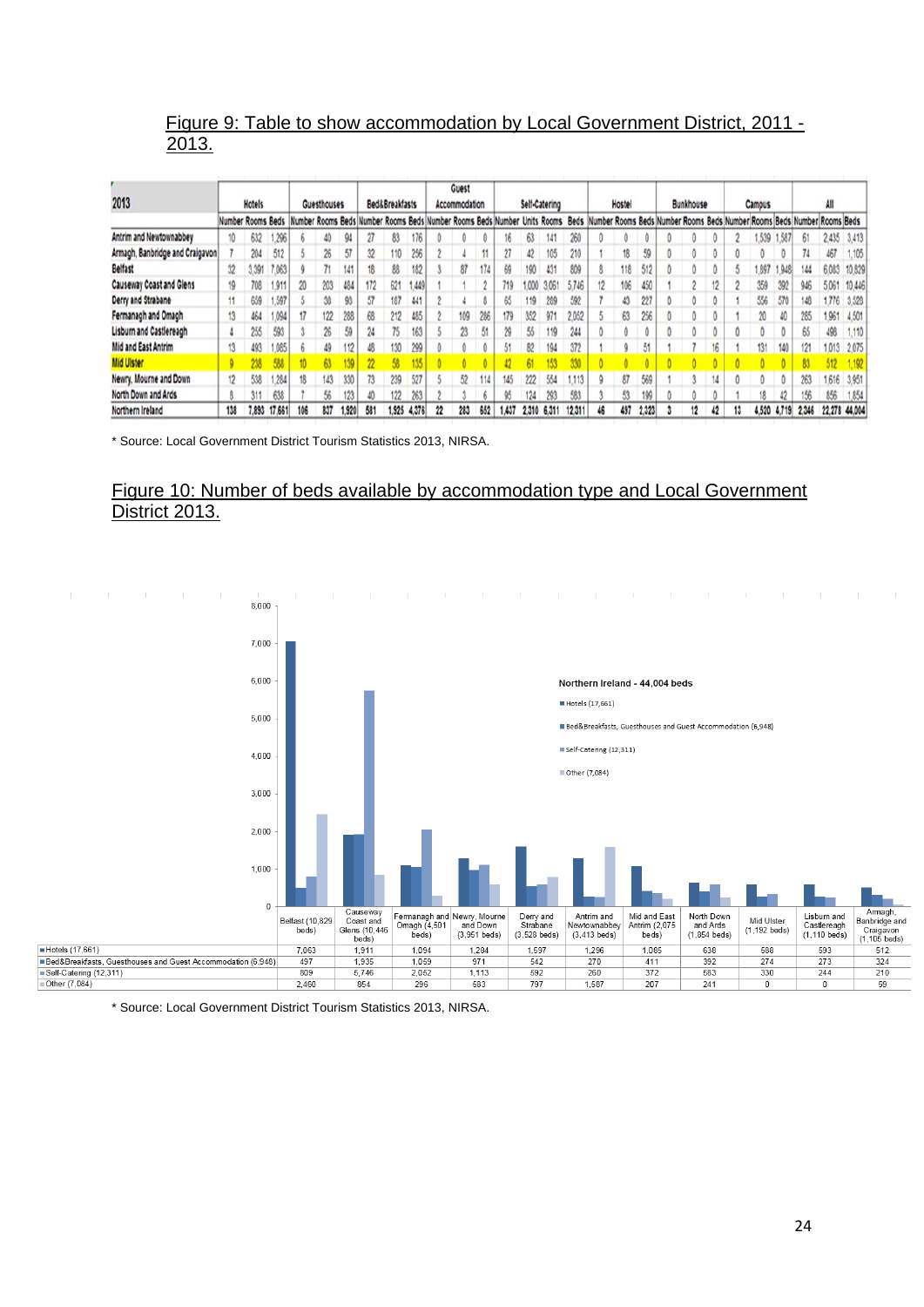

Figure 11: Mid Ulster Accommodation Stock (Bed no's) by venue type 2013

\* Source: Local Government District Tourism Statistics 2013, NIRSA.

| Figure 12: Certified hotel, self-catering, guesthouse and bed & breakfast stock |  |  |  |
|---------------------------------------------------------------------------------|--|--|--|
| by Mid Ulster region, 2013.                                                     |  |  |  |

| <b>Area</b><br>(Including<br><b>Former</b><br>District)                                                                                                                                                                                         | <b>Premises</b><br>(No.)                     | %                          | <b>Room</b><br>(No.)                                                                              | %                              | Bed-<br><b>Spaces</b><br>(No.) | %                              |
|-------------------------------------------------------------------------------------------------------------------------------------------------------------------------------------------------------------------------------------------------|----------------------------------------------|----------------------------|---------------------------------------------------------------------------------------------------|--------------------------------|--------------------------------|--------------------------------|
| NI Total                                                                                                                                                                                                                                        | 2346                                         | 100                        | 17757                                                                                             | 100                            | 39282                          | 100                            |
| Cookstown                                                                                                                                                                                                                                       | 26                                           | $\mathbf{1}$               | 166                                                                                               | $<$ 1                          | 395                            |                                |
| Dungannon                                                                                                                                                                                                                                       | 34                                           | $\overline{2}$             | 234                                                                                               | 1                              | 516                            |                                |
| Magherafelt<br>$\mathbf{r}$ , and the set of the set of the set of the set of the set of the set of the set of the set of the set of the set of the set of the set of the set of the set of the set of the set of the set of the set of the set | 25<br>$\cdot$ $-$<br>$\cdot$ $\cdot$ $\cdot$ | $\overline{2}$<br>$\cdots$ | 115<br>$\begin{array}{c} \n\bullet & \bullet & \bullet & \bullet & \bullet & \bullet \end{array}$ | ${<}1$<br>$\sim$ $\sim$ $\sim$ | 289<br>.<br>$\sim$             | <1<br>$\sim$ $\sim$<br>$- - -$ |

\* Source: Northern Ireland Tourist board Statistics C/O NISRA Tourism Statistics for Local Government Areas, 2013.

## **Activity Tourism**

**5.12** The Strategic Framework for Action 2004-07 charted the way forward for tourism, identifying five signature projects and winning themes. Activity Tourism was one of the five winning themes as identified in this document and its importance is reiterated within the successive document, The Northern Ireland Tourism Strategy 2020, where Activity Tourism it is identified as a key target market.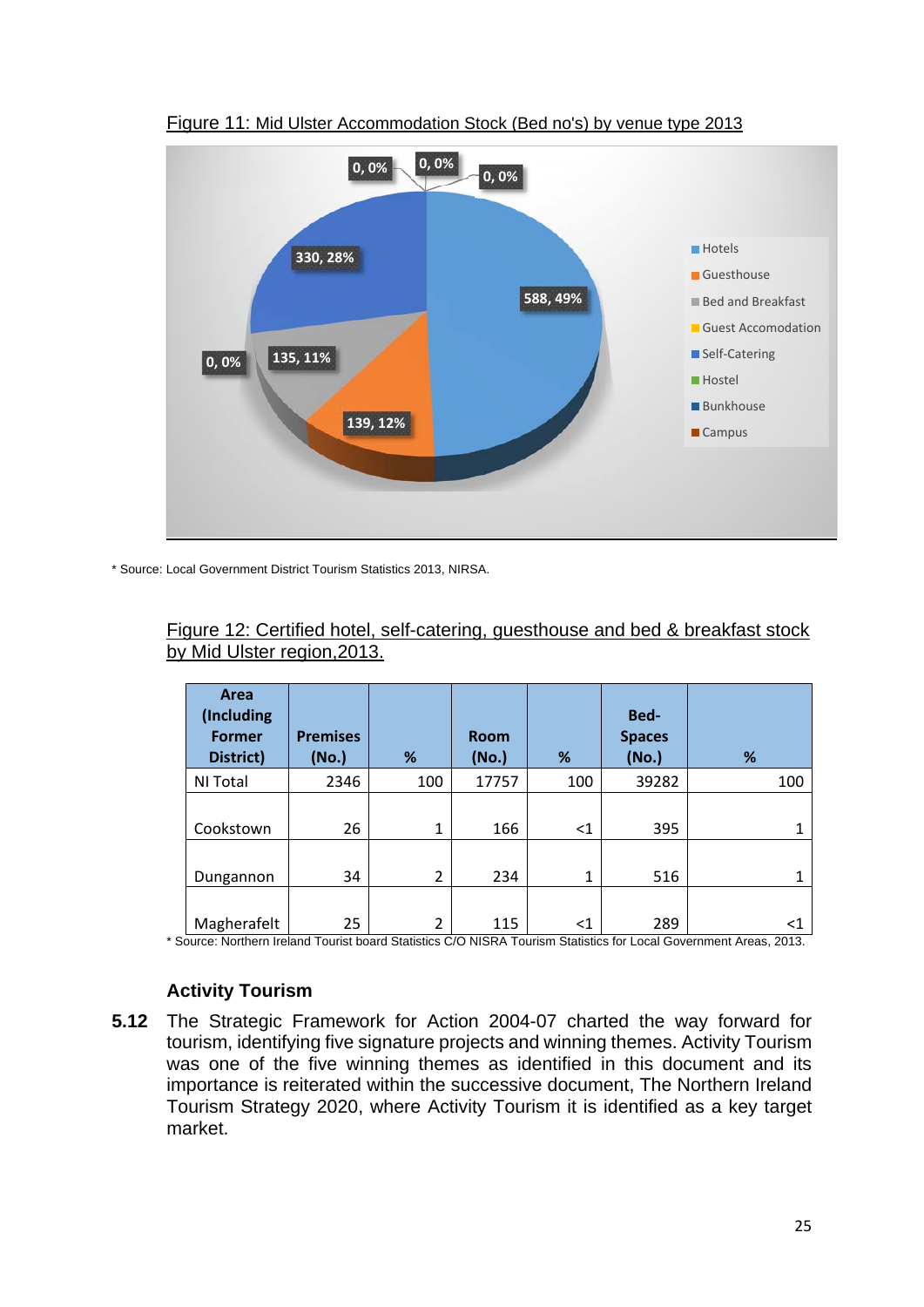## *What is Activity Tourism and what forms are available in Mid Ulster?*

- **5.13** Activity Tourism covers a range of spheres from "active" holidays involving canoeing, climbing, horse-riding and mountaineering, to the less physical, yet still activity-focused areas of nature watching, food trails, or local culture and heritage trails. DETI and NITB identify Activity and Special interest breaks as a key target market worthy of support in Northern Ireland. Activities include golf, angling, walking, gardens, cruising and cycling amongst others.
- **5.14** Activities tourism figures are not available for NI, but Fáilte Ireland estimated that activity tourists spend 33% more than the average tourist. Based on this, it is estimated that the activities tourism market in NI is worth £55 million in overseas tourist spending. This equates to approximately 16% of overseas tourist spending in NI in 2009. Combined with the RoI and domestic market, the whole market could be worth as much as £90 to £100 million per annum in revenue for NI tourist businesses (Statistics Source: "Activities Tourism – Sharing Success" published by NITB 2011).

## *Angling*

- **5.15** Angling represents a key product to deliver growth and competitiveness for tourism in Northern Ireland and Mid Ulster. Angling is the 6th biggest sport in the UK (source: "The Social and Economic Impact to Northern Ireland, and areas within the Loughs Agency, of Recreational Fisheries, Angling and Angling Resources Report" by PWC as commissioned by DCAL) however by its very nature it is not as readily visible within the public domain as many other activities, such as walking or cycling. There is evidence that angling has the potential to generate economic benefits, particularly in rural areas where job opportunities are limited. Evidence shows that the visiting angler is as valuable to the economy as a visiting golfer, walker, cyclist or horse-rider and all these groups spend more than the average 'non sporting' visitor. Based on the number of licences issued, the number of visiting anglers from outside Northern Ireland appears to be slowly increasing (source: "A Strategic Review of Angling in Northern Ireland" published by DCAL in July 2013).
- **5.16** Given its location directly alongside Lough Neagh and its tributaries, Mid Ulster is strategically placed in a prime position to avail of the tourism opportunities angling can bring.Currently, it is possible to obtain boat hire and fishing permits from Ballyronan Marina. Course Fishing is available at Tullygiven Lough, Carrick Lough and Creeve Lough whereas Game Fishing is available at White Lough near Aughnacloy; however all fishing relies on riparian owners (those who own the land bordering a lake or river) to provide access to fisheries.

The main beneficiaries of increased angling tourism in the Mid Ulster area would be service providers including pubs; restaurants; hotels; holiday lets; and B&BS. With some notable exceptions there is a lack of awareness among these providers of the potential opportunities to service visiting anglers which would attract new summer business and also extend their season.

## *Canoeing and water sports:*

**5.17** The Mintel UK report 'Activity Holidays -UK - February 2010' finds that for canoeing, 16 to 24 year olds were the key age group for participation among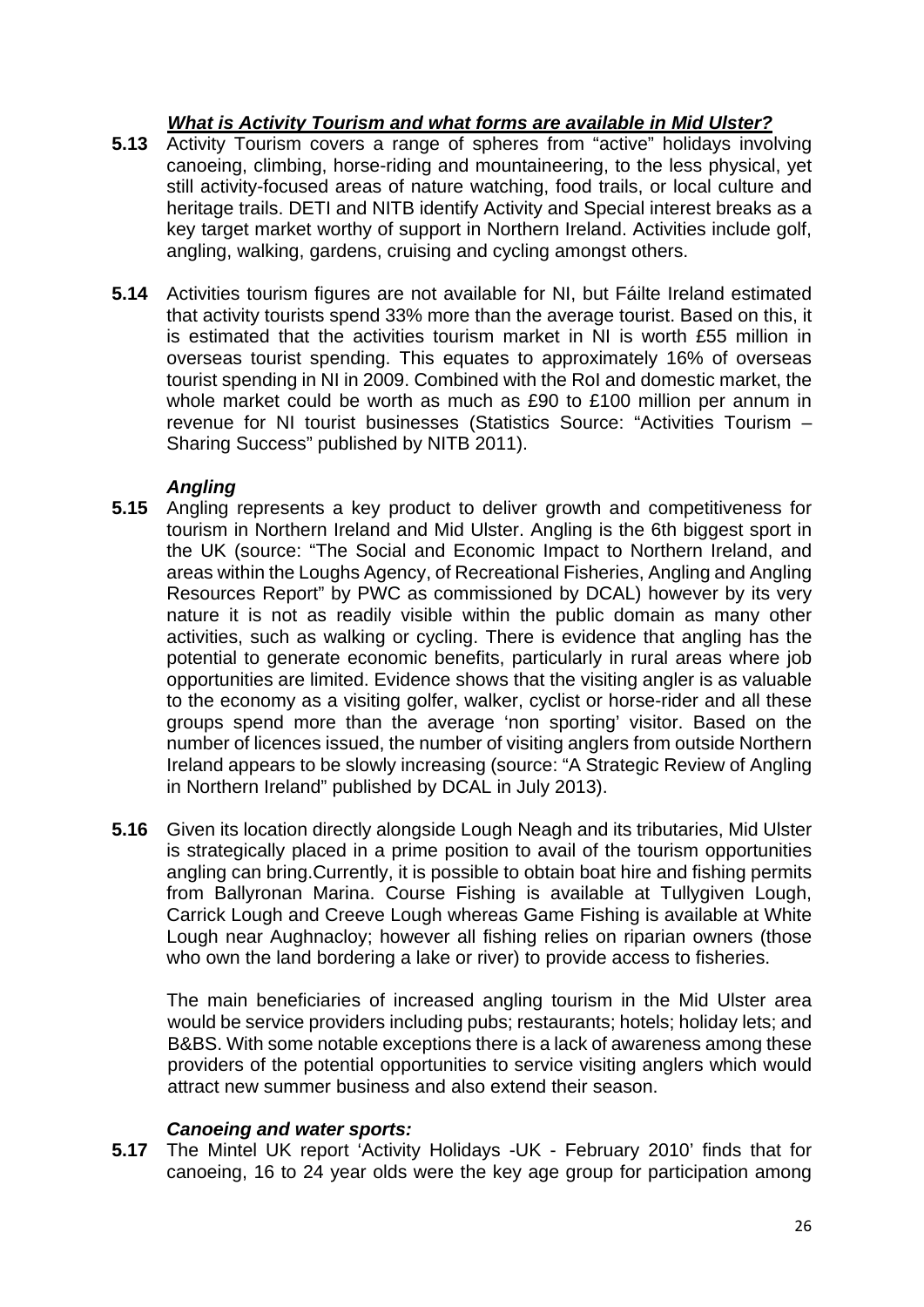both domestic and RoI tourists to NI. There was very little participation outside of this group and little to no participation of anyone over the age of 49. What was different about canoeing to other activities was in terms of gender participation rates. In terms of dedicated canoeing breaks in NI, women were almost as likely to participate as men. However in terms of participation as part of a wider holiday, men were much more likely to participate than women. This suggests that those with a keen interest in canoeing are relatively evenly split across men and women. The Minstrel guide also indicates that in terms of Activity Types, Canoeing was statically the least popular activity type for both domestic tourists and tourists from the Republic of Ireland to Northern Ireland.



Figure 13: Domestic visitor participation in activities by activity type, Northern Ireland 2009.

## Figure 14: RoI visitor participation in activities by activity type 2009.

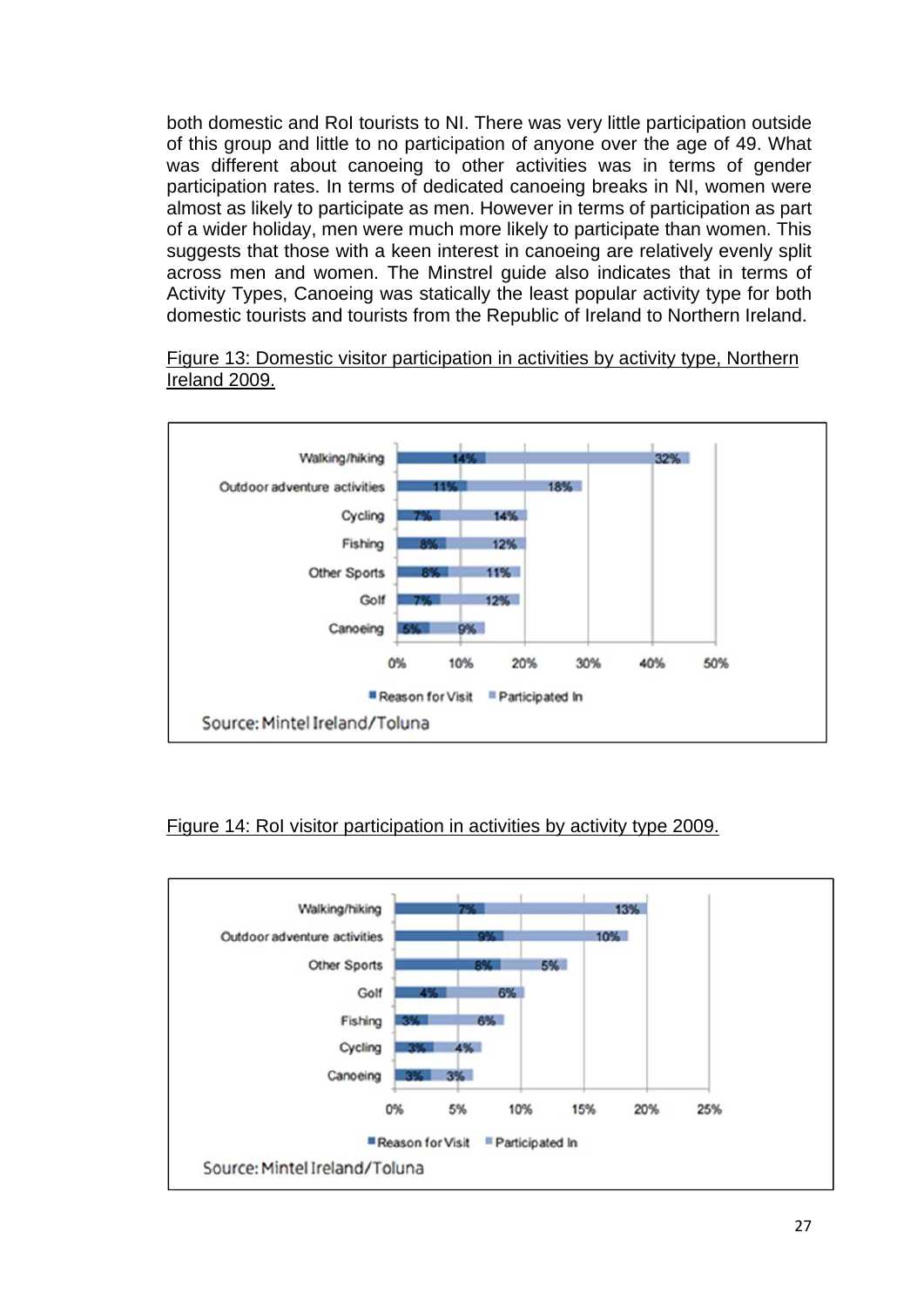- **5.18** There are nine recognised Canoe Trails in Northern Ireland, two of which are directly accessible via the Mid Ulster Area; the "River Blackwater Canoe Trail" and "Lough Neagh Canoe Trail". The River Blackwater Canoe Trail has nine access points along it (canoe jetties) and progresses from Maydown Bridge, just south of Benburb, all the way to Coney Island in Lough Neagh. The vast majority of the trail progresses through the Mid Ulster District. The Lough Neagh Canoe Trail has many access points along the entire shore circumference of Lough Neagh and can be accessed via nine specific access points in Mid Ulster.
- **5.19** In terms of the wider watersports market, cruising and boat hire is a facility available via Ballyronan Marina on the shores of Lough Neagh. The Maid of Antrim pleasure cruiser can carry 100 passengers and offers several tour packages including Island BBQ trips. This facility also departs from Ballyronan Marina.
- **5.20** Lough Neagh, as the largest freshwater lake in the British Isles, is generally viewed as an underused resource in terms of its potential. According to the "Lough Neagh and its Waterways Tourism Destination Management Plan 204 – 2019" there are 4 main canals linked to the Lough. Currently, these canals are not in full public use and therefore there is no direct boating route through the whole of Northern Ireland. The four canals linked to Lough Neagh are the Ulster Canal, which ran from Charlemont on the River Blackwater to Wattle Bridge on the River Finn, South-East of Upper Lough Erne, the Lagan Canal which ran from Belfast to Lough Neagh through Lisburn. The Newry Canal, which ran from Lough Neagh via the Upper Bann to Carlingford in County Louth and the Coalisland Canal which ran from Coalisland to the River Blackwater. The canals have the potential to strategically link with the development of the Lough and there are a number of important bodies working with Councils and Government Departments to develop and restore the Canals. These include the Blackwater Partnership, The Lagan Canal Trust and the Newry Portadown and Coalisland Inland Waterways Branch.
- **5.21** It should be noted that strategically there is no cohesive strategy for inland waterway development in Northern Ireland. There is undoubtedly a long term need for an NI Inland Waterways strategy which is compatible with the Waterway Ireland strategy with Lough Neagh as its hub. If the waterways were opened up, the tourism potential of Lough Neagh would be transformed significantly. However in the short to medium term it is unlikely that any of the canals will be fully opened and for the purposes of the timescale of this tourism destination plan, priority has been given to the urgent needs of the Lough itself, with the possibility of opening up the Blackwater and Upper Bann rivers through dredging work.
- **5.22** Also within Mid Ulster is Traad Point Local Nature Reserve (LNR) which is not accessible to the general public or local community due to its derelict state and lack of access. TRAAD Point is an Area of Outstanding Natural Beauty that borders on Lough Neagh about 2km north of Ballyronan. It is a relatively flat, triangular point of land projecting into the lough, bordered on the western side by the Shore Road, and on the northern side by the Point Road. A small number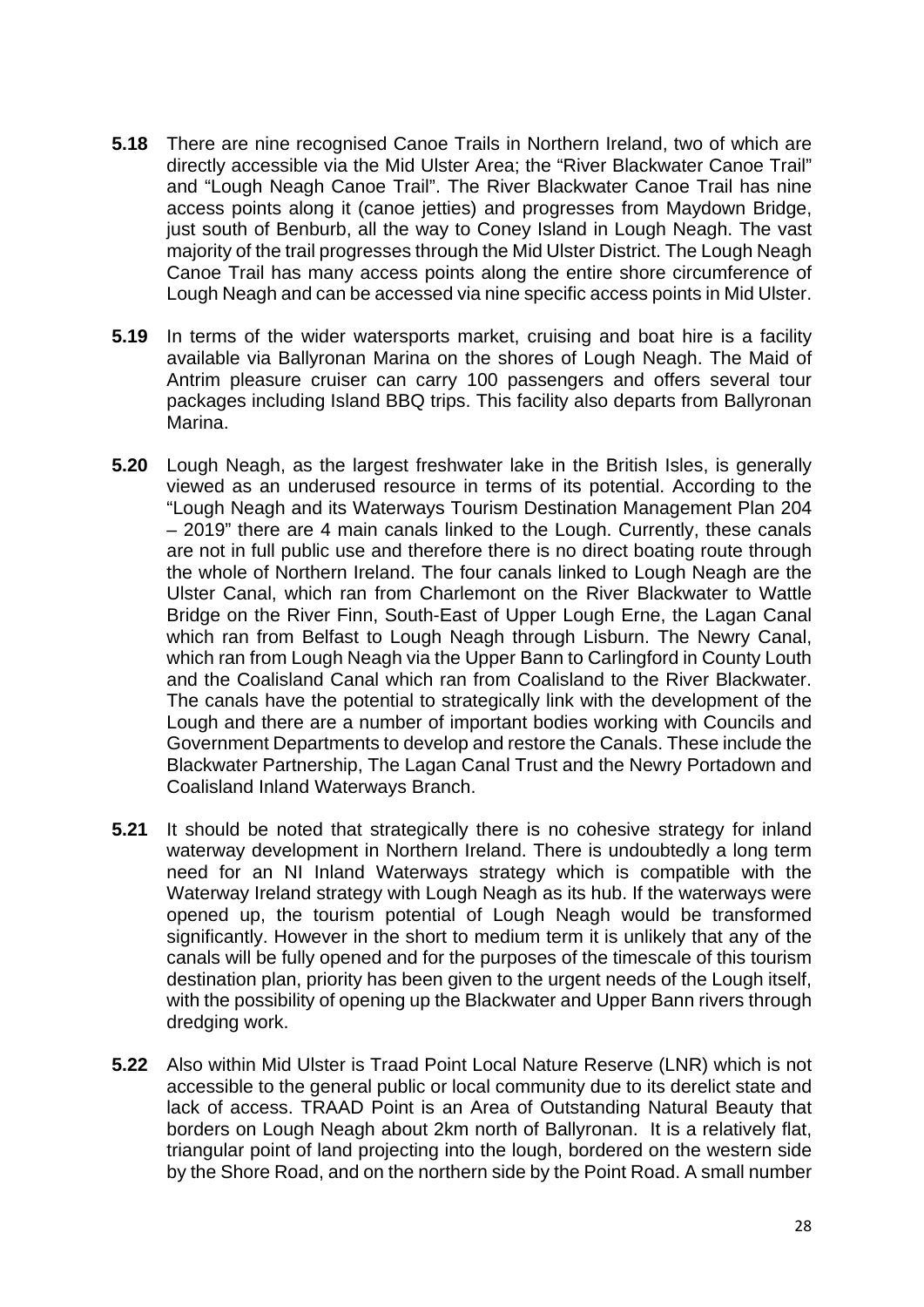of houses and reclaimed fields occupy land adjacent to both roads. Part of the site is designated an area of special scientific interest (ASSI). The main area incorporates three buildings formerly used by the University of Ulster, School of Environmental Sciences prior to their relocating to the new science park at Coleraine.

## *Golf*

- **5.23** The Tourism Strategy for Northern Ireland 2020 highlights the opportunity for growing golf tourism nationally and internationally to position Northern Ireland as a premier golf destination. There are currently three Golf Courses in the Mid Ulster Area, Dungannon, Cookstown and Moyola Golf Courses. Dungannon Golf Course has the particular prestige of its association with World Famous golfer, Darren Clarke, whom also advised on plans for the recent extension of the course.
- **5.24** NITB commissioned Sports Marketing Surveys Inc to undertake a Review of Golf Tourism in Northern Ireland. The results were published in 2014 and show;
	- The Economic Impact of golf tourism for Northern Ireland in 2014 remaining in Northern Ireland is: £33,200,000 up from £27,000,000 in 2013.
	- The number of golfing visitors to Northern number 139,300 per annum, up from 134,268 in 2013.
	- The Economic Impact of golf tourism from non-domestic domestic golfers for Northern Ireland in 2014 is £24,600,000, up from £22,400,000 in 2013.
	- The number of non-domestic golfing visitors to Northern domestic golfing visitors to Northern Ireland is 22,293 per annum, up from 20,484 in 2013.
- **5.25** Such is the potential to obtain strong growth through this market, NITB has undertaken a study, published in December 2014 called "Strategic Review of Golf Tourism in Northern Ireland 2015 – 2020". The Strategy Aims to, amongst other objectives, grow the value of golf visitation to Northern Ireland to £50 million per annum by 2020.

## *Cycling and Mountain Biking*

- **5.26** Mountain biking and cycling is experiencing a surge in popularity. There are now approximately 100km of official purpose built mountain bike trails across Northern Ireland with an estimated visitor usage of some 100,000 people a year (Source: "Mountain Biking Guide" as produced by NITB in January 2013 in association with mountainbikeni.com).
- **5.27** Two of Northern Irelands four National Mountain Bike Trails are located in the Mid Ulster District, Davagh Forest Trails to the North West of Cookstown, and Blessingbourne Estate Trail, which is located outside Fivemiletown.

## *Hill Walking and Orienteering*

**5.28** Walking is a wide reaching activity that can be suited to the most passive of participants such as those simply out for a family walk to those more keenly involved such as Orienteering Club Members. There are many forms of walking trails within Northern Ireland, including paths along Forest or Coastal trails, to recognised Ecotrail and Orienteering Walks.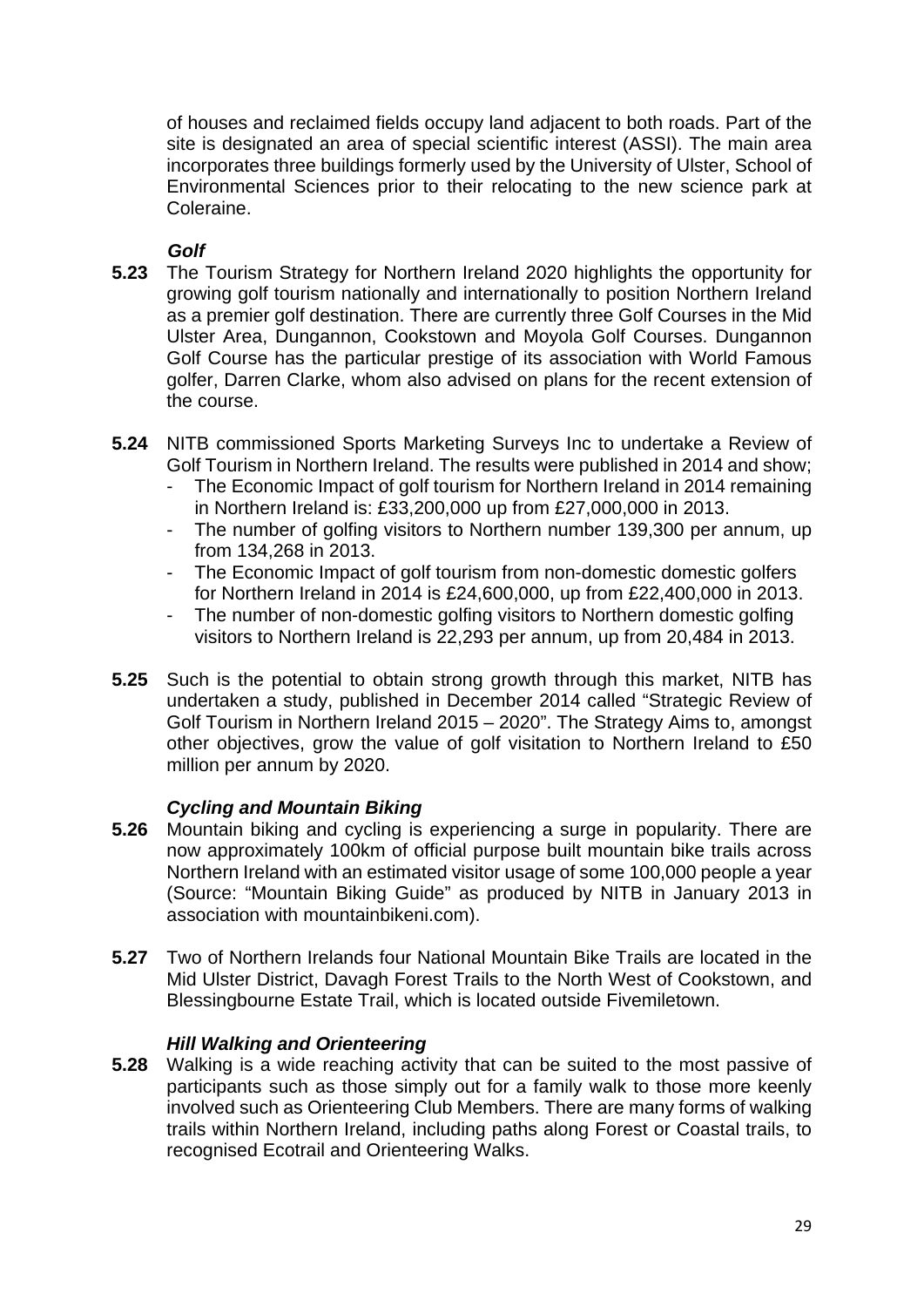**5.29** The Sperrin Mountains range is the largest in Ireland and offers the best scope for hill walking in Mid Ulster. The Forestry Service of NI also offers scope for walking trails. Walk NI indicate several dedicated walking trails in the Mid Ulster Area. In Mid Ulster, there is one Ecotrail at Parkanaur Manor House however statistics indicate that Parkanaur Manor House only obtained 200 visitors in 2013 (see table below). By way of comparison, Dungannon Park, another popular walking area, obtained 224,060 visitors.

|            |                                                         | 2011    | 2012    | 2013    |
|------------|---------------------------------------------------------|---------|---------|---------|
| lid Ulster | <b>Bellaghy Bawn</b>                                    | 500     | 477.00  | $\sim$  |
|            | Donaghamore Heritage Centre                             |         |         | 89      |
|            | <b>Drum Manor Forest Park</b>                           | 15,500  | 14,649  | 10.285  |
|            | <b>Dungannon Park</b>                                   | 125,000 | 142.426 | 224,060 |
|            | <b>Grant Ancestral House</b>                            |         |         | 4.000   |
|            | Hill of the O'Neill and Ranfurly House Arts and Visitor |         |         |         |
|            | <b>Centre</b>                                           |         |         | 97,873  |
|            | <b>Parkanaur manor house</b>                            |         |         | 200     |
|            | <b>Springhill House</b>                                 |         | 14,000  | 23,450  |
|            | The Bog Museum, Tyrone                                  |         | 5800.00 | $\sim$  |
|            | <b>Wellbrook Beetling Mill</b>                          |         |         | 2,000   |

Figure 15: Visitor Attractions and their number of visitors 2011 - 2013.

\* Source, NISRA Local Government Tourism Statistics 2011 - 2013.

#### *Horse-riding*

**5.30** Horse Riding facilities which exist in Mid Ulster are provided by the Private Sector.

#### *Caravanning and camping*

**5.31** Caravaning and camping facilities in Mid Ulster are available at: Ballyronan Caravan Park Dungannon Park Caravan and Camping Round Lake Caravan Park Dungannon Clogher Valley Caravan Park.

## *Adventure Centres*

**5.32** There are two award winning Outdoor Activity Centres in the Mid Ulster Area which continue to attract many visitors, Todd's Leap outside Ballygawley and the Jungle NI between Moneymore and Magherafelt. Both are privately owned facilities and offer adventure seeking activities, corporate team building weekends and also weekends to cater for Stag and Hen parties. Relatively new activities such as Zorbing, Paintballing and Off Road Driving are available. Both facilities also offer onsite accommodation in the form of Log Cabins or "Glamping" facilities. Such facilities encompass the ability to attract visitors and retain them overnight by having both entertainment and overnight accommodation all on the same site.

## **Cultural Tourism**

**5.33** Cultural tourism is the subset of tourism concerned with a country or region's culture, specifically the lifestyle of the people in those geographical areas, the history of those people, their art, architecture and other elements that helped shape their way of life. The growth of cultural tourism has largely been an urban phenomenon but as culture describes everything that defines a community, it is certainly not confined there. A modern segmentation of the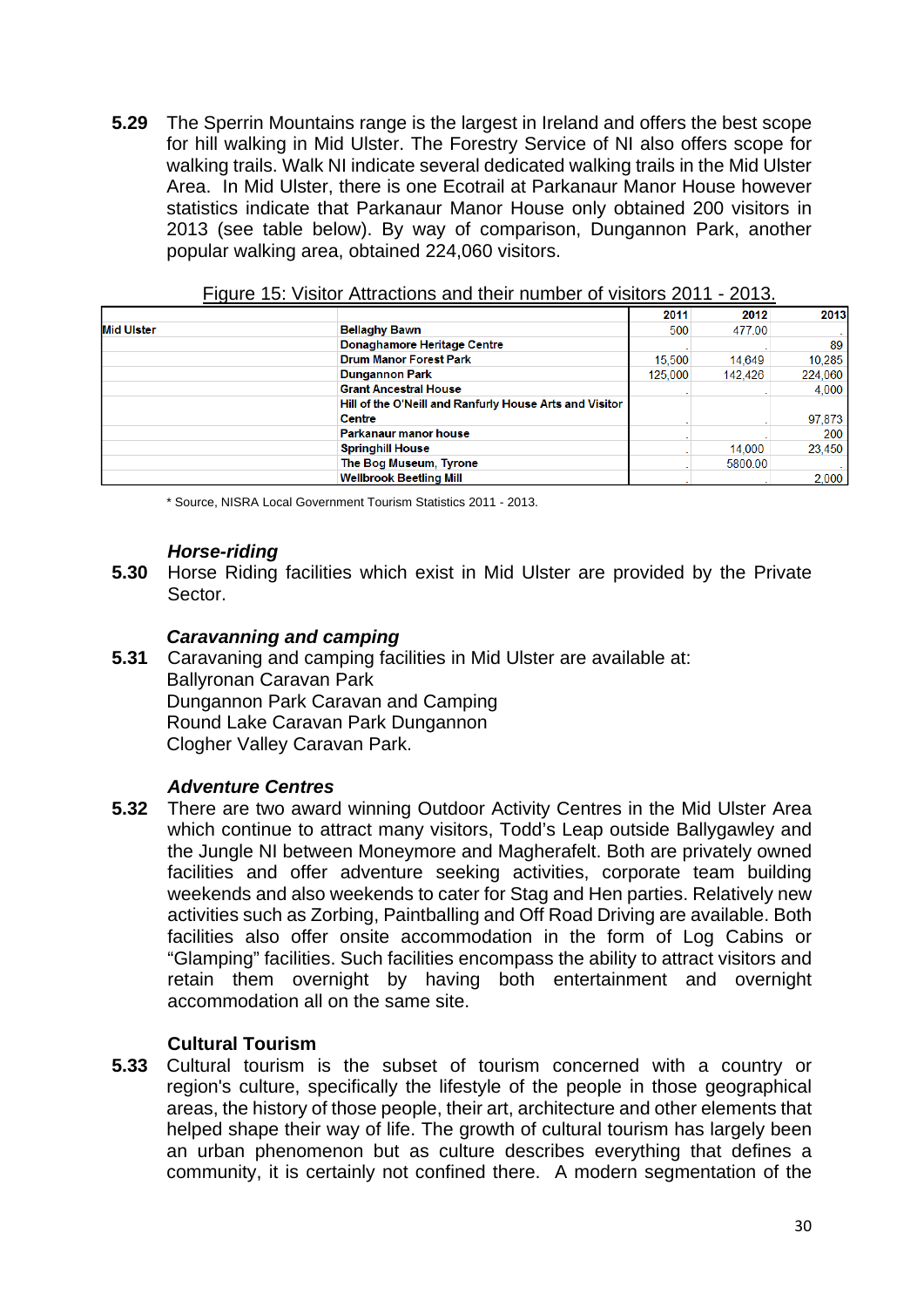opportunity would also include rural (tourism) locations and country pursuits, indigenous cultural performances and festivals, contemporary cultural tourism focused on theme parks, shopping, pop concerts, sport and film locations, participation in creative tourism programmes from crafts classes to attending a cookery school as well as heritage tourism (concerned with the 'interpretation & representation of the past') and visits to the theatre, concerts and art galleries, festivals, event and literary sites (arts tourism).

Figure 16: List of Popular Activities involving Cultural Heritage

- **Festivals and events, banquets;**
- **Music, theatre, shows;**
- **Village life and rural life (e.g. farms, Sunday markets,);**
- **Gastronomy, visiting/tasting local products;**
- **General sightseeing, village buildings and 'atmosphere';**
- **Visiting historic and religious monuments or vernacular buildings, ruins;**
- **Famous people in the region.**

\* Source: European Commission Tourism Unit, (2003)

## *What forms of cultural tourism are available in Mid Ulster?*

**5.34** According to Mintel and NITB research, the market size for all recreational and cultural tourism in Northern Ireland was worth over £100 million in 2008. This represented an increase of 5.4% on 2007 figures.



Figure 17: Tourist expenditure on cultural and recreational activities, 2003 – 2008

## *Music Events*

**5.35** Foreign and domestic tourists now spend in excess of £100 million on cultural and recreational events in NI each year, with domestic tourists spending over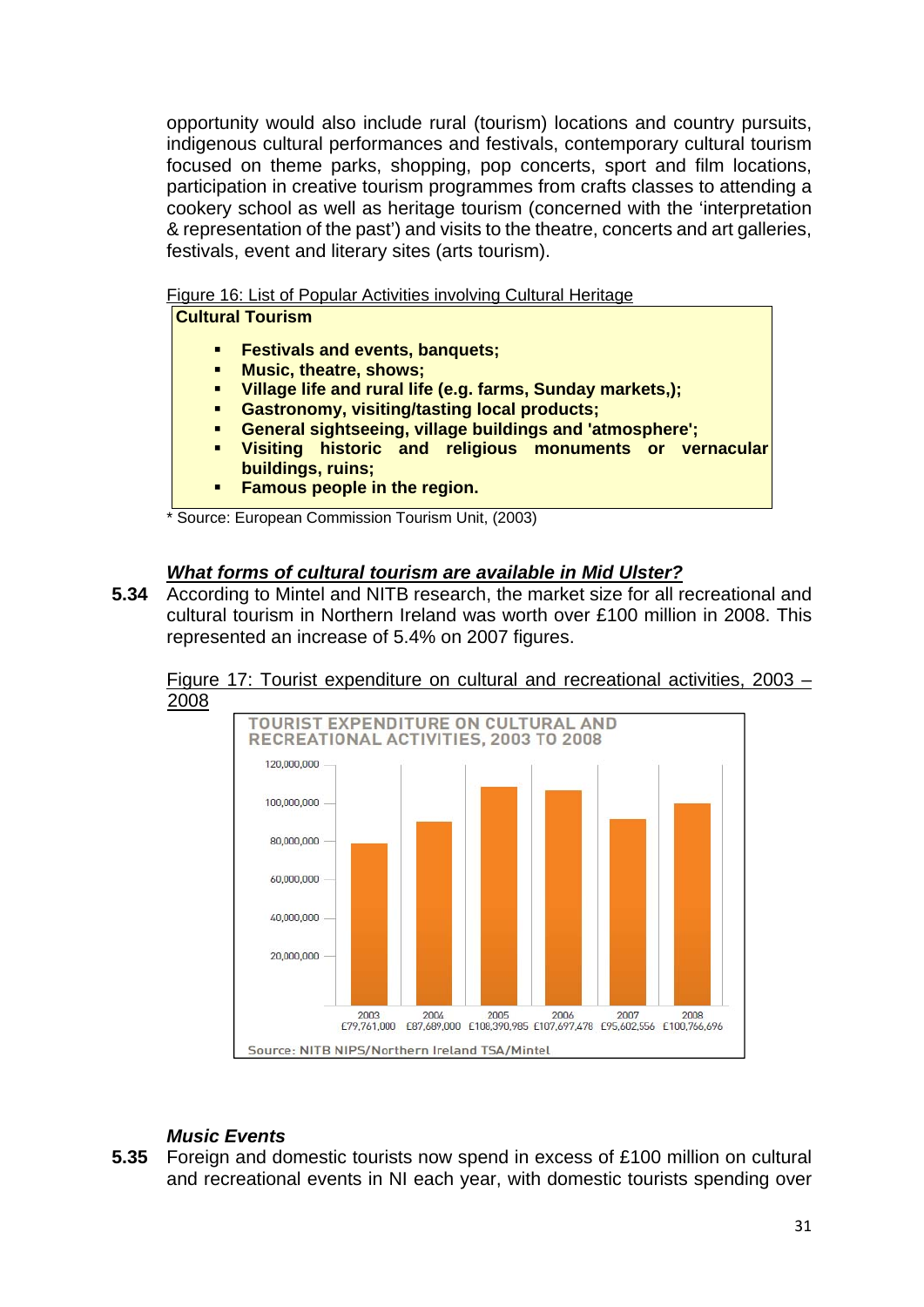£32 million on tickets to concerts and music festivals. Though individual concerts in larger venues such as the Odyssey and Waterfront draw a significant amount of this income from gate receipts, the advent of low cost travel and lower priced tickets and accommodation in continental Europe means this sector is facing increasing competition. Music festivals, however, present a more unique proposition and draw people from further afield for longer stays in the locality, making a significant impact on the local economy.

- **5.36** According to the 2007 NITB visitor survey, 4% of tourists holiday in NI primarily to visit a concert or event. Broken down by origin, 4% of domestic tourists and 4% of ROI tourists fall under this category while 14% of GB tourists visit specifically to visit a concert or event. Percentages of tourists from Europe and the Rest of the World coming to specifically attend a concert or similar event are much lower. The numbers of tourists visiting NI for other reasons but attending a concert or festival are higher, with over 57% of visitors attending these doing so as a secondary purpose of their visit (Source: "Exploring the Music Festival Tourism Market" Published by NITB in January 2010.)
- **5.37** In Mid Ulster Glasgowbury, which is held at Eagle's Rock in Draperstown, is an example of Music Tourism. It has been running since 2000 and attracted approximately 3,000 visitors in 2009, primarily from the 18 to 25 age group and featured 47 Irish bands. (Source: "Exploring the Music Festival Tourism Market" Published by NITB in January 2010.) Due to the majority of attendees camping on site and the size and location of the festival, the impact on the local economy and particularly on local accommodation services drew revenues of approximately £90,000.

## *Food Tourism*

**5.38** Food is as vital a part of the tourism experience as accommodation, culture and scenery for visitors coming to experience the real Northern Ireland. In 2008, the Northern Ireland Passenger Survey (NIPS) indicated that, of the £540 million spent by overseas and domestic tourists, 33% of this was spent on food and drink, equalling £178.2 million. This was the largest spend category – (even beating accommodation!) – revealing the importance of food and drink to the visitor.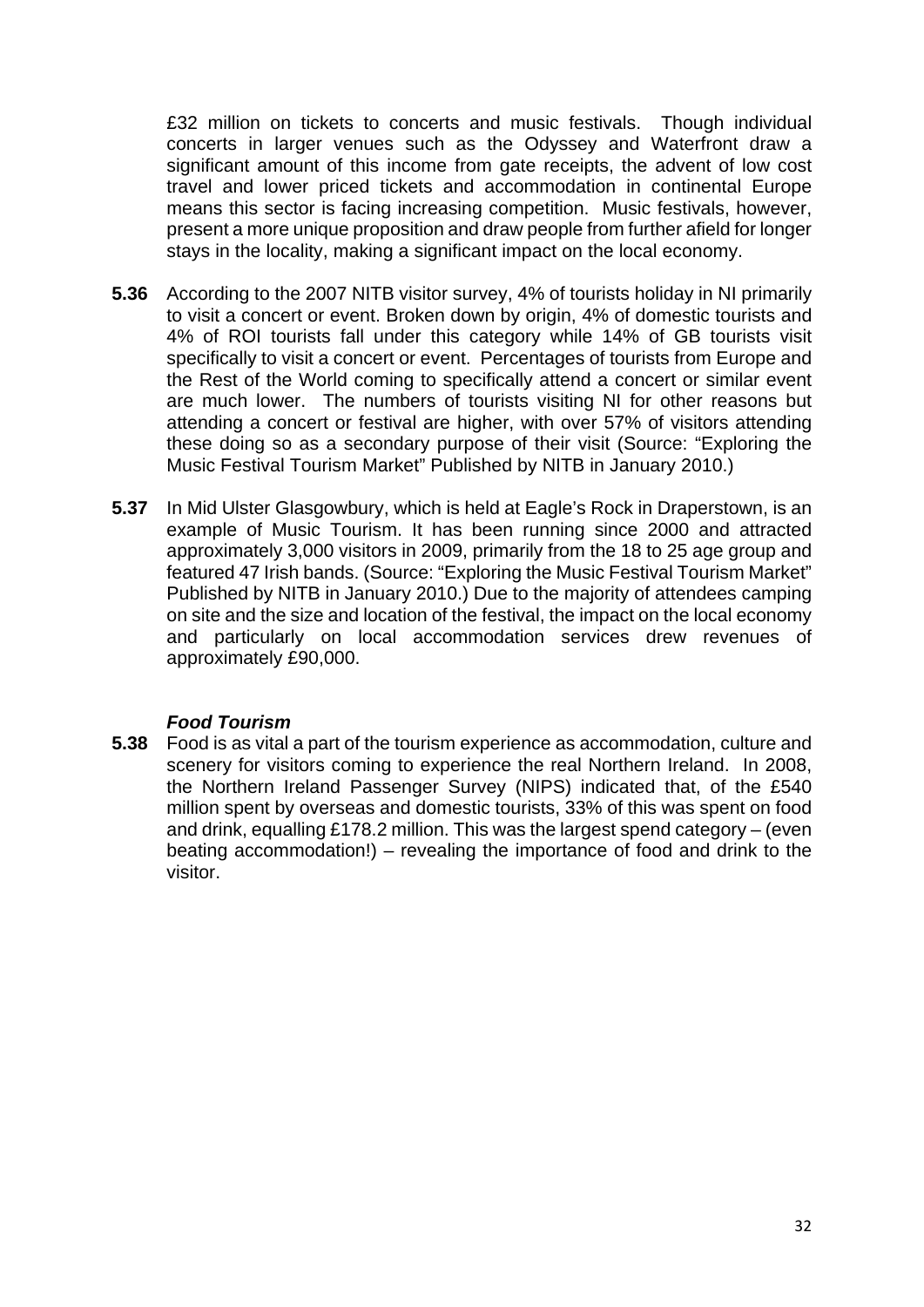

- **5.39** Leveraging our unique, interesting and high quality local produce based food culture is a route to growing earnings for Northern Ireland. Lough Neagh Eels have been awarded EU Protected Geographical Indication (PGI) Status which means that produce is recognised internationally for its quality and uniqueness to a region in the way that Parma Ham or Champagne is.
- **5.40** In Mid Ulster *Flavour of Tyrone* is an example of a local initiative. Flavour of Tyrone is part funded by Invest NI, Dungannon and South Tyrone Council and the private sector. The initiative aims to promote the interests of tourism providers from Tyrone at local, national and international levels and to develop tourism and hospitality throughout the region. The initiative also aims to create a network of links among the tourism providers in Tyrone so that they can encourage the exchange of ideas and work together for the benefit of all involved. Flavour of Tyrone is supported by EU Building Sustainable Prosperity and Department of Agriculture and Regional Development as well as the local council.

## *Literature, Theatre, Screen Tourism*

## *Literature*

- **5.41** Arguably the world's greatest poet, the late Nobel Laureate Seamus Heaney was raised in Bellaghy and the local area formed much of the basis from which he drew inspiration for his early works. The private sector offers a small number of bespoke tours of the people, places and countryside in and around "Seamus Heaney Country" - the local area in and around South Derry which inspired this world famous poet.
- **5.42** Laurel Villa Townhouse in Magherafelt is Ireland's only poetry guesthouse and is the starting point for a specialist tour of Heaney Country. The tour progresses from Magherafelt to Mossbawn to retrace the footsteps of the young Seamus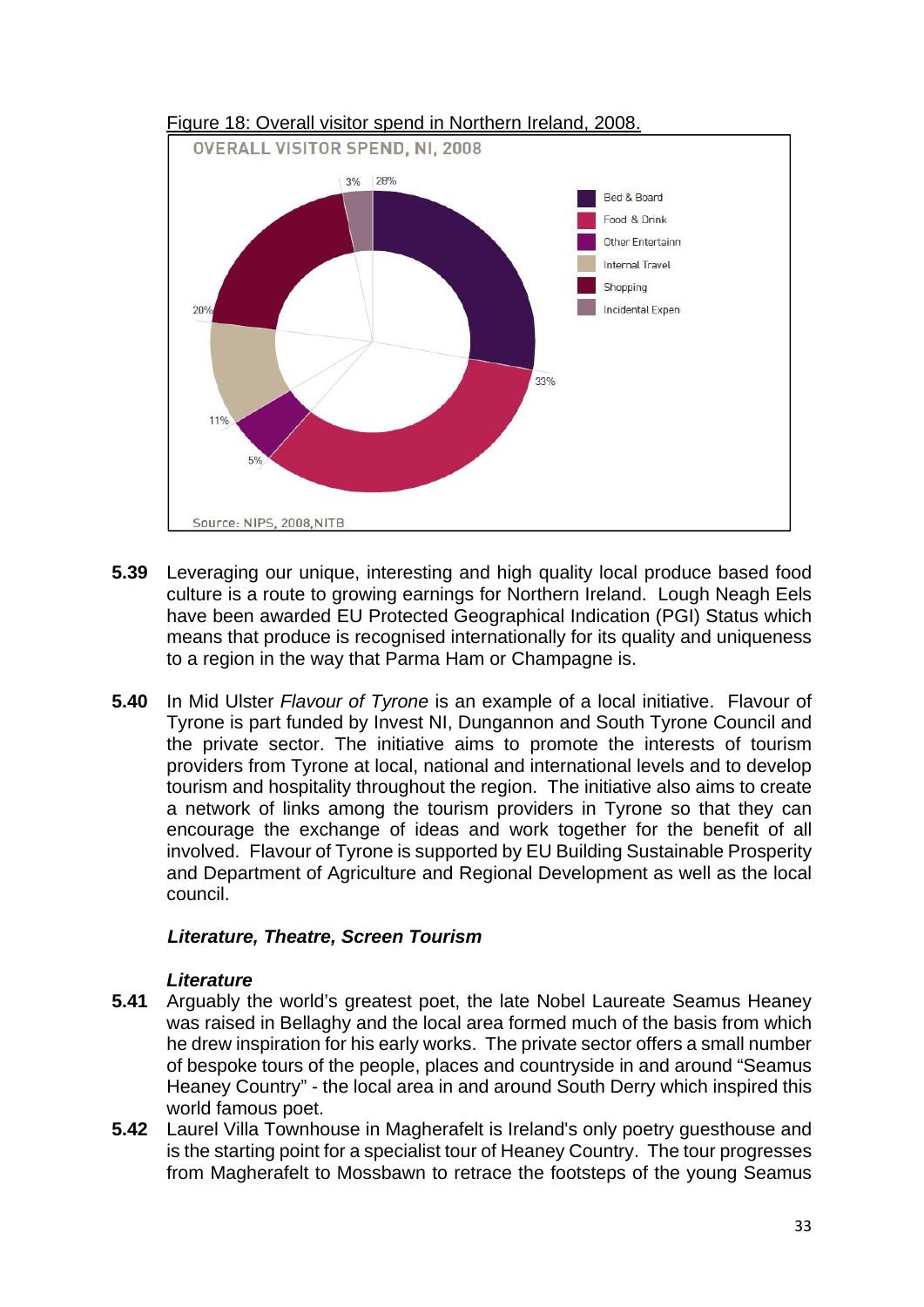Heaney on his way to school in the 1940s. Other local areas included on the tour are Castledawson, Bellaghy and "The Turf Man", a life-size representation of Nobel Laureate Seamus Heaney's most famous poem Digging outside Bellaghy Bawn in Bellaghy. The Bawn Library also contains the Seamus Heaney Archive, an exhibit devoted to his work including a number of his manuscripts, books, his old schoolbag from his days at Anahorish Primary School and his entire catalogue of broadcasts and television work.

## *Theatre*

- **5.43** Theatre is Northern Ireland's most popular art form, accounting for 60% of all ticket sales from 6,661 art form performances in Northern Ireland in 2010-11. The Arts Council of Northern Ireland annual contribution to the entire arts sector is approximately £13 million a year. Theatre, as one part of that sector, annually accounts for ticket sales revenue in excess of £10 million.
- **5.44** In terms of Theatre productions, the main hubs of activity in the Mid Ulster area are The Burnavon Theatre in Cookstown and the Ranfurly House and Visitors Centre in Dungannon. These venue are host to various arts, drama, music, theatre and dance programs and performances as well as being a centre for Arts and Crafts workshops. Unlike other sectors of the Creative Industries, Professional Theatre and the Performing Arts, make a further economic contribution to night-time economies.

## *Screen*

- **5.45** According to statistics published by DCAL in "Experience of the arts by adults in Northern Ireland 2013/14", the most popularly attended Art form in Northern Ireland was to a film at a cinema or other venue (58% of respondents). This position as primary method of Arts Entertainment participated in has been sustained over the past annual statistic data collections for DCAL.
- **5.46** There are three cinemas in the Mid Ulster Area, namely at Maghera, Cookstown and Dungannon. In addition to the established cinematic venues, Dungannon has played host to a small number of successful drive-in movie weekends in the recent past, as organised by Dungannon Film Club, a not-for-profit voluntary community organisation. The organisation was recently awarded the Film Society of the Year at the 'Cinema For All' awards in Sheffield in September 2014. Their events are not merely movie screenings, but celebrations of film, with comedians, designed sets, dressing-up, live music, and complimentary food and drink all adding to the experience of their nights. The events have proven very popular and continue to be a draw to the area.

## *Pubs and Night-Clubs*

**5.47** The night time economy of Mid Ulster's larger towns are largely fuelled by the popularity of pubs and nightclubs in the region. According to the NITB guide "Knowing your customer and growing your business", the 'Young and Lively' market segment represents those seeking experiences that are fun and they are attracted to urban environments looking for pubs, clubs and music. Price is an important consideration as well as easy access to attractions. In terms of accommodation they often favour budget hotels and somewhere near to where everything is going on.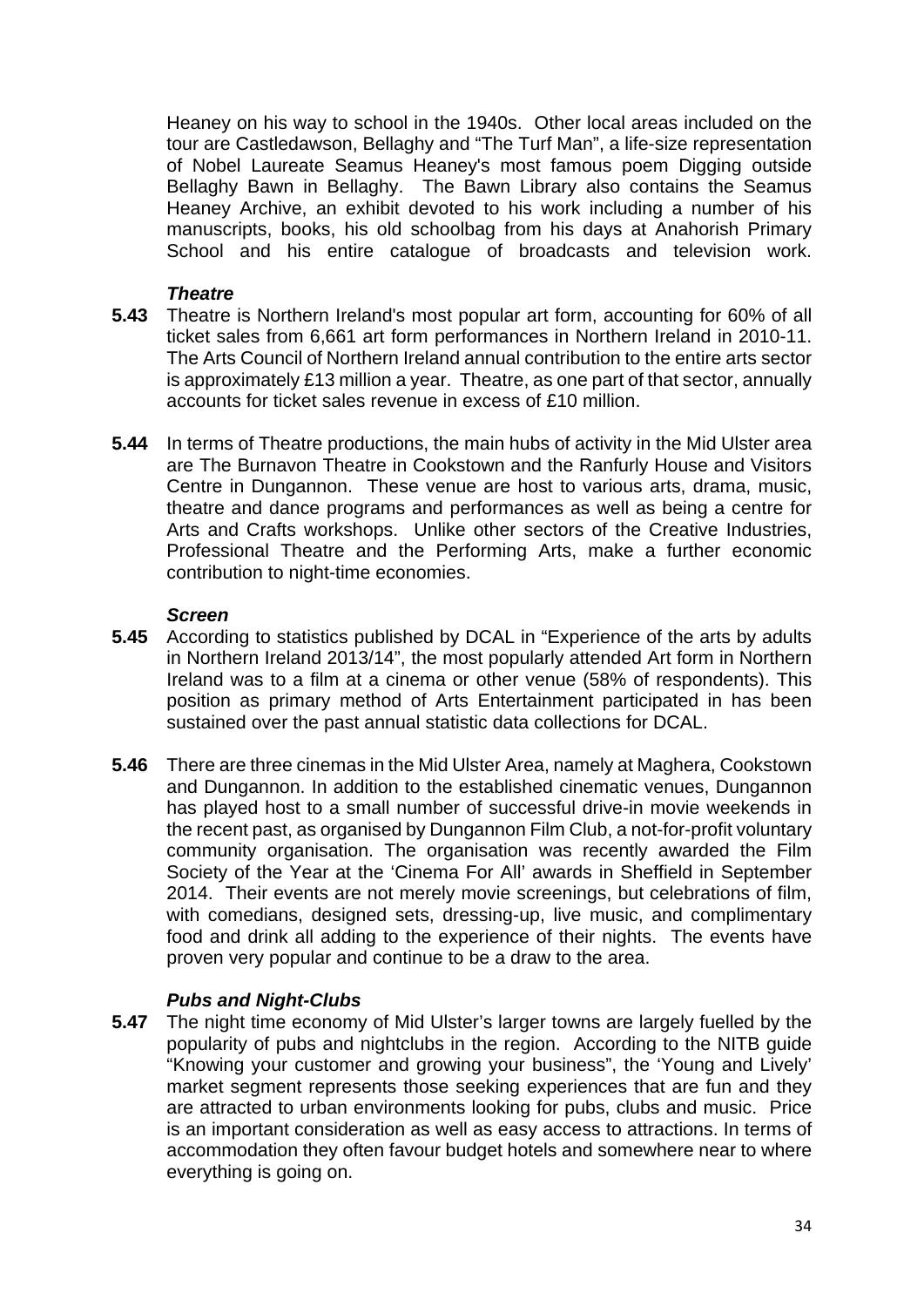- **5.48** Development of the evening and night time economy in urban centres in Northern Ireland is part of the Draft Tourism Strategy for Northern Ireland to 2020. The *Purple Flag* project was initiated in Northern Ireland by Pubs of Ulster, The Department of Justice and the Association of Town Centre Management with funding support through Tourism NI's Tourism Innovation Fund, which was part-financed by the European Regional Development Fund under the European Sustainable Competitiveness programme for Northern Ireland.
- **5.49** Currently four towns and cities in Northern Ireland have achieved Purple Flag status for offering visitors a great night out - Belfast, Enniskillen, Bangor and Derry-Londonderry. These urban areas have all been recognised for showing evening visitors an entertaining, diverse and safe night out. No area within Mid-Ulster has yet been accredited with the status.
- **5.50** To achieve Purple Flag status, which is similar to the Blue Flag for beaches, towns and cities must be welcoming to everyone, offer safe ways for visitors to travel home, provide a good mix of venues and be appealing in the evenings. Purple Flag towns benefit from more visitors and lower crime and anti-social behaviour.

#### *Built Heritage*

- **5.51** Built Heritage refers to Listed Buildings, Monuments, Parklands, Gardens and Demesnes. Gardens are one of the most popular attractions in Northern Ireland. 9 out of 10 National Trusts most popular attractions were gardens.
- **5.52** The Mid-Ulster Area has a wealth of built heritage assets which are a strong incentive towards attracting outside visitors to the area. Such examples include Bellaghy Bawn in the former Magherafelt District, Beaghmore Stone Circles in the former Cookstown District and the Grant Ancestral Home in the former Dungannon/South Tyrone district, amongst others.
- **5.53** The most popular Built Heritage visitor attraction in the Mid Ulster Region in 2013 was the Hill of the O'Neill and Ranfurly House Arts and Visitor Centre. This figure is based solely on attractions who participated in the survey by returning visitor figures. Some attractions opted to keep visitor figures confidential.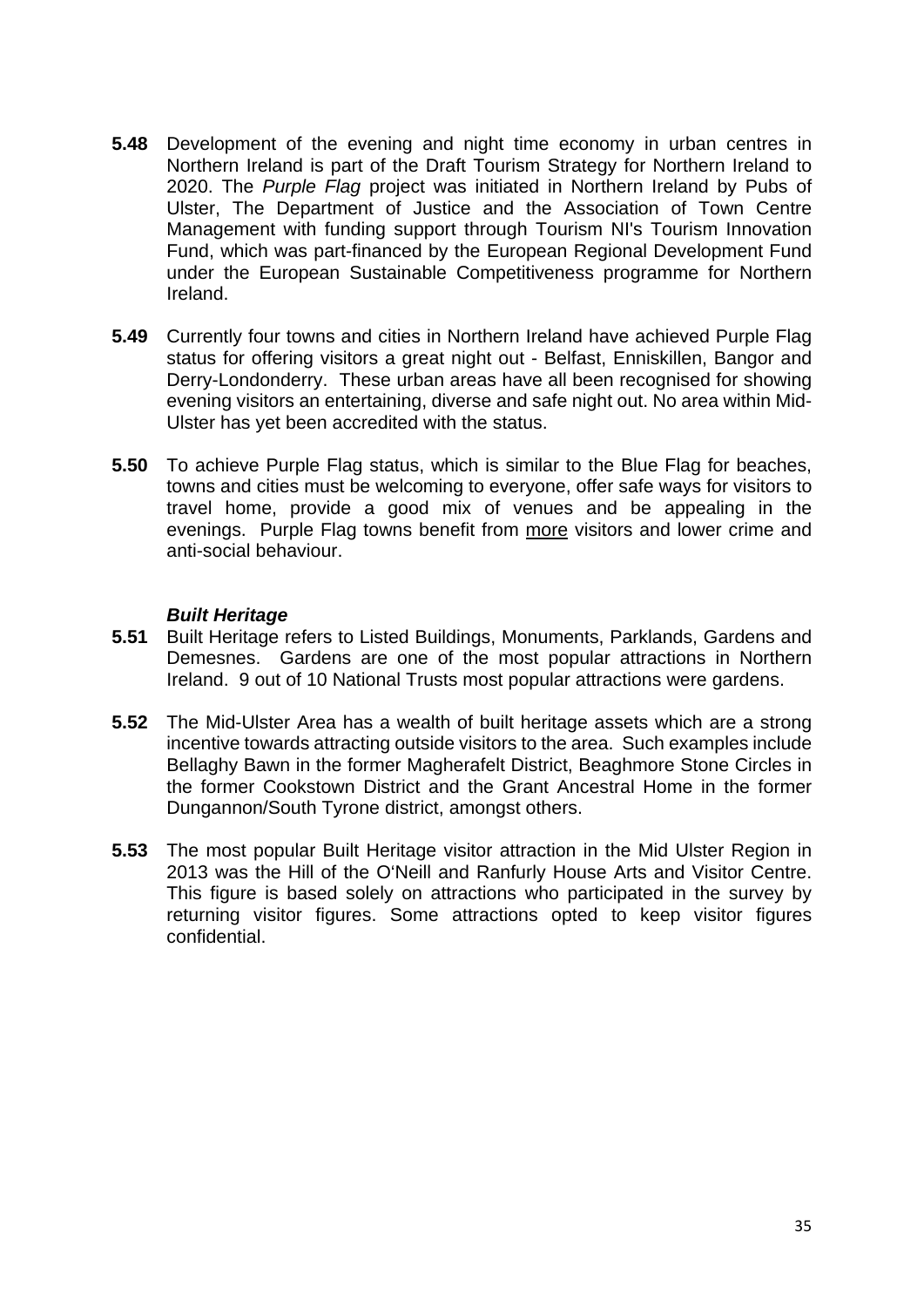#### Figure 19: Visitor numbers to responding heritage attractions in the Mid Ulster Area 2013.



Source: Northern Ireland Visitor Attraction Survey (January to December 2013), NIRSA. This table excludes attractions which refrained from returning visitor numbers.

## *Natural Heritage:*

- **5.54** The major natural assets of the Mid Ulster are that of Lough Neagh and its associated wetlands and the Sperrin Mountains, both of which are recognised as two of nine key destinations within Northern Ireland in the Draft Tourism Strategy for Northern Ireland to 2020 (released by the Department of Trade and Investment in February 2010). There are however a number of other sites which are also significant in terms of their natural heritage value and have specific designations registered upon them to protect their distinctive character. Many of the Natural Assets as contained within the Mid Ulster Area benefit from some form of environmental protection status. The following are of particular note;
	- Ramsar Sites: Ramsar Sites are wetlands which are designated by the Contracting Parties for inclusion in the List of Wetlands of International Importance because they meet one or more of the Ramsar Criteria. Examples in the Mid Ulster Area include Black Bog RAMSAR and Lough Neagh RAMSAR sites in Cookstown; Ballynahone RAMSAR, Lough Neagh and Lough Beg RAMSAR in Magherafelt; and Lough Neagh and Lough Beg Ramsar and Slieve Beagh Ramsar in Dungannon/South Tyrone.
	- Special Protection Areas (SPAs): SPAs are designated under the European Commission Directive on the Conservation of Wild Birds (The Birds Directive). Lough Neagh and Lough Beg are designated as SPAs within the area.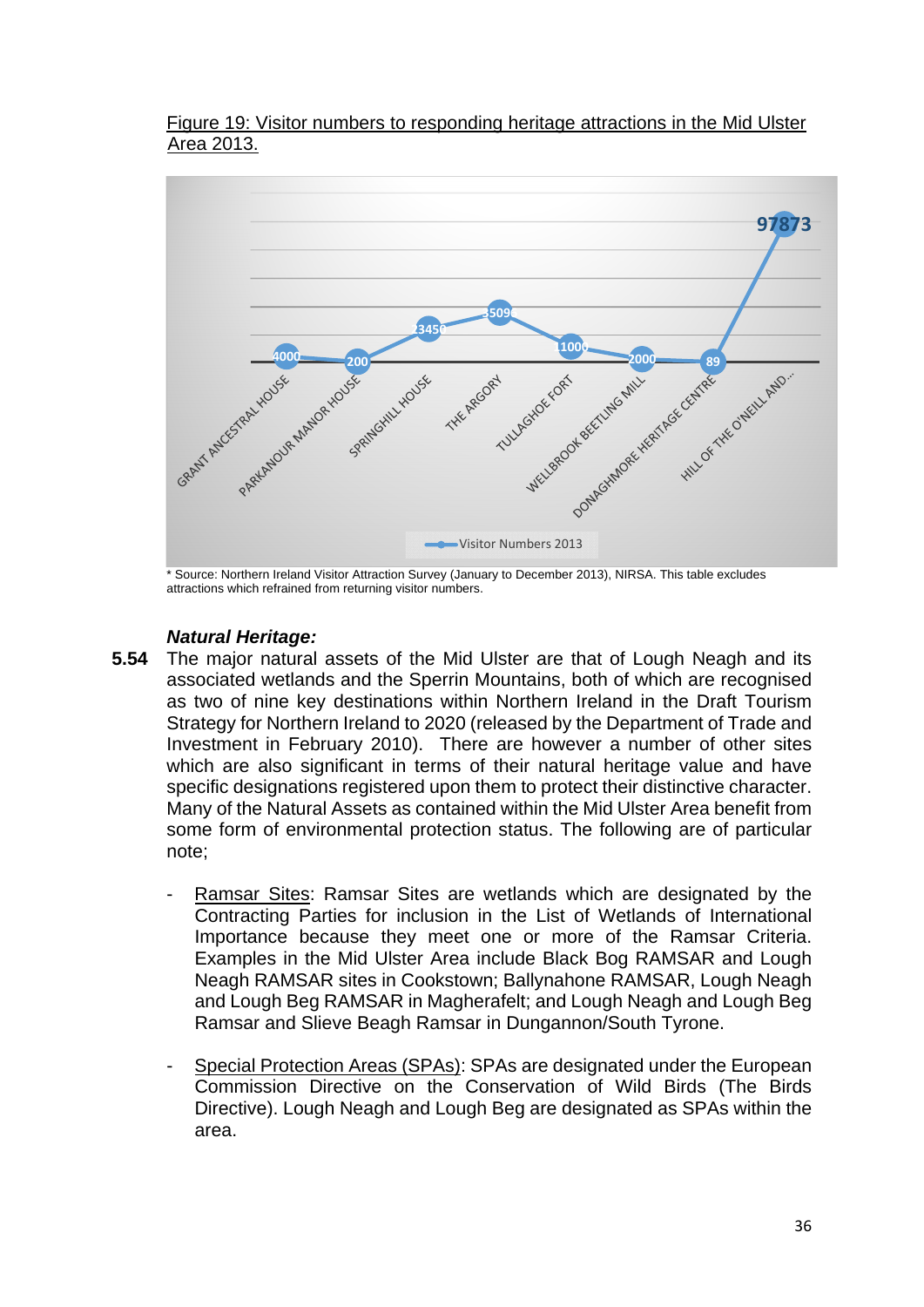- Special Areas of Conservation (SACs): SACs are designated by the European Commission Directive on the Conservation of Natural Habitats and of Wild Fauna and Flora as a means of protecting some of the most seriously threatened habitats and species across Europe. Slieve Beagh, Peatlands Park, Ballynahone, Carn-Glenshane Pass, Curran Bog, Dead Island Bog, Teal Lough, Wolf Island Bog, Black Bog, Owenkillew River, Teal Lough and the Upper Ballinderry River have been designated as SACs.
- Areas of Special Scientific interest (ASSIs): ASSIs are areas of land that have been identified by scientific survey as being of the highest degree of conservation value. Examples include Ballynahone,Lough Beg, Lough Neagh, Carn-Glenshane Pass, Curran Bog, Dead Island Bog, Teal Lough and Slaghtfreeden Bog, Wolf Island Bog, Ballyknock, Ballycomb More, Crockaghole Wood, Drumbally Hill, Moneystaghan Bog, Sruhanleanantawey Burn, Toome, Slieve Beagh, Peatlands Park, Benburb, Black Lough, Cullentra Lough, Derryclooney Lough, Drumcrow Fen, Fardross Stream, Fymore Lough, Glenmore Wood, Lough Neagh, Ballysudden, Bardshessiagh, Lime Hill Farm, Little River Area, Lough Doo, Lough Neagh, Teal Lough and Slaghtfreeden Bog ASSIs.
- Nature Reserves: A nature reserve is defined as an area of importance for flora, fauna or features of geological or other special interest, which are reserved and managed for conservation and to provide special opportunities for study or research. Examples in the Mid Ulster Area include Mullenakill, Annagarriff, Brookend, Killywoolaghan, and Ballynahone and Lough Beg National Nature Reserve.

## **Events Tourism**

- **5.55** Events Tourism is a form of tourism attraction that can drive visitor numbers to an area by the showcasing of events, such as home-grown festivals, to major international events such as the Giro D'Italia 2014. In terms of the impact on the economy, there is a direct correlation between the ability to attract visitor numbers to the generation of increased spend. In terms of lasting legacies and social impact, such forms of tourism also provide platforms for the visitor to interact with the local culture, local people and explore our scenic landscapes and cities.
- **5.56** The NITB Events Unit supports the development of the NI Events Industry, in order to grow visitor numbers and visitor spend in line with targets set by the Draft Tourism Strategy. The Events Unit also develops and administers the delivery of the Tourism Event Funding Programme for National and International Tourism Events occurring in Northern Ireland. The Events Industry in Northern Ireland has a major role to play in shaping and delivering the objectives set out by the Draft Tourism Strategy for Northern Ireland to 2020. The main support mechanism available for the Events Industry from NITB is the Tourism Event Funding Programme, an annual funding programme designed to support International and National Tourism Events.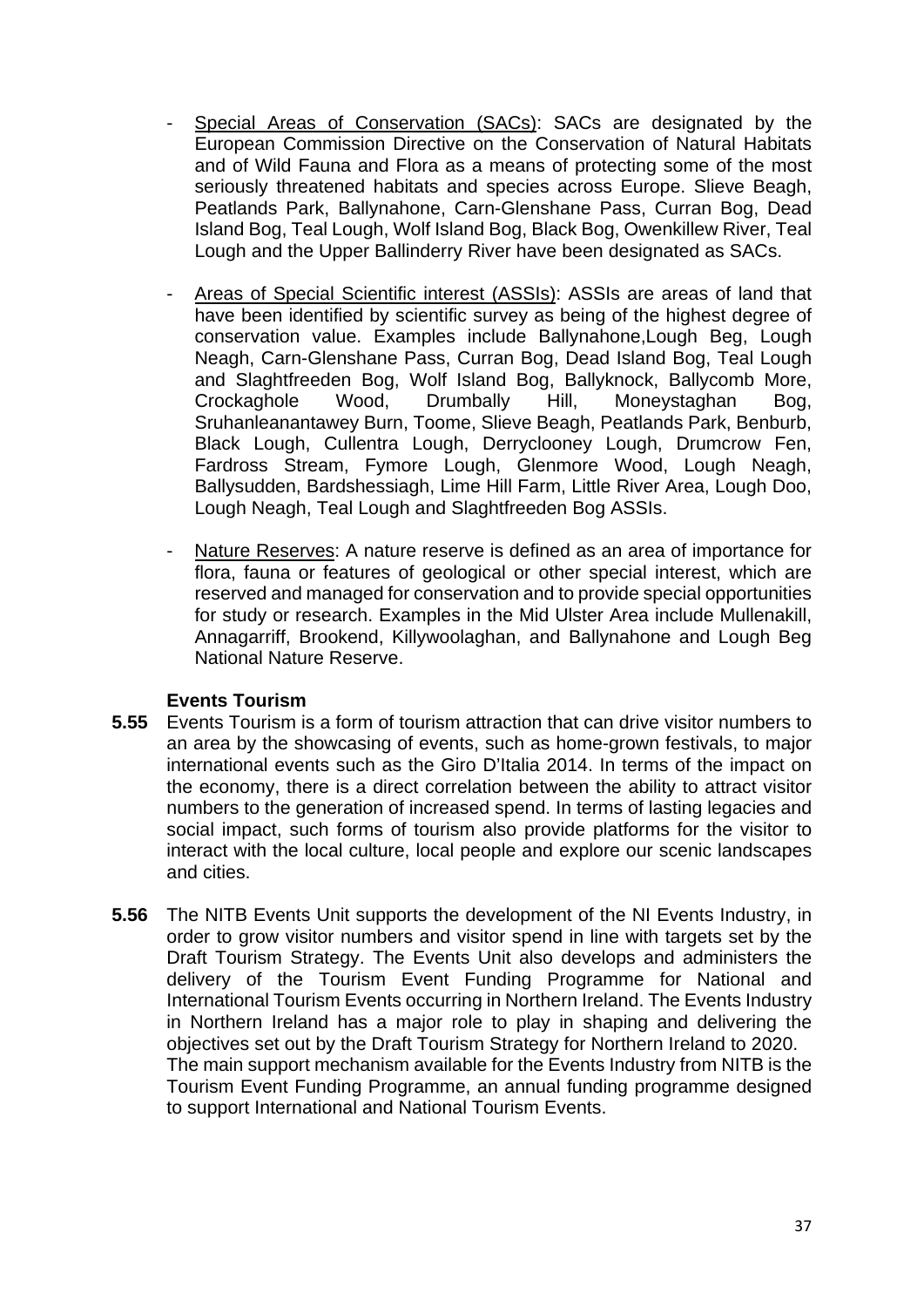## *What forms of events tourism are available in Mid Ulster?*

**5.57** According to statistics, there were 63 local events in 2014 which obtained sponsorship in Northern Ireland by the NITB Events Fund. Of these 63, only 1 was within the Mid Ulster Area, the *Cookstown 100* which was awarded £12,000. In terms of international events, there were 12 events which obtained sponsorship. None of these were within the Mid Ulster Area. In 2013 10 international events obtained sponsorship, again none of these were in Mid Ulster. 33 regional events obtained sponsorship. Only one of these events was in Mid Ulster, the Glasgowbury Music Festival in Draperstown.

## **6.0 Economic Impact of Tourism in Mid Ulster – Jobs, growth and the role of tourism to the Mid Ulster economy**

**6.1** Statistically, employment in the tourism industry in the Mid Ulster region rates well below the Northern Ireland national average. Latest results indicate that the Mid Ulster District rates 11<sup>th</sup> out of the 11 Local Government Districts in this field of employment type.

| Figure 20: Tourism characteristic employment within the Mid Ulster District |  |  |  |
|-----------------------------------------------------------------------------|--|--|--|
| compared to Northern Ireland Average, 2013.                                 |  |  |  |

| Area            | <b>Tourism Employee Jobs</b> | % of Total |
|-----------------|------------------------------|------------|
| NI Total        | 58042                        | 100        |
| Mid Ulster Area | 3165                         | 5.5        |

\* Source: Local Government District Tourism Statistics 2013, NIRSA.

**6.2** When analysing the Tourism Characteristic forms of employment by Key Destination Area (the nine separate destination areas as recognised in the NI Tourism Strategy), we see however that the "Lough Neagh and its Waterways" Destination Area employs the second highest number of people in Tourism forms of employment across the province. Analysis from the Census of Employment is based on the location of these jobs, not where the individual employees reside.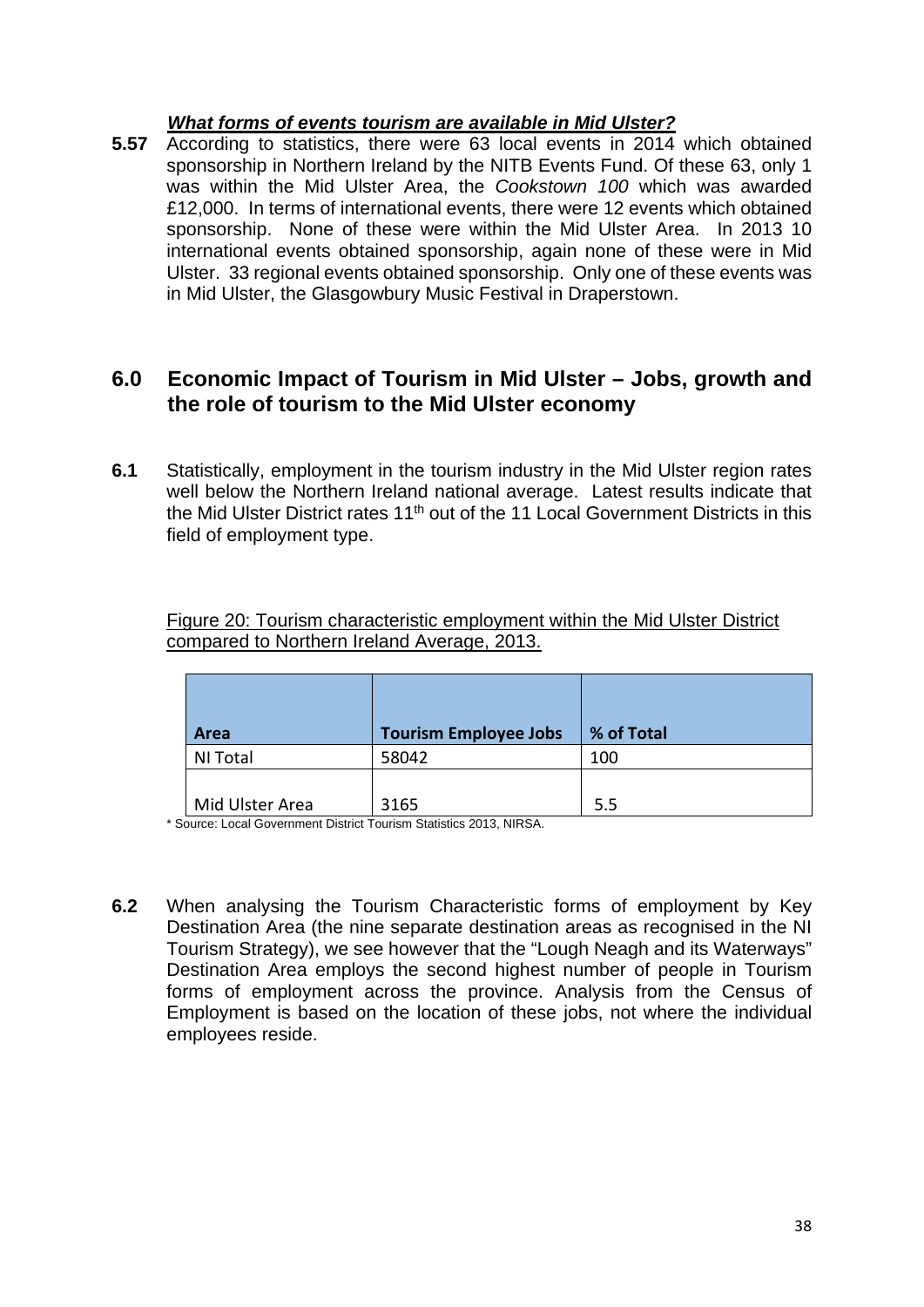

Figure 21: Tourism Characteristic Employment Figures by Key Destination Area 2011 – 2013.

\* Analysis from the Census of Employment is primarily based on the location of jobs, not the home address of the employees. Statistics NI Census of Employment 2013 via NISRA.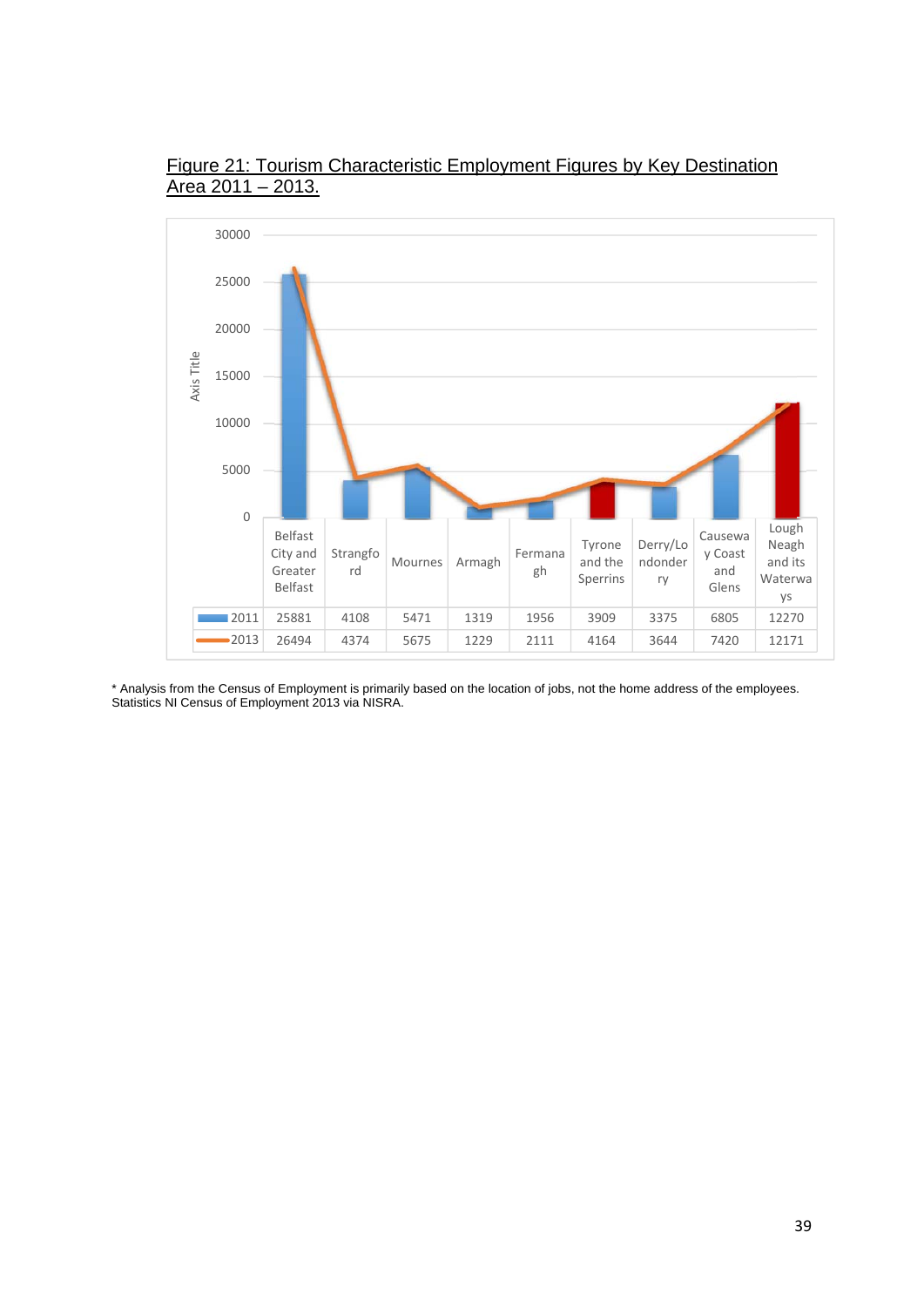



## **7.0 Conclusion and Key Findings**

**7.1** Mid Ulster is strategically located with close links and good transport networks to other regions within Northern Ireland. As recognised by the RDS tourism can bring economic benefits and therefore appropriate forms of tourism should be encouraged that will enable sustainable development which will enhance the region and provide economic opportunity without detriment to the local environment. Overall, the tourism industry can provide a number of economic and social benefits to the area and whilst there is considerable potential for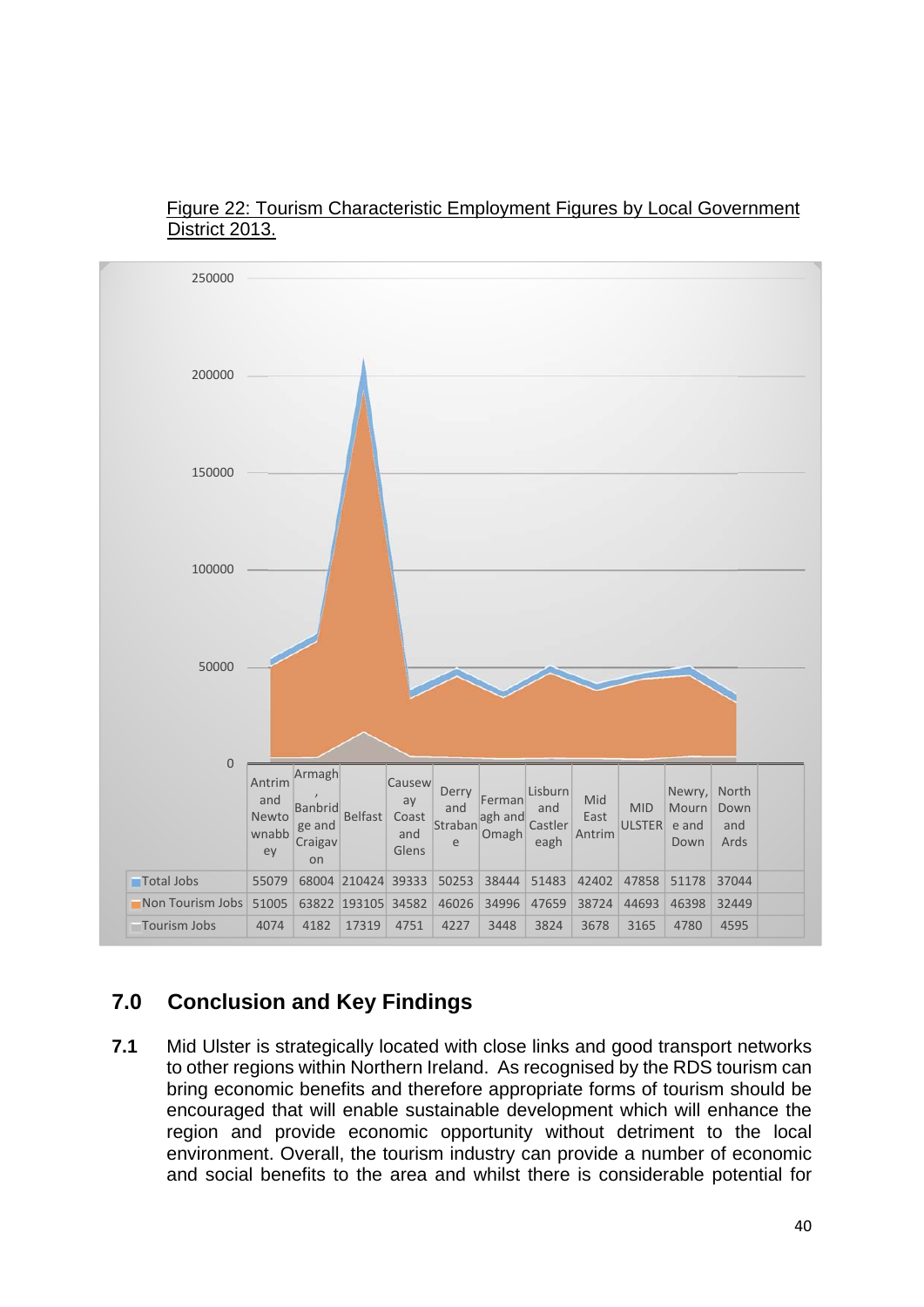future growth of this sector within the Mid Ulster Area, a sustainable approach should continue to be employed to safeguard the environmental assets and key resources the area has to offer. This approach is in line with key Strategic documents on the matter.

- **7.2** A summary of the key findings are as follows:-
	- (i) In 2013 the Mid Ulster area had the second lowest number of overnight trips secured and the second lowest expenditure on overnight trips of all the local government districts;
	- (ii) Overnight trips in Mid Ulster for the purposes of business is higher than the rest of Northern Ireland and the area has a higher percentage share of overnight visitors from Great Britain and Europe when compared to the rest of Northern Ireland;
	- (iii) Mid Ulster has the second lowest number of hotel bed spaces and the third lowest number of guest house/bed and breakfast bed spaces in all of the local government districts;
	- (iv) Activity tourism focusing on angling has the potential to create important economic benefits particularly in the rural area;
	- (v) Water sport activities, including that based on connections to Lough Neagh, have important tourist potential;
	- (vi) Mid Ulster has a wealth of built heritage assets which are a strong incentive towards attracting visitors to the area;
	- (vii) The major natural assets of the area are very important in terms of their natural heritage value. Furthermore, Lough Neagh and it associated wetlands and the Sperrin Mountains, are which two of the nine 'key destinations' identified in the Draft Tourism Strategy for Northern Ireland 2020;
	- (viii) Tourism characteristic forms of employment in the Mid Ulster area rate well below the Northern Ireland average.
- **7.3** Mid Ulster has significant tourism potential and any *Tourism Strategy* for the area has to be bedded in what is realistic to achieve through the local development plan. It is suggested that there are three options open to the Council in how they can approach tourism within Mid Ulster:

#### *Option One: Maintain the Status Quo*

The three current area plans for the region in total provide only 4 tourism opportunity zones (at Mountjoy and Washing Bay along the shore of Lough Neagh, at Davagh Forest and at Curran Quay/Kinturk Road) in addition to a tourism conservation zone in the Sperrins. Given the findings of this position paper, with Mid Ulster having the second lowest number of overnight trips secured and the second lowest expenditure on overnight trips of all local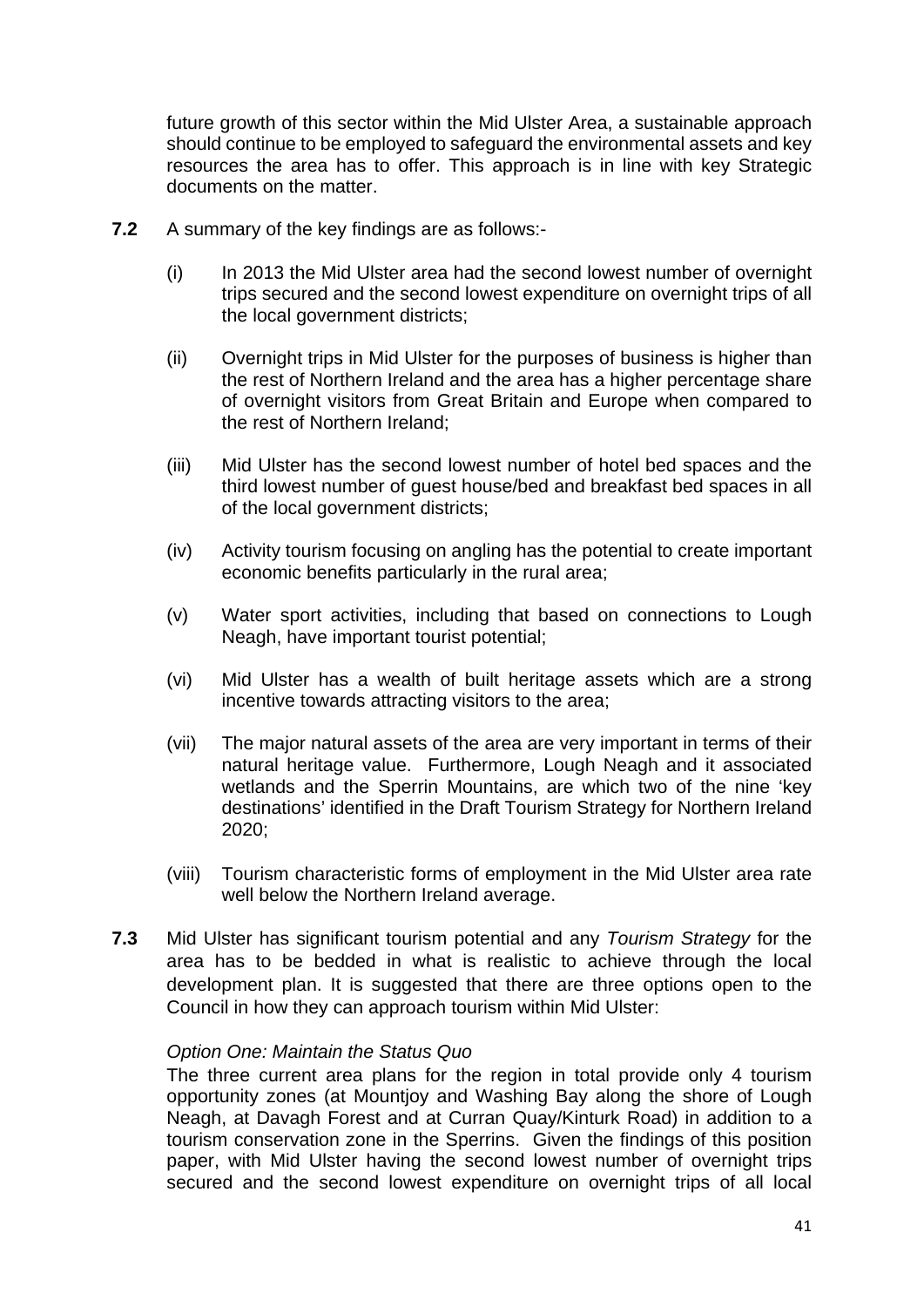government districts in 2013, it is clear that maintaining the status quo is not desirable or where we wish to be. By maintaining the status quo and having no interaction by way of the local development plan we would potentially lose the opportunity for growth in the region. This is not a desirable outcome given the importance of tourism to the economy, as demonstrated by the figures at section 6 of this paper.

#### *Option Two: Case by Case*

Tourism in Mid Ulster is something that could simply be driven by entrepreneurial activity whereby it is up to a developer to put forward cases for their tourism development based on defined criteria set out within planning policy. The risks involved with allowing a case-by-case scenario, particularly where it relates to tourist accommodation, is the potential for it to be abused as a means of obtaining planning approval housing development in the rural area. In addition, this option may also fail to highlight the opportunities for tourism development in the region in relation to the important assets of the area.

#### *Option Three: Sustainable Approach*

A more sustainable approach which seeks to target those areas with most to offer either by way of assets and activities or due to their strategic location, through the designation of Tourism Opportunity Zones, and where appropriate Tourism Conservation Zones, will encourage a more prosperous tourism industry. This option would protect the existing Tourism Opportunity Zonings at Mountjoy and Washing Bay along the shore of Lough Neagh, at Davagh Forest and at Curran Quay/Kinturk Road. Further Tourism Opportunity Zones could also be considered at the Sperrins, within the Clogher Valley, at Parkanaur Forest and at Lough Neagh e.g. at TRAAD and Ballyronan, while recognising the environmental sensitivities of this area. This option would also introduce Tourism Opportunity Zones at key road interchanges to allow for the development of hotel/motel development. It is considered that this option would allow Mid Ulster tourism to expand in a sustainable manner.

- **7.4** It is recommended that *Option Three* is the best approach to adopt for Mid Ulster with the key considerations and actions of a Tourism Strategy for the area as follows:
	- *(i) How tourism demand is best accommodated:* 
		- Demand is essentially from three sources *i.e.* traditional tourist product, business market and activity/event based. Demand within the Mid Ulster area is relatively low at present and therefore in addition to seeking to expand based on the current provision of attractions and assets the plan will also seek to focus on Lough Neagh, the Sperrins, River Blackwater and the key road interchanges.
		- Utilise and develop the tourism potential of settlements by facilitating tourism development of an appropriate nature, location and scale.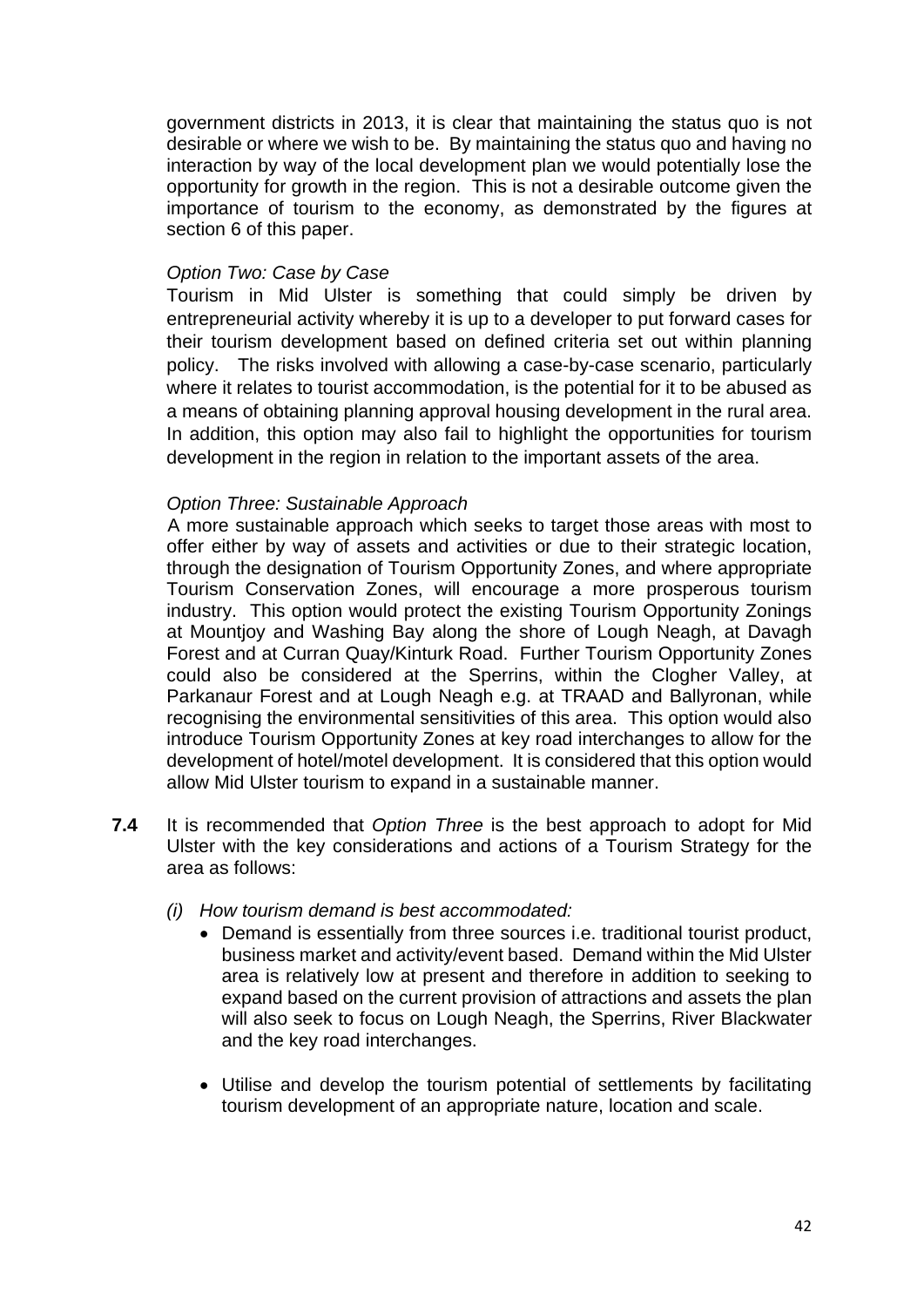- *(ii) Safeguarding of Key Tourism Assets:* 
	- Protect our River corridors from development to ensure protection of river corridor habitat and to ensure that our waterways can be access and utilised in a sustainable and environmentally sensitive way.
	- Protect the route of the Coalisland Canal and Ulster Canal to ensure their heritage is not destroyed and also so that they can be utilised for their tourist potential in relation to outdoor activities e.g. walkway, water based activities etc.
	- Protect key hotel sites in the urban area so as to ensure they are not lost to re-development for other uses;
- *(iii) Identification of potential growth areas and activities:*
	- The Plan will maintain the Tourism Opportunity Zones already identified and considers that some of these areas should be extended and further such zones introduced at the Sperrins, within the Clogher Valley, at Parkanaur Forest and at Lough Neagh e.g. at TRAAD and Ballyronan, while recognising the environmental sensitivities of this area. Zones should also be considered at key road interchanges to allow for the development of hotel/motel development.
	- Policy could also be introduced to promote appropriately designed and tight knit clachan style development so as to ensure second home development does not arise.
- *(iv) Environmental considerations resulting from tourism development:*
	- Whilst we wish to promote Lough Neagh as a tourism asset it is important that development is carried out in a way that does not impact on its environmental sensitivities and therefore any Tourism Opportunity Zones must be limited and focused on particular nodes outside of settlements.
	- Safeguard natural and built heritage tourism assets from inappropriate development;
	- Ensure a high standard of quality and design for all tourism development.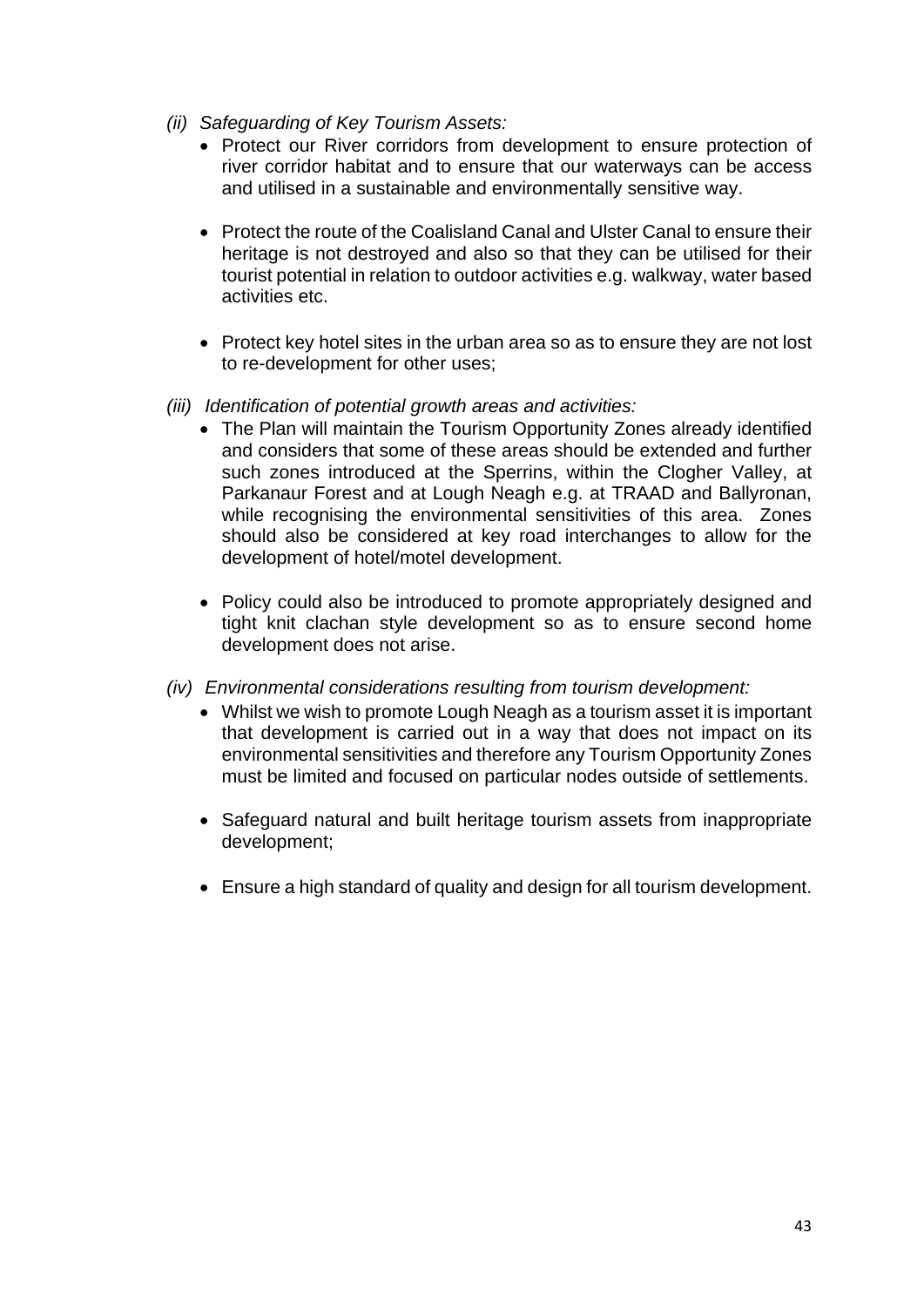# **Appendix 1: Tourism Attractions in Mid Ulster**

# **Table 1:**

| <b>Magherafelt</b> | <b>Bellaghy Bawn</b>                            |
|--------------------|-------------------------------------------------|
|                    | <b>Reubens Glen</b>                             |
|                    | <b>Springhill House</b>                         |
|                    | The Jungle NI                                   |
|                    | Laurel Villa Tours Of Seamus Heaney Country,    |
|                    | Magherafelt                                     |
|                    | <b>Adrian Margey Art Studio</b>                 |
|                    | <b>Kilcronaghan Activity Centre</b>             |
|                    | The Shepherds Rest Caravanning & Camping in the |
|                    | <b>Sperrins</b>                                 |
|                    | Landscapes of Lower Glenshane                   |
|                    | Knockoneill Court Tomb, Maghera                 |
|                    | <b>Seamus Heaney Private Tours</b>              |
|                    | <b>Tamlaght O'Crilly Community Walk</b>         |
|                    | <b>Swatragh Cycle Route</b>                     |
|                    | The Horner Gallery                              |
|                    | <b>McIntyre Gallery</b>                         |
|                    | Drumlamph Woods                                 |
|                    | Moyola Woods                                    |
|                    | <b>Church Island</b>                            |
|                    | The Moyola Cycle Route                          |
|                    | The Slieve Gallion Cycle Route                  |
|                    | Moyola Park Golf Club                           |
|                    | Ronan Valley Golf Club                          |
|                    | <b>Tobermore Golf Driving Range</b>             |
|                    | Knockloughrim Windmill                          |
|                    | St. Lurach's Church                             |
|                    | <b>Tirnoney Dolmen</b>                          |
|                    | <b>Tirkane Sweathouse</b>                       |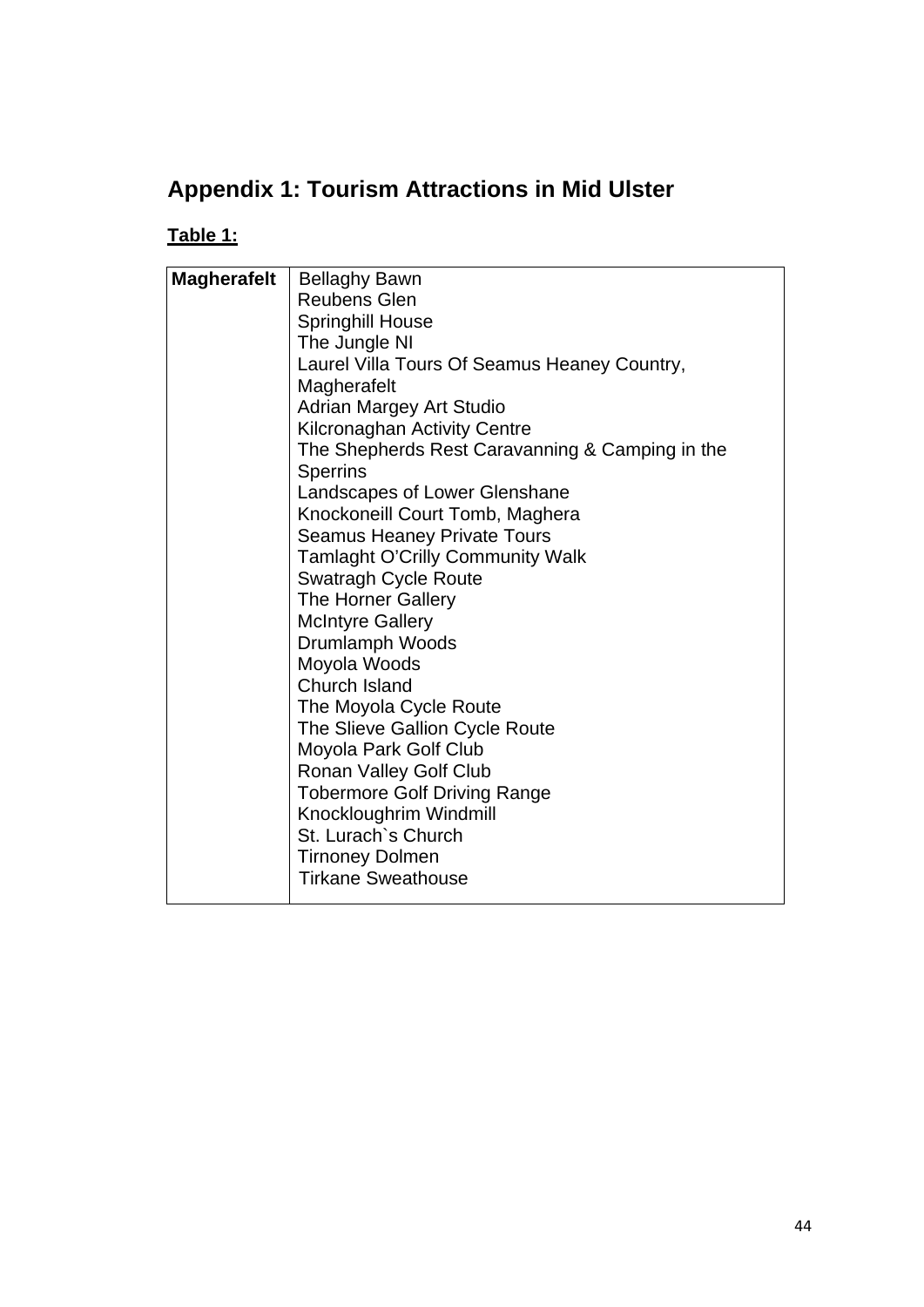| <b>Cookstown</b> | <b>Ballyronan Marina</b>                 |
|------------------|------------------------------------------|
|                  | Drum Manor Forest Park                   |
|                  | <b>Beaghmore Stone Circles</b>           |
|                  | <b>Lissan House</b>                      |
|                  | <b>Ardboe Cross</b>                      |
|                  | <b>Tullaghoge Fort</b>                   |
|                  | Davagh Forest Trails                     |
|                  | <b>Burnavon Arts and Cultural Centre</b> |
|                  | <b>Kinturk Cultural Centre</b>           |
|                  | <b>Coyles Cottages</b>                   |
|                  | Killymoon Castle                         |
|                  | Lough Fea                                |
|                  |                                          |
|                  |                                          |
|                  |                                          |
|                  |                                          |
|                  |                                          |
|                  |                                          |
|                  |                                          |
|                  |                                          |
|                  |                                          |
|                  |                                          |
|                  |                                          |
|                  |                                          |
|                  |                                          |
|                  |                                          |
|                  |                                          |
|                  |                                          |
|                  |                                          |
|                  |                                          |